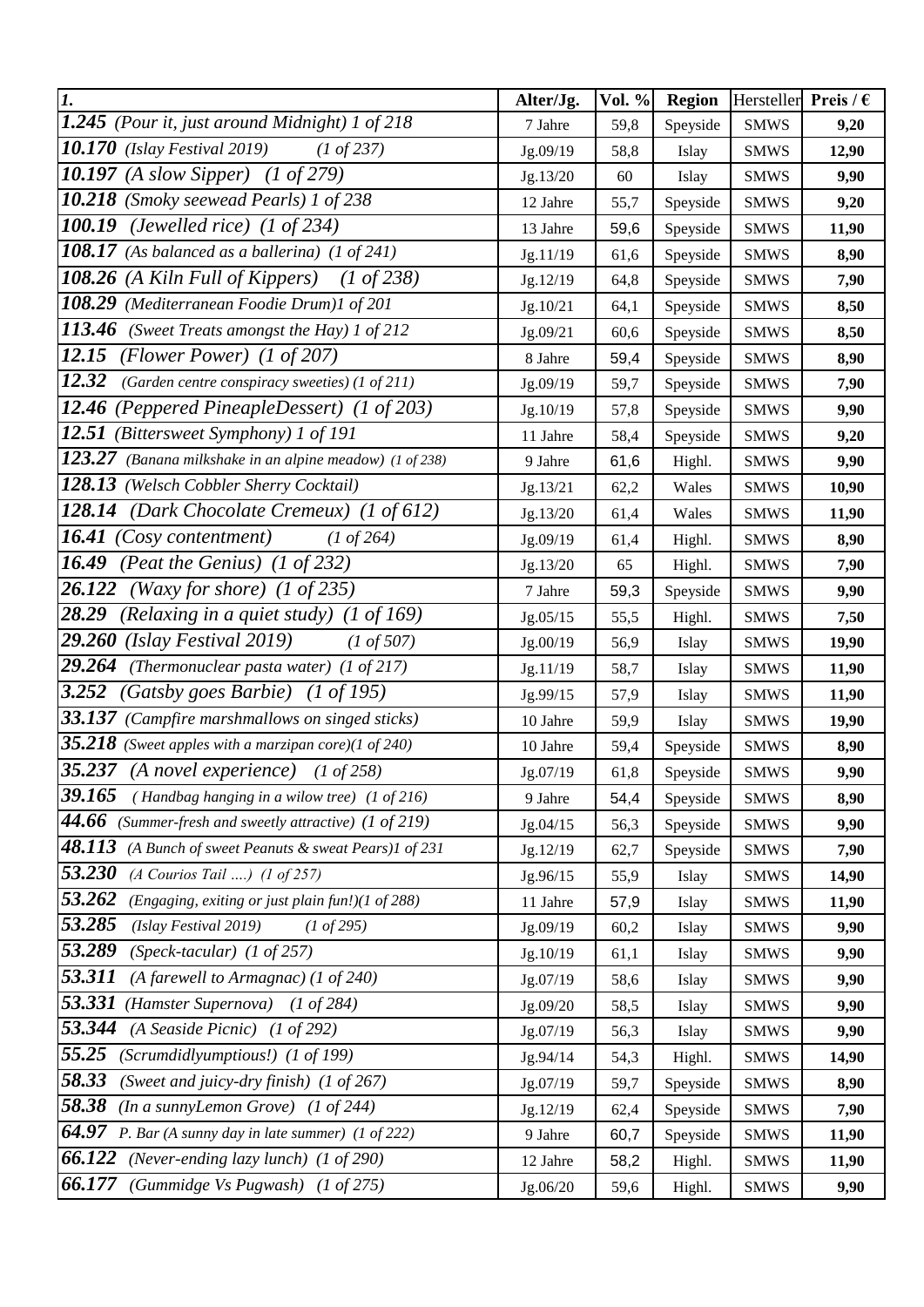| 66.72<br>(Pagan feating round the fire) (1 of 197)              | Jg.04/15   | 58,9 | Highl.    | <b>SMWS</b>       | 9,90  |
|-----------------------------------------------------------------|------------|------|-----------|-------------------|-------|
| 68.17<br>(Rusty oranges) $(1 \text{ of } 298)$                  | 7 Jahre    | 58   | Highl.    | <b>SMWS</b>       | 8,90  |
| $77.67$ (Esoteric Gibberish) (1 of 214)                         | Jg.09/20   | 58,6 | Highl.    | <b>SMWS</b>       | 8,90  |
| 85.58 (Colourful Debate Guaranteed) ) (1 of 275)                | Jg.06/19   | 59,4 | Speyside  | <b>SMWS</b>       | 8,90  |
| <b>9.103</b> (Encounters with the Sirens) $(1 \text{ of } 226)$ | Jg.02/14   | 60,1 | Highl.    | <b>SMWS</b>       | 9,90  |
| <b>93.112</b> (Sweet and grubby) $(1 \text{ of } 269)$          | Jg.04/19   | 53,7 | Campbelt. | <b>SMWS</b>       | 9,90  |
| A Drop of the Irish (Irish Single Malt)                         | keine Ang. | 59,2 | Irish     | <b>Blackadder</b> | 9,90  |
| <b>Aberfeldy</b>                                                | Jg.91/11   | 43   | Highl.    | <b>GM</b>         | 9,90  |
| <b>Aberfeldy</b>                                                | Jg.99/12   | 60   | Highl.    | Blackadder        | 8,90  |
| <b>Aberfeldy</b>                                                | 12 Jahre   | 40   | Highl.    | <b>OA</b>         | 4,20  |
| <b>Aberfeldy</b>                                                | Jg.94/12   | 46   | Highl.    | U.S.              | 9,20  |
| <i><b>Aberfeldy</b></i>                                         | Jg.96/13   | 46   | Highl.    | <b>GM</b>         | 9,20  |
| <i><b>Aberfeldy</b></i>                                         | 18 Jahre   | 40   | Highl.    | <b>OA</b>         | 8,20  |
| Aberfeldy (Hogshead)                                            | Jg.98/12   | 43   | Highl.    | Chieft.           | 7,20  |
| <b>Aberfeldy Cask Strength</b>                                  | Jg.98/13   | 60,3 | Highl.    | Dewar             | 11,90 |
| <b>Aberlour</b>                                                 | 10 Jahre   | 43   | Speyside  | <b>OA</b>         | 4,20  |
| <b>Aberlour</b>                                                 | Jg.92/10   | 46   | Speyside  | <b>VIN</b>        | 12,90 |
| <b>Aberlour</b>                                                 | 18 Jahre   | 43   | Speyside  | <b>OA</b>         | 9,90  |
| Aberlour a' bunadh                                              | keine Ang. | 60,7 | Speyside  | <b>OA</b>         | 7,90  |
| <b>Aberlour Double Cask Matured</b>                             | 16 Jahre   | 43   | Speyside  | <b>OA</b>         | 8,20  |
| <b>Aberlour Double Cask Matured</b>                             | 12 Jahre   | 40   | Speyside  | <b>OA</b>         | 5,80  |
| <b>Aberlour Sel.cask Reserve</b>                                | 15 Jahre   | 43   | Speyside  | <b>OA</b>         | 5,50  |
| <b>Aerolite Lyndsay</b>                                         | 10 Jahre   | 46   | Islay     |                   | 6,90  |
| <b>Aerstone - Land Cask</b> (Rich & Smoky)                      | 10 Jahre   | 40   | Lowland   | <b>OA</b>         | 3,50  |
| <b>Aerstone - Sea Cask</b> (Smooth & Easy)                      | 10 Jahre   | 40   | Lowland   | <b>OA</b>         | 3,50  |
| <b>Aichinger</b>                                                | 13 Jahre   | 41   | Austria   | <b>OA</b>         | 5,20  |
| <b>Aichinger</b>                                                | 8 Jahre    | 40   | Austria   | <b>OA</b>         | 4,90  |
| <b>Aichinger Red Wine Cask (Potstill Ed.)</b>                   | keine Ang. | 51   | Austria   | <b>OA</b>         | 5,90  |
| <b>Akashi Japanese Blended Whisky</b>                           | keine Ang. | 40   | Japan     | <b>OA</b>         | 4,90  |
| Akashi Meisei (White Oak Blend. Whisky)                         | keine Ang. | 40   | Japan     | <b>OA</b>         | 4,90  |
| Akashi Red - Eigashima (Blend)                                  | keine Ang. | 40   | Japan     | <b>OA</b>         | 4,90  |
| <b>Alastairs</b>                                                | keine Ang. | 40   | Blended   | <b>OA</b>         | 2,50  |
| <b>Allt-A-Bhainne</b>                                           | Jg.91/08   | 50   | Speyside  | DL                | 9,90  |
| Allt-A-Bhainne                                                  | Jg.96/12   | 46   | Speyside  | $\mbox{GM}$       | 7,20  |
| <b>Amrut (Single Malt)</b>                                      | keine Ang. | 40   | Indien    | <b>OA</b>         | 5,50  |
| <b>Amrut Cask Strength Single Malt</b>                          | keine Ang. | 61,8 | India     | <b>OA</b>         | 8,50  |
| <b>Amrut</b> peated                                             | keine Ang. | 58,1 | Indien    | Blackadder        | 9,90  |
| An Cnoc                                                         | 16 Jahre   | 46   | Highl.    | <b>OA</b>         | 8,20  |
| <b>An Cnoc Black Hill</b>                                       | keine Ang. | 46   | Highl.    | <b>OA</b>         | 4,50  |
| <b>AN Cnoc Peter Arkle</b>                                      | keine Ang. | 46   | Highl.    | <b>OA</b>         | 4,50  |
| <b>Angus Dundee</b> (Pure Malt)                                 | keine Ang. | 40   | Blended   | <b>OA</b>         | 3,20  |
| <b>Ardbeg</b>                                                   | 10 Jahre   | 43   | Islay     | <b>OA</b>         | 5,90  |
| Ardbeg (OMC)                                                    | Jg.91/05   | 50   | Islay     | DL                | 16,90 |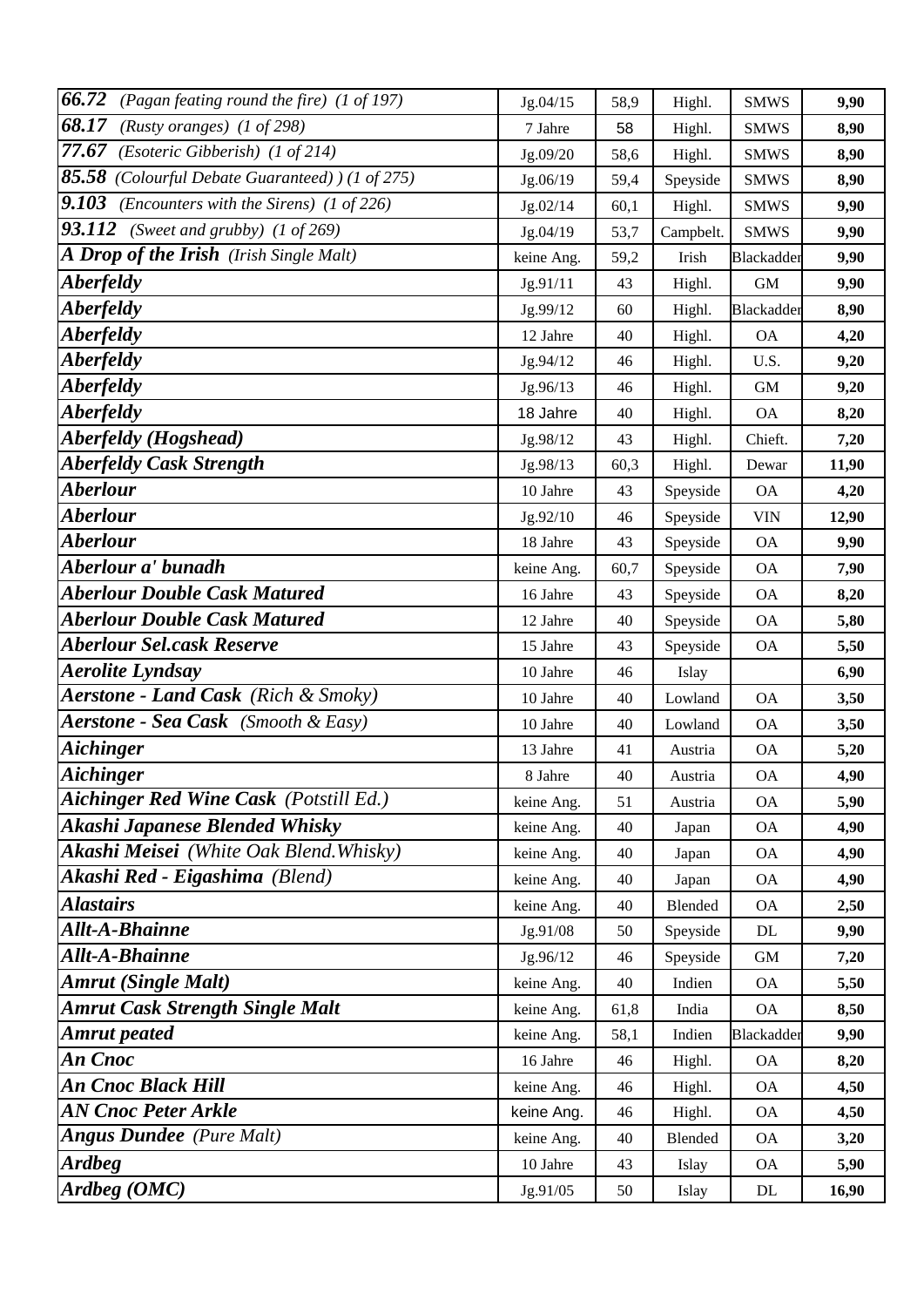| <b>Ardbeg An Oa</b>                                | keine Ang.    | 46,6 | Islay  | <b>OA</b>    | 6,90  |
|----------------------------------------------------|---------------|------|--------|--------------|-------|
| Ardbeg Auriverdes (Limited Ed. 2014)               | keine Ang.    | 49,9 | Islay  | <b>OA</b>    | 16,90 |
| <b>Ardbeg Blaaack</b><br>(Lim. Ed. Adbeg Day 2020) | keine Ang.    | 46   | Islay  | <b>OA</b>    | 16,90 |
| <b>Ardbeg Corryvreckan</b>                         | keine Ang.    | 57,1 | Islay  | <b>OA</b>    | 9,20  |
| Ardbeg Dark Cove (Limited Ed. 2016)                | keine Ang.    | 46,5 | Islay  | <b>OA</b>    | 16,90 |
| <b>Ardbeg Discussion</b>                           | 8 Jahre       | 50,8 | Islay  | <b>OA</b>    | 9,90  |
| Ardbeg DRUM - The Ultimate (2019)                  | keine Ang.    | 46   | Islay  | <b>OA</b>    | 16,90 |
| Ardbeg Grooves (Limited Ed. 2018)                  | keine Ang.    | 46   | Islay  | <b>OA</b>    | 16,90 |
| Ardbeg Kelpie (Limited Ed. 2017)                   | keine Ang.    | 46   | Islay  | <b>OA</b>    | 16,90 |
| Ardbeg Perpetuum (Limited Ed. 2015)                | keine Ang.    | 47,4 | Islay  | <b>OA</b>    | 16,90 |
| Ardbeg Scorch (Lim. Ed. Adbeg Day 2021)            | keine Ang.    | 46   | Islay  | <b>OA</b>    | 16,90 |
| <b>Ardbeg Uigeadail</b>                            | keine Ang.    | 54,2 | Islay  | <b>OA</b>    | 9,20  |
| <b>Ardbeg Wee Beastie</b>                          | 5 Jahre       | 47,4 | Islay  | <b>OA</b>    | 5,20  |
| <b>Ardmore</b>                                     | Jg.91/07      | 57,3 | Highl. | $\,$ GM $\,$ | 12,90 |
| <b>Ardmore</b>                                     | Jg.81/94      | 40   | Highl. | $\,$ GM $\,$ | 12,90 |
| <b>Ardmore</b>                                     | Jg.81/97      | 40   | Highl. | <b>GM</b>    | 12,90 |
| <b>Ardmore</b>                                     | Jg.85/99      | 40   | Highl. | <b>GM</b>    | 12,90 |
| <b>Ardmore</b>                                     | Jg.87/01      | 40   | Highl. | <b>GM</b>    | 9,90  |
| <b>Ardmore - Heaven of Malts</b> (1 of 237)        | Jg.09/20      | 60   | Highl. | <b>OA</b>    | 7,90  |
| <b>Ardmore</b> (Peated Traditional Cask)           | keine Ang.    | 46   | Highl. | <b>OA</b>    | 3,20  |
| <b>Ardmore Legacy</b>                              | keine Ang.    | 40   | Highl. | <b>OA</b>    | 3,60  |
| <b>Ardmore</b> Port Wood Finish                    | 12 Jahre      | 46   | Highl. | <b>OA</b>    | 4,60  |
| Arran                                              | 17 Jahre      | 46   | Arran  | <b>OA</b>    | 8,20  |
| <b>Arran</b>                                       | keine Ang.    | 46   | Arran  | <b>OA</b>    | 3,60  |
| <b>Arran</b>                                       | 14 Jahre      | 46   | Arran  | <b>OA</b>    | 4,20  |
| Arran (100 Proof)                                  | 10 Jahre      | 57   | Arran  | <b>OA</b>    | 4,90  |
| Arran (Amarone Finish)                             | keine Ang.    | 50   | Arran  | <b>OA</b>    | 4,30  |
| Arran (Provenance)                                 | Jg.98/08      | 46   | Arran  | McGibb.      | 8,20  |
| <b>Arran (Robert Burns)</b>                        | keine Ang.    | 40   | Arran  | <b>OA</b>    | 3,40  |
| <b>Arran (Sauternes Finish)</b>                    | keine Ang.    | 50   | Arran  | <b>OA</b>    | 4,90  |
| <b>Arran (Sherry Cask)</b>                         | keine Ang.    | 55   | Arran  | <b>OA</b>    | 5,80  |
| Arran 46%                                          | 10 Jahre      | 46   | Arran  | <b>OA</b>    | 4,20  |
| Arran Blaufr. Finish (Potstill Ed.)                | Jg.07/01.2015 | 59,9 | Arran  | <b>OA</b>    | 8,90  |
| Arran Blaufr. Finish (Potstill Ed.)                | Jg.07/07.2015 | 59,5 | Arran  | <b>OA</b>    | 8,90  |
| <b>Arran-Bothy Quater Cask -Batch 2</b>            | keine Ang.    | 55,2 | Arran  | <b>OA</b>    | 6,50  |
| <b>Arran Cask Strength</b>                         | Jg.97/13      | 56,5 | Arran  | <b>OA</b>    | 6,20  |
| <b>Arran Cask Strength</b>                         | 12 Jahre      | 54,1 | Arran  | <b>OA</b>    | 4,60  |
| <b>Arran Cask Strength Batch 5</b>                 | 12 Jahre      | 52,9 | Arran  | <b>OA</b>    | 6,90  |
| <b>Arran Cream Liqueur</b>                         | keine Ang.    | 17   | Arran  | <b>OA</b>    | 2,40  |
| Arran Lochranza Reserve                            | keine Ang.    | 43   | Arran  | <b>OA</b>    | 3,20  |
| <b>Arran Machrie Moor (peated)</b>                 | keine Ang.    | 46   | Highl. | <b>OA</b>    | 4,10  |
| <b>Arran Machrie Moor Cask Strength</b>            | keine Ang.    | 58,2 | Arran  | <b>OA</b>    | 5,90  |
| <b>Arran Smuggler III Exciseman</b>                | keine Ang.    | 56,8 | Arran  | <b>OA</b>    | 16,90 |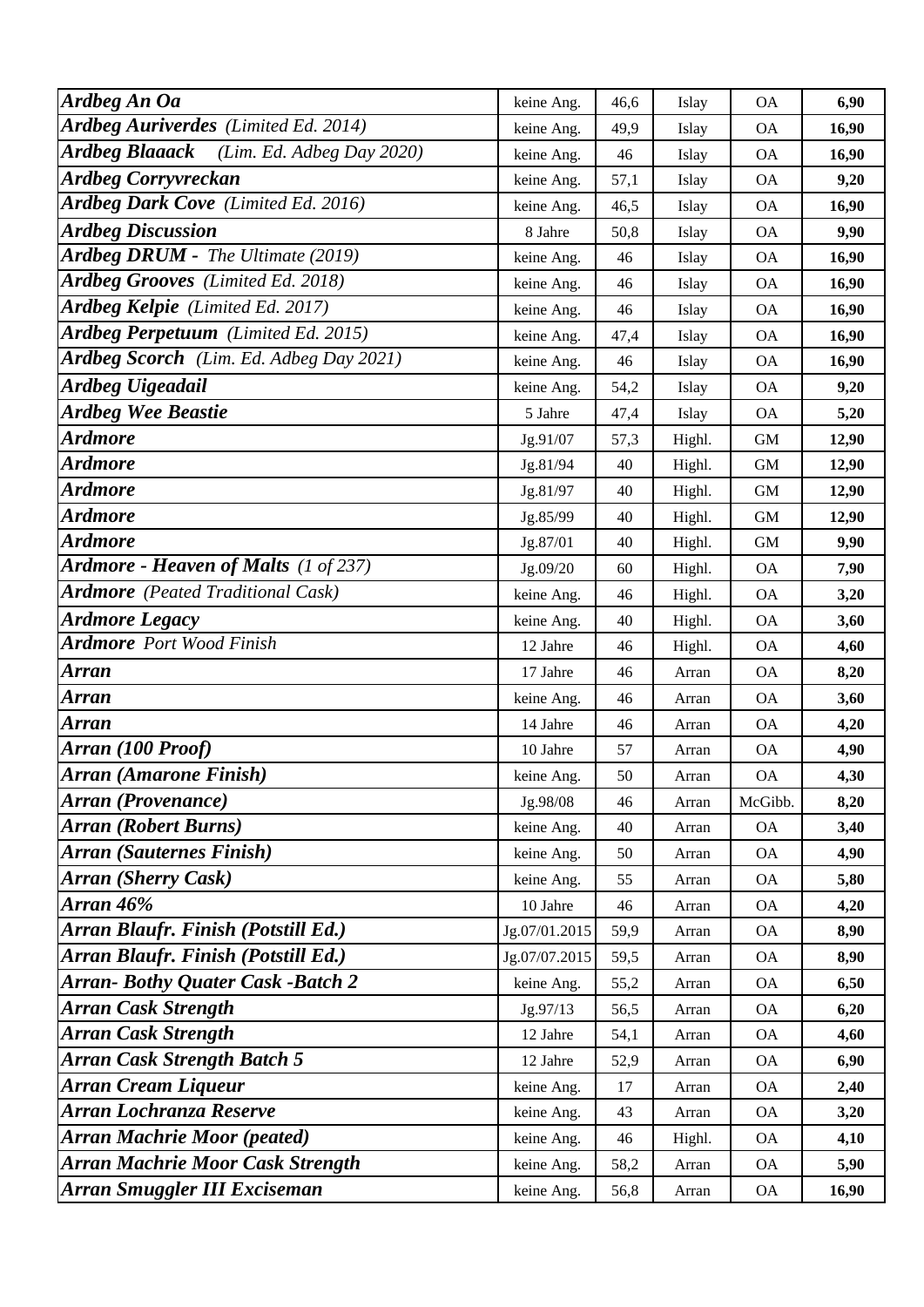| As we get it (Cask Strength)                      | keine Ang. | 61,7 | Islay       | ML          | 5,30  |
|---------------------------------------------------|------------|------|-------------|-------------|-------|
| <b>Atlantic Whisky</b>                            | keine Ang. | 40   | Bulgarien   | <b>OA</b>   | 3,60  |
| <b>Auchentoshan</b>                               | 12 Jahre   | 40   | Lowl.       | <b>OA</b>   | 4,20  |
| <b>Auchentoshan</b>                               | 18 Jahre   | 43   | Lowl.       | <b>OA</b>   | 9,50  |
| Auchentoshan (American Oak)                       | keine Ang. | 40   | Lowl.       | <b>OA</b>   | 4,50  |
| <b>Auchentoshan</b> (Cooper's Reserve)            | 14 Jahre   | 46   | Lowl.       | <b>OA</b>   | 4,60  |
| <b>Auchentoshan Classic</b>                       | keine Ang. | 40   | Lowl.       | <b>OA</b>   | 3,60  |
| <b>Auchentoshan Heartwood</b>                     | keine Ang. | 43   | Lowl.       | <b>OA</b>   | 3,80  |
| <b>Auchentoshan Springwood</b>                    | keine Ang. | 40   | Lowl.       | <b>OA</b>   | 3,80  |
| <b>Auchentoshan Three Wood</b>                    | keine Ang. | 43   | Lowl.       | <b>OA</b>   | 5,90  |
| <b>Auchentoshan</b> (Limited Release)             | 21 Jahre   | 43   | Lowl.       | <b>OA</b>   | 12,90 |
| <b>Auchnagie (Blended Malt)</b>                   | keine Ang. | 46   | Scotland    | Lost        | 8,90  |
| <b>Auchroisk</b>                                  | 13 Jahre   | 43   | Speyside    | Chieft.     | 4,60  |
| <b>Auchroisk (Bourbon Cask)</b>                   | Jg.91/13   | 56,6 | Speyside    | Dewar       | 12,90 |
| <b>Auchroisk Maverick</b>                         | Jg.93/04   | 46   | Speyside    | <b>OA</b>   | 8,50  |
| <b>Auld Reekie</b>                                | 10 Jahre   | 46   | Islay       | DT          | 4,60  |
| <b>Aultmore</b>                                   | Jg.89/03   | 43   | Speyside    | <b>VIN</b>  | 7,90  |
| <b>Aultmore</b>                                   | Jg.91/13   | 57,5 | Speyside    | Dewar       | 12,90 |
| <b>Aultmore</b>                                   | Jg.91/11   | 50   | Speyside    | <b>WM</b>   | 12,90 |
| <b>Aultmore (Potstill Ed.)</b>                    | Jg. 08/15  | 59,8 | Speyside    | DT          | 8,90  |
| <b>Aultmore (Sherry Cask)</b>                     | Jg.91/05   | 46   | Speyside    | <b>WM</b>   | 9,90  |
| <b>Aultmore (Sherry Cask)</b>                     | Jg.97/10   | 43   | Speyside    | Chieft.     | 7,90  |
| <b>Aultmore Foggie Moss</b>                       | 12 Jahre   | 46   | Speyside    | <b>OA</b>   | 4,20  |
| <b>Aultmore Octave Cask (Potst. Ed.)</b>          | Jg.08/17   | 53,9 | Speyside    | DT          | 8,90  |
| <b>Avonside</b>                                   | keine Ang. | 40   | Blended     | <b>OA</b>   | 2,60  |
| <b>Balblair</b>                                   | 10 Jahre   | 40   | Highl.      | <b>GM</b>   | 4,20  |
| <b>Balblair Elements</b>                          | keine Ang. | 40   | Highl.      | <b>OA</b>   | 4,20  |
| <b>Ballantines</b>                                | 12 Jahre   | 40   | Blended     | <b>OA</b>   | 3,80  |
| <b>Ballantines</b>                                | keine Ang. | 40   | Blended     | <b>OA</b>   | 2,40  |
| <b>Ballantines (Pure Malt)</b>                    | 12 Jahre   | 40   | Blend. Malt | <b>OA</b>   | 4,20  |
| <b>Balmenach</b>                                  | Jg.91/09   | 43   | Highl.      | $\mbox{GM}$ | 9,90  |
| <b>Balmenach</b>                                  | 12 Jahre   | 40   | Speyside    | Deerst.     | 4,60  |
| <b>Balmenach</b>                                  | 12 Jahre   | 40   | Speyside    | Chieft.     | 4,20  |
| <b>Balvenie</b> - The Week of Peat                | 14 Jahre   | 48,3 | Speyside    | <b>OA</b>   | 9,90  |
| <b>Balvenie (Double Wood)</b>                     | 12 Jahre   | 40   | Highl.      | <b>OA</b>   | 4,20  |
| <b>Balvenie (Founders Reserve9</b>                | 10 Jahre   | 40   | Highl.      | <b>OA</b>   | 4,20  |
| <b>Balvenie (Single Barrel)</b>                   | 12 Jahre   | 47,8 | Highl.      | <b>OA</b>   | 6,20  |
| <b>Balvenie (Single Barrel)</b>                   | 15 Jahre   | 47,8 | Highl.      | <b>OA</b>   | 7,20  |
| <b>Balvenie Caribbean Cask</b>                    | 14 Jahre   | 43   | Speyside    | <b>OA</b>   | 9,90  |
| <b>Balvenie Triple Cask</b>                       | 16 Jahre   | 40   | Highl.      | <b>OA</b>   | 9,90  |
| <b>Banff</b>                                      | Jg.79/02   | 46   | Speyside    | Chieft.     | 19,90 |
| <b>Bank Note (Blend)</b>                          | 5 Jahre    | 43   | Scotland    | <b>OA</b>   | 3,20  |
| <b>Battle Axe</b> (Blended Islay Malt) (Batch 08) | 8 Jahre    | 50   | Islay       | <b>SMWS</b> | 7,90  |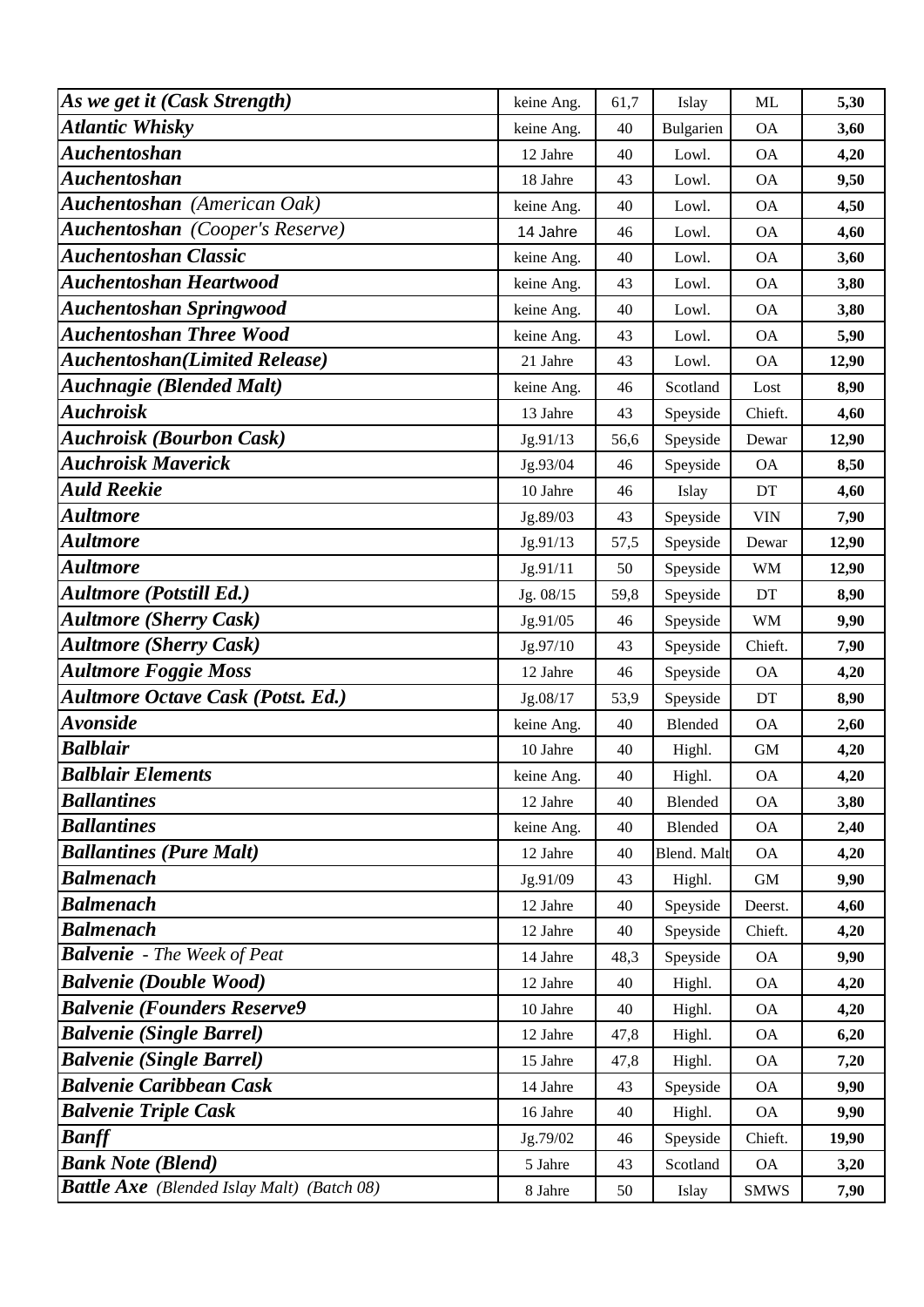| <b>Ben Bracken</b><br>27 Jahre<br>12,90<br>46<br>Wallace<br>Islay<br><b>Ben Bracken Pure Malt</b><br>Speyside<br>40<br><b>OA</b><br>3,20<br>12 Jahre<br><b>Ben Bracken SingleMalt</b><br>12 Jahre<br>Speyside<br>3,90<br>40<br><b>OA</b><br><b>Ben Nevis</b><br>5,20<br>10 Jahre<br>Highl.<br><b>OA</b><br>46<br><b>Ben Nevis</b><br>9,90<br>Jg.96/09<br><b>VIN</b><br>46<br>Highl.<br><b>Ben Nevis (Potstill Edition)</b><br>Jg.96/13<br>9,90<br>53,8<br>Highl.<br>Morrison<br><b>Ben Nevis NC2</b><br>16 Jahre<br>Highl.<br>5,90<br>46<br>DT<br><b>Ben Riach</b><br>8,90<br>16 Jahre<br>Speyside<br><b>OA</b><br>43<br><b>Ben Riach</b><br>Speyside<br>9,90<br>20 Jahre<br>43<br><b>OA</b><br><b>Ben Riach</b><br>Speyside<br>9,90<br>Jg. 91/13<br>49,1<br>Dewar<br><b>Ben Riach (Sherry wood finish)</b><br>4,90<br>12 Jahre<br>40<br>Speyside<br><b>OA</b><br><b>Ben Riach (Heart of Speyside)</b><br>Speyside<br><b>OA</b><br>2,90<br>keine Ang.<br>40<br><b>Ben Riach (MaderensisFumosus)</b><br>13 J.<br>46<br>Speyside<br><b>OA</b><br>5,20<br><b>Ben Riach (Pedro Ximinez Sherry F.)</b><br>15 Jahre<br>Speyside<br>46<br><b>OA</b><br>6,20<br><b>Ben Riach (Tawny Port Finish)</b><br>Speyside<br><b>OA</b><br>6,20<br>15 Jahre<br>46<br><b>Ben Riach</b> (The Smoky Ten)<br>Speyside<br>10 Jahre<br><b>OA</b><br>6,20<br>46<br><b>Ben Riach</b> (Three Cask Matured)<br>12 Jahre<br>46<br>Speyside<br><b>OA</b><br>6,80<br><b>Ben Riach Birnie Moss</b><br>48<br>5,20<br>Speyside<br><b>OA</b><br>keine Ang.<br><b>Ben Riach Cask Strength Batch 1</b><br>57,2<br>Speyside<br><b>OA</b><br>8,90<br>keine Ang.<br><b>Ben Riach Curiositas (Peated)</b><br>Speyside<br><b>OA</b><br>4,90<br>10 Jahre<br>46<br><b>Ben Riach Heredotus (Pedro Ximinez Fin.)</b><br>5,50<br>12 Jahre<br>Speyside<br><b>OA</b><br>46<br><b>Ben Riach Horizons</b><br>12 Jahre<br>Speyside<br><b>OA</b><br>6,20<br>50<br><b>Ben Riach Latada (Peated Madeira Cask F.)</b><br>18 Jahre<br>Speyside<br>9,90<br>46<br><b>OA</b><br><b>Ben Riach Quarter Cask peatet</b><br>Speyside<br>7,90<br>keine Ang.<br>46<br><b>OA</b><br><b>Ben Riach Septendecim</b><br>Speyside<br>17 Jahre<br><b>OA</b><br>8,90<br>46<br><b>Ben Riach Solstice</b><br>8,90<br>50<br>Speyside<br><b>OA</b><br>17 Jahre<br><b>Ben Roland</b><br>2,90<br>5 Jahre<br>40<br>Blended<br><b>OA</b><br><b>Benrinnes</b><br>9,90<br>Jg.91/06<br>43<br>Speyside<br><b>GM</b><br><b>Benrinnes</b><br>Speyside<br><b>WM</b><br>8,90<br>Jg.98/13<br>50<br><b>Benrinnes (Potstill Ed.)</b><br>Speyside<br>12,90<br>Jg.97/16<br>57,5<br>Potstill<br><b>Benrinnes (Provenance)</b><br>Speyside<br>McGibb.<br>Jg.97/07<br>46<br>8,90<br><b>Benromach</b><br>15 Jahre<br>Speyside<br>6,90<br>40<br><b>GM</b><br><b>Benromach</b><br>10 Jahre<br>Speyside<br>4,20<br>43<br><b>OA</b><br><b>Benromach (Cask Strength)</b><br>Speyside<br>6,90<br>Jg.02/12<br><b>OA</b><br>60,3<br><b>Benromach (Cask Strength)</b><br>Speyside<br>6,90<br>Jg.03/13<br>59,4<br><b>OA</b><br><b>Benromach (Chateau Cissac Fin.)</b><br>Jg.09/17<br>Speyside<br>6,90<br>45<br><b>OA</b><br><b>Benromach (Potstill Edition - Bourbon Barrel)</b><br>9,20<br>Jg.08/17<br>58,7<br>Speyside<br><b>OA</b> |               |         |    |         |           |      |
|--------------------------------------------------------------------------------------------------------------------------------------------------------------------------------------------------------------------------------------------------------------------------------------------------------------------------------------------------------------------------------------------------------------------------------------------------------------------------------------------------------------------------------------------------------------------------------------------------------------------------------------------------------------------------------------------------------------------------------------------------------------------------------------------------------------------------------------------------------------------------------------------------------------------------------------------------------------------------------------------------------------------------------------------------------------------------------------------------------------------------------------------------------------------------------------------------------------------------------------------------------------------------------------------------------------------------------------------------------------------------------------------------------------------------------------------------------------------------------------------------------------------------------------------------------------------------------------------------------------------------------------------------------------------------------------------------------------------------------------------------------------------------------------------------------------------------------------------------------------------------------------------------------------------------------------------------------------------------------------------------------------------------------------------------------------------------------------------------------------------------------------------------------------------------------------------------------------------------------------------------------------------------------------------------------------------------------------------------------------------------------------------------------------------------------------------------------------------------------------------------------------------------------------------------------------------------------------------------------------------------------------------------------------------------------------------------------------------------------------------------------------------------------------------------------------------------------------------------------------------------------------------------------------------------------------------------------------------------------------------------------------------------------------------------------------------------------------------------------------------------------------------------------------------------------------------------------------------------|---------------|---------|----|---------|-----------|------|
|                                                                                                                                                                                                                                                                                                                                                                                                                                                                                                                                                                                                                                                                                                                                                                                                                                                                                                                                                                                                                                                                                                                                                                                                                                                                                                                                                                                                                                                                                                                                                                                                                                                                                                                                                                                                                                                                                                                                                                                                                                                                                                                                                                                                                                                                                                                                                                                                                                                                                                                                                                                                                                                                                                                                                                                                                                                                                                                                                                                                                                                                                                                                                                                                                          | <b>Bell's</b> | 8 Jahre | 43 | Blended | <b>OA</b> | 3,20 |
|                                                                                                                                                                                                                                                                                                                                                                                                                                                                                                                                                                                                                                                                                                                                                                                                                                                                                                                                                                                                                                                                                                                                                                                                                                                                                                                                                                                                                                                                                                                                                                                                                                                                                                                                                                                                                                                                                                                                                                                                                                                                                                                                                                                                                                                                                                                                                                                                                                                                                                                                                                                                                                                                                                                                                                                                                                                                                                                                                                                                                                                                                                                                                                                                                          |               |         |    |         |           |      |
|                                                                                                                                                                                                                                                                                                                                                                                                                                                                                                                                                                                                                                                                                                                                                                                                                                                                                                                                                                                                                                                                                                                                                                                                                                                                                                                                                                                                                                                                                                                                                                                                                                                                                                                                                                                                                                                                                                                                                                                                                                                                                                                                                                                                                                                                                                                                                                                                                                                                                                                                                                                                                                                                                                                                                                                                                                                                                                                                                                                                                                                                                                                                                                                                                          |               |         |    |         |           |      |
|                                                                                                                                                                                                                                                                                                                                                                                                                                                                                                                                                                                                                                                                                                                                                                                                                                                                                                                                                                                                                                                                                                                                                                                                                                                                                                                                                                                                                                                                                                                                                                                                                                                                                                                                                                                                                                                                                                                                                                                                                                                                                                                                                                                                                                                                                                                                                                                                                                                                                                                                                                                                                                                                                                                                                                                                                                                                                                                                                                                                                                                                                                                                                                                                                          |               |         |    |         |           |      |
|                                                                                                                                                                                                                                                                                                                                                                                                                                                                                                                                                                                                                                                                                                                                                                                                                                                                                                                                                                                                                                                                                                                                                                                                                                                                                                                                                                                                                                                                                                                                                                                                                                                                                                                                                                                                                                                                                                                                                                                                                                                                                                                                                                                                                                                                                                                                                                                                                                                                                                                                                                                                                                                                                                                                                                                                                                                                                                                                                                                                                                                                                                                                                                                                                          |               |         |    |         |           |      |
|                                                                                                                                                                                                                                                                                                                                                                                                                                                                                                                                                                                                                                                                                                                                                                                                                                                                                                                                                                                                                                                                                                                                                                                                                                                                                                                                                                                                                                                                                                                                                                                                                                                                                                                                                                                                                                                                                                                                                                                                                                                                                                                                                                                                                                                                                                                                                                                                                                                                                                                                                                                                                                                                                                                                                                                                                                                                                                                                                                                                                                                                                                                                                                                                                          |               |         |    |         |           |      |
|                                                                                                                                                                                                                                                                                                                                                                                                                                                                                                                                                                                                                                                                                                                                                                                                                                                                                                                                                                                                                                                                                                                                                                                                                                                                                                                                                                                                                                                                                                                                                                                                                                                                                                                                                                                                                                                                                                                                                                                                                                                                                                                                                                                                                                                                                                                                                                                                                                                                                                                                                                                                                                                                                                                                                                                                                                                                                                                                                                                                                                                                                                                                                                                                                          |               |         |    |         |           |      |
|                                                                                                                                                                                                                                                                                                                                                                                                                                                                                                                                                                                                                                                                                                                                                                                                                                                                                                                                                                                                                                                                                                                                                                                                                                                                                                                                                                                                                                                                                                                                                                                                                                                                                                                                                                                                                                                                                                                                                                                                                                                                                                                                                                                                                                                                                                                                                                                                                                                                                                                                                                                                                                                                                                                                                                                                                                                                                                                                                                                                                                                                                                                                                                                                                          |               |         |    |         |           |      |
|                                                                                                                                                                                                                                                                                                                                                                                                                                                                                                                                                                                                                                                                                                                                                                                                                                                                                                                                                                                                                                                                                                                                                                                                                                                                                                                                                                                                                                                                                                                                                                                                                                                                                                                                                                                                                                                                                                                                                                                                                                                                                                                                                                                                                                                                                                                                                                                                                                                                                                                                                                                                                                                                                                                                                                                                                                                                                                                                                                                                                                                                                                                                                                                                                          |               |         |    |         |           |      |
|                                                                                                                                                                                                                                                                                                                                                                                                                                                                                                                                                                                                                                                                                                                                                                                                                                                                                                                                                                                                                                                                                                                                                                                                                                                                                                                                                                                                                                                                                                                                                                                                                                                                                                                                                                                                                                                                                                                                                                                                                                                                                                                                                                                                                                                                                                                                                                                                                                                                                                                                                                                                                                                                                                                                                                                                                                                                                                                                                                                                                                                                                                                                                                                                                          |               |         |    |         |           |      |
|                                                                                                                                                                                                                                                                                                                                                                                                                                                                                                                                                                                                                                                                                                                                                                                                                                                                                                                                                                                                                                                                                                                                                                                                                                                                                                                                                                                                                                                                                                                                                                                                                                                                                                                                                                                                                                                                                                                                                                                                                                                                                                                                                                                                                                                                                                                                                                                                                                                                                                                                                                                                                                                                                                                                                                                                                                                                                                                                                                                                                                                                                                                                                                                                                          |               |         |    |         |           |      |
|                                                                                                                                                                                                                                                                                                                                                                                                                                                                                                                                                                                                                                                                                                                                                                                                                                                                                                                                                                                                                                                                                                                                                                                                                                                                                                                                                                                                                                                                                                                                                                                                                                                                                                                                                                                                                                                                                                                                                                                                                                                                                                                                                                                                                                                                                                                                                                                                                                                                                                                                                                                                                                                                                                                                                                                                                                                                                                                                                                                                                                                                                                                                                                                                                          |               |         |    |         |           |      |
|                                                                                                                                                                                                                                                                                                                                                                                                                                                                                                                                                                                                                                                                                                                                                                                                                                                                                                                                                                                                                                                                                                                                                                                                                                                                                                                                                                                                                                                                                                                                                                                                                                                                                                                                                                                                                                                                                                                                                                                                                                                                                                                                                                                                                                                                                                                                                                                                                                                                                                                                                                                                                                                                                                                                                                                                                                                                                                                                                                                                                                                                                                                                                                                                                          |               |         |    |         |           |      |
|                                                                                                                                                                                                                                                                                                                                                                                                                                                                                                                                                                                                                                                                                                                                                                                                                                                                                                                                                                                                                                                                                                                                                                                                                                                                                                                                                                                                                                                                                                                                                                                                                                                                                                                                                                                                                                                                                                                                                                                                                                                                                                                                                                                                                                                                                                                                                                                                                                                                                                                                                                                                                                                                                                                                                                                                                                                                                                                                                                                                                                                                                                                                                                                                                          |               |         |    |         |           |      |
|                                                                                                                                                                                                                                                                                                                                                                                                                                                                                                                                                                                                                                                                                                                                                                                                                                                                                                                                                                                                                                                                                                                                                                                                                                                                                                                                                                                                                                                                                                                                                                                                                                                                                                                                                                                                                                                                                                                                                                                                                                                                                                                                                                                                                                                                                                                                                                                                                                                                                                                                                                                                                                                                                                                                                                                                                                                                                                                                                                                                                                                                                                                                                                                                                          |               |         |    |         |           |      |
|                                                                                                                                                                                                                                                                                                                                                                                                                                                                                                                                                                                                                                                                                                                                                                                                                                                                                                                                                                                                                                                                                                                                                                                                                                                                                                                                                                                                                                                                                                                                                                                                                                                                                                                                                                                                                                                                                                                                                                                                                                                                                                                                                                                                                                                                                                                                                                                                                                                                                                                                                                                                                                                                                                                                                                                                                                                                                                                                                                                                                                                                                                                                                                                                                          |               |         |    |         |           |      |
|                                                                                                                                                                                                                                                                                                                                                                                                                                                                                                                                                                                                                                                                                                                                                                                                                                                                                                                                                                                                                                                                                                                                                                                                                                                                                                                                                                                                                                                                                                                                                                                                                                                                                                                                                                                                                                                                                                                                                                                                                                                                                                                                                                                                                                                                                                                                                                                                                                                                                                                                                                                                                                                                                                                                                                                                                                                                                                                                                                                                                                                                                                                                                                                                                          |               |         |    |         |           |      |
|                                                                                                                                                                                                                                                                                                                                                                                                                                                                                                                                                                                                                                                                                                                                                                                                                                                                                                                                                                                                                                                                                                                                                                                                                                                                                                                                                                                                                                                                                                                                                                                                                                                                                                                                                                                                                                                                                                                                                                                                                                                                                                                                                                                                                                                                                                                                                                                                                                                                                                                                                                                                                                                                                                                                                                                                                                                                                                                                                                                                                                                                                                                                                                                                                          |               |         |    |         |           |      |
|                                                                                                                                                                                                                                                                                                                                                                                                                                                                                                                                                                                                                                                                                                                                                                                                                                                                                                                                                                                                                                                                                                                                                                                                                                                                                                                                                                                                                                                                                                                                                                                                                                                                                                                                                                                                                                                                                                                                                                                                                                                                                                                                                                                                                                                                                                                                                                                                                                                                                                                                                                                                                                                                                                                                                                                                                                                                                                                                                                                                                                                                                                                                                                                                                          |               |         |    |         |           |      |
|                                                                                                                                                                                                                                                                                                                                                                                                                                                                                                                                                                                                                                                                                                                                                                                                                                                                                                                                                                                                                                                                                                                                                                                                                                                                                                                                                                                                                                                                                                                                                                                                                                                                                                                                                                                                                                                                                                                                                                                                                                                                                                                                                                                                                                                                                                                                                                                                                                                                                                                                                                                                                                                                                                                                                                                                                                                                                                                                                                                                                                                                                                                                                                                                                          |               |         |    |         |           |      |
|                                                                                                                                                                                                                                                                                                                                                                                                                                                                                                                                                                                                                                                                                                                                                                                                                                                                                                                                                                                                                                                                                                                                                                                                                                                                                                                                                                                                                                                                                                                                                                                                                                                                                                                                                                                                                                                                                                                                                                                                                                                                                                                                                                                                                                                                                                                                                                                                                                                                                                                                                                                                                                                                                                                                                                                                                                                                                                                                                                                                                                                                                                                                                                                                                          |               |         |    |         |           |      |
|                                                                                                                                                                                                                                                                                                                                                                                                                                                                                                                                                                                                                                                                                                                                                                                                                                                                                                                                                                                                                                                                                                                                                                                                                                                                                                                                                                                                                                                                                                                                                                                                                                                                                                                                                                                                                                                                                                                                                                                                                                                                                                                                                                                                                                                                                                                                                                                                                                                                                                                                                                                                                                                                                                                                                                                                                                                                                                                                                                                                                                                                                                                                                                                                                          |               |         |    |         |           |      |
|                                                                                                                                                                                                                                                                                                                                                                                                                                                                                                                                                                                                                                                                                                                                                                                                                                                                                                                                                                                                                                                                                                                                                                                                                                                                                                                                                                                                                                                                                                                                                                                                                                                                                                                                                                                                                                                                                                                                                                                                                                                                                                                                                                                                                                                                                                                                                                                                                                                                                                                                                                                                                                                                                                                                                                                                                                                                                                                                                                                                                                                                                                                                                                                                                          |               |         |    |         |           |      |
|                                                                                                                                                                                                                                                                                                                                                                                                                                                                                                                                                                                                                                                                                                                                                                                                                                                                                                                                                                                                                                                                                                                                                                                                                                                                                                                                                                                                                                                                                                                                                                                                                                                                                                                                                                                                                                                                                                                                                                                                                                                                                                                                                                                                                                                                                                                                                                                                                                                                                                                                                                                                                                                                                                                                                                                                                                                                                                                                                                                                                                                                                                                                                                                                                          |               |         |    |         |           |      |
|                                                                                                                                                                                                                                                                                                                                                                                                                                                                                                                                                                                                                                                                                                                                                                                                                                                                                                                                                                                                                                                                                                                                                                                                                                                                                                                                                                                                                                                                                                                                                                                                                                                                                                                                                                                                                                                                                                                                                                                                                                                                                                                                                                                                                                                                                                                                                                                                                                                                                                                                                                                                                                                                                                                                                                                                                                                                                                                                                                                                                                                                                                                                                                                                                          |               |         |    |         |           |      |
|                                                                                                                                                                                                                                                                                                                                                                                                                                                                                                                                                                                                                                                                                                                                                                                                                                                                                                                                                                                                                                                                                                                                                                                                                                                                                                                                                                                                                                                                                                                                                                                                                                                                                                                                                                                                                                                                                                                                                                                                                                                                                                                                                                                                                                                                                                                                                                                                                                                                                                                                                                                                                                                                                                                                                                                                                                                                                                                                                                                                                                                                                                                                                                                                                          |               |         |    |         |           |      |
|                                                                                                                                                                                                                                                                                                                                                                                                                                                                                                                                                                                                                                                                                                                                                                                                                                                                                                                                                                                                                                                                                                                                                                                                                                                                                                                                                                                                                                                                                                                                                                                                                                                                                                                                                                                                                                                                                                                                                                                                                                                                                                                                                                                                                                                                                                                                                                                                                                                                                                                                                                                                                                                                                                                                                                                                                                                                                                                                                                                                                                                                                                                                                                                                                          |               |         |    |         |           |      |
|                                                                                                                                                                                                                                                                                                                                                                                                                                                                                                                                                                                                                                                                                                                                                                                                                                                                                                                                                                                                                                                                                                                                                                                                                                                                                                                                                                                                                                                                                                                                                                                                                                                                                                                                                                                                                                                                                                                                                                                                                                                                                                                                                                                                                                                                                                                                                                                                                                                                                                                                                                                                                                                                                                                                                                                                                                                                                                                                                                                                                                                                                                                                                                                                                          |               |         |    |         |           |      |
|                                                                                                                                                                                                                                                                                                                                                                                                                                                                                                                                                                                                                                                                                                                                                                                                                                                                                                                                                                                                                                                                                                                                                                                                                                                                                                                                                                                                                                                                                                                                                                                                                                                                                                                                                                                                                                                                                                                                                                                                                                                                                                                                                                                                                                                                                                                                                                                                                                                                                                                                                                                                                                                                                                                                                                                                                                                                                                                                                                                                                                                                                                                                                                                                                          |               |         |    |         |           |      |
|                                                                                                                                                                                                                                                                                                                                                                                                                                                                                                                                                                                                                                                                                                                                                                                                                                                                                                                                                                                                                                                                                                                                                                                                                                                                                                                                                                                                                                                                                                                                                                                                                                                                                                                                                                                                                                                                                                                                                                                                                                                                                                                                                                                                                                                                                                                                                                                                                                                                                                                                                                                                                                                                                                                                                                                                                                                                                                                                                                                                                                                                                                                                                                                                                          |               |         |    |         |           |      |
|                                                                                                                                                                                                                                                                                                                                                                                                                                                                                                                                                                                                                                                                                                                                                                                                                                                                                                                                                                                                                                                                                                                                                                                                                                                                                                                                                                                                                                                                                                                                                                                                                                                                                                                                                                                                                                                                                                                                                                                                                                                                                                                                                                                                                                                                                                                                                                                                                                                                                                                                                                                                                                                                                                                                                                                                                                                                                                                                                                                                                                                                                                                                                                                                                          |               |         |    |         |           |      |
|                                                                                                                                                                                                                                                                                                                                                                                                                                                                                                                                                                                                                                                                                                                                                                                                                                                                                                                                                                                                                                                                                                                                                                                                                                                                                                                                                                                                                                                                                                                                                                                                                                                                                                                                                                                                                                                                                                                                                                                                                                                                                                                                                                                                                                                                                                                                                                                                                                                                                                                                                                                                                                                                                                                                                                                                                                                                                                                                                                                                                                                                                                                                                                                                                          |               |         |    |         |           |      |
|                                                                                                                                                                                                                                                                                                                                                                                                                                                                                                                                                                                                                                                                                                                                                                                                                                                                                                                                                                                                                                                                                                                                                                                                                                                                                                                                                                                                                                                                                                                                                                                                                                                                                                                                                                                                                                                                                                                                                                                                                                                                                                                                                                                                                                                                                                                                                                                                                                                                                                                                                                                                                                                                                                                                                                                                                                                                                                                                                                                                                                                                                                                                                                                                                          |               |         |    |         |           |      |
|                                                                                                                                                                                                                                                                                                                                                                                                                                                                                                                                                                                                                                                                                                                                                                                                                                                                                                                                                                                                                                                                                                                                                                                                                                                                                                                                                                                                                                                                                                                                                                                                                                                                                                                                                                                                                                                                                                                                                                                                                                                                                                                                                                                                                                                                                                                                                                                                                                                                                                                                                                                                                                                                                                                                                                                                                                                                                                                                                                                                                                                                                                                                                                                                                          |               |         |    |         |           |      |
|                                                                                                                                                                                                                                                                                                                                                                                                                                                                                                                                                                                                                                                                                                                                                                                                                                                                                                                                                                                                                                                                                                                                                                                                                                                                                                                                                                                                                                                                                                                                                                                                                                                                                                                                                                                                                                                                                                                                                                                                                                                                                                                                                                                                                                                                                                                                                                                                                                                                                                                                                                                                                                                                                                                                                                                                                                                                                                                                                                                                                                                                                                                                                                                                                          |               |         |    |         |           |      |
|                                                                                                                                                                                                                                                                                                                                                                                                                                                                                                                                                                                                                                                                                                                                                                                                                                                                                                                                                                                                                                                                                                                                                                                                                                                                                                                                                                                                                                                                                                                                                                                                                                                                                                                                                                                                                                                                                                                                                                                                                                                                                                                                                                                                                                                                                                                                                                                                                                                                                                                                                                                                                                                                                                                                                                                                                                                                                                                                                                                                                                                                                                                                                                                                                          |               |         |    |         |           |      |
|                                                                                                                                                                                                                                                                                                                                                                                                                                                                                                                                                                                                                                                                                                                                                                                                                                                                                                                                                                                                                                                                                                                                                                                                                                                                                                                                                                                                                                                                                                                                                                                                                                                                                                                                                                                                                                                                                                                                                                                                                                                                                                                                                                                                                                                                                                                                                                                                                                                                                                                                                                                                                                                                                                                                                                                                                                                                                                                                                                                                                                                                                                                                                                                                                          |               |         |    |         |           |      |
|                                                                                                                                                                                                                                                                                                                                                                                                                                                                                                                                                                                                                                                                                                                                                                                                                                                                                                                                                                                                                                                                                                                                                                                                                                                                                                                                                                                                                                                                                                                                                                                                                                                                                                                                                                                                                                                                                                                                                                                                                                                                                                                                                                                                                                                                                                                                                                                                                                                                                                                                                                                                                                                                                                                                                                                                                                                                                                                                                                                                                                                                                                                                                                                                                          |               |         |    |         |           |      |
| <b>Benromach (Sassicaia Fin.)</b><br>5,20<br>Jg.09/17<br>45<br>Speyside<br><b>OA</b>                                                                                                                                                                                                                                                                                                                                                                                                                                                                                                                                                                                                                                                                                                                                                                                                                                                                                                                                                                                                                                                                                                                                                                                                                                                                                                                                                                                                                                                                                                                                                                                                                                                                                                                                                                                                                                                                                                                                                                                                                                                                                                                                                                                                                                                                                                                                                                                                                                                                                                                                                                                                                                                                                                                                                                                                                                                                                                                                                                                                                                                                                                                                     |               |         |    |         |           |      |
| <b>Benromach 100°Proof</b><br>10 Jahre<br>Speyside<br>7,90<br>57<br><b>OA</b>                                                                                                                                                                                                                                                                                                                                                                                                                                                                                                                                                                                                                                                                                                                                                                                                                                                                                                                                                                                                                                                                                                                                                                                                                                                                                                                                                                                                                                                                                                                                                                                                                                                                                                                                                                                                                                                                                                                                                                                                                                                                                                                                                                                                                                                                                                                                                                                                                                                                                                                                                                                                                                                                                                                                                                                                                                                                                                                                                                                                                                                                                                                                            |               |         |    |         |           |      |
| <b>Benromach Organic</b><br>Jg.08/14<br>43<br>Speyside<br><b>OA</b><br>6,50                                                                                                                                                                                                                                                                                                                                                                                                                                                                                                                                                                                                                                                                                                                                                                                                                                                                                                                                                                                                                                                                                                                                                                                                                                                                                                                                                                                                                                                                                                                                                                                                                                                                                                                                                                                                                                                                                                                                                                                                                                                                                                                                                                                                                                                                                                                                                                                                                                                                                                                                                                                                                                                                                                                                                                                                                                                                                                                                                                                                                                                                                                                                              |               |         |    |         |           |      |
| <b>Benromach Organic</b><br>Speyside<br>keine Ang.<br>43<br><b>OA</b><br>4,80                                                                                                                                                                                                                                                                                                                                                                                                                                                                                                                                                                                                                                                                                                                                                                                                                                                                                                                                                                                                                                                                                                                                                                                                                                                                                                                                                                                                                                                                                                                                                                                                                                                                                                                                                                                                                                                                                                                                                                                                                                                                                                                                                                                                                                                                                                                                                                                                                                                                                                                                                                                                                                                                                                                                                                                                                                                                                                                                                                                                                                                                                                                                            |               |         |    |         |           |      |
| <b>Benromach Peat Smoke</b><br>Jg.05/14<br>Speyside<br>5,80<br>46<br><b>OA</b>                                                                                                                                                                                                                                                                                                                                                                                                                                                                                                                                                                                                                                                                                                                                                                                                                                                                                                                                                                                                                                                                                                                                                                                                                                                                                                                                                                                                                                                                                                                                                                                                                                                                                                                                                                                                                                                                                                                                                                                                                                                                                                                                                                                                                                                                                                                                                                                                                                                                                                                                                                                                                                                                                                                                                                                                                                                                                                                                                                                                                                                                                                                                           |               |         |    |         |           |      |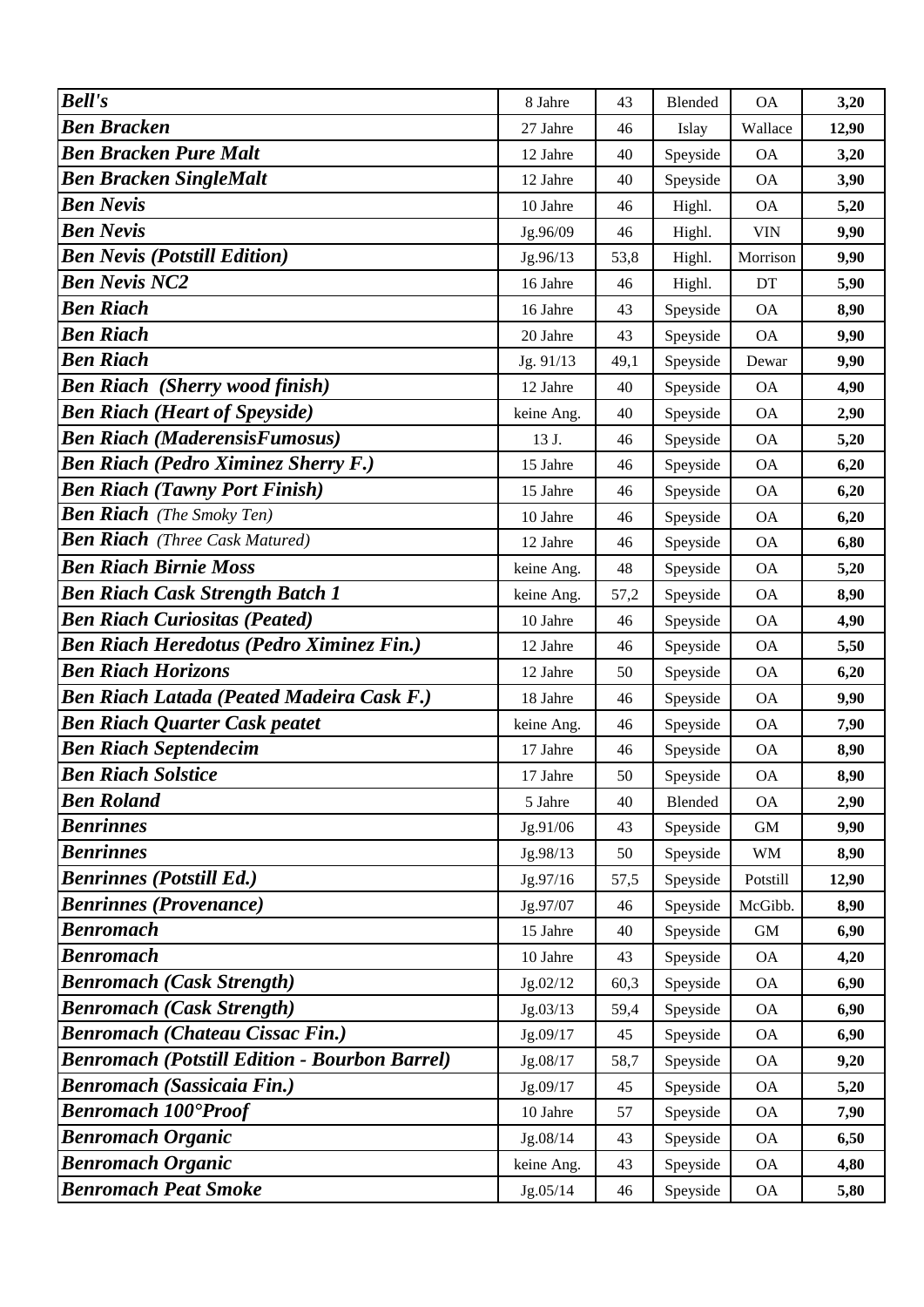| <b>Benromach Peat Smoke (67 ppm)</b>     | Jg.05/13   | 46   | Speyside             | <b>OA</b>  | 6,80 |
|------------------------------------------|------------|------|----------------------|------------|------|
| <b>Benromach Traditional</b>             | keine Ang. | 40   | Speyside             | <b>OA</b>  | 4,20 |
| <b>Berry's Best</b>                      | 8 Jahre    | 43   | Islay                | Berry      | 3,60 |
| <b>Big Smoke</b>                         | keine Ang. | 60   | Islay                | DT         | 6,50 |
| <b>Black &amp; White</b>                 | keine Ang. | 40   | <b>Blended</b>       | <b>OA</b>  | 2,90 |
| <b>Black Bottle</b>                      | 10 Jahre   | 40   | Islay                | <b>OA</b>  | 4,20 |
| <b>Black Bottle Fine Old</b>             | keine Ang. | 40   | Islay                | <b>OA</b>  | 3,90 |
| <b>Black Bull</b>                        | 12 Jahre   | 50   | Blended              | D.Taylor   | 5,50 |
| <b>Black Bull Kyloe</b>                  | keine Ang. | 50   | Blended              | D.Taylor   | 4,80 |
| <b>Black Burn</b>                        | keine Ang. | 40   | Blended              | <b>OA</b>  | 3,20 |
| <b>Black Snake VAT</b>                   | keine Ang. | 58,9 | Scotland             | Blackadder | 6,90 |
| <b>Black Velvet</b>                      | keine Ang. | 40   | Canada               | <b>OA</b>  | 2,90 |
| <b>Black Velvet Reserve</b>              | 8 Jahre    | 40   | Canada               | <b>OA</b>  | 3,40 |
| <b>Blackstone</b>                        | 15 Jahre   | 40   | Highl.               | <b>OA</b>  | 5,50 |
| <b>Blackstone</b>                        | 18 Jahre   | 40   | Highl.               | <b>OA</b>  | 7,90 |
| <b>Bladnoch</b>                          | Jg. 86/96  | 40   | Lowl.                | <b>GM</b>  | 9,90 |
| <b>Bladnoch</b>                          | 11 Jahre   | 46   | Lowl.                | <b>OA</b>  | 4,50 |
| <b>Bladnoch</b>                          | Jg. 87/99  | 40   | Lowl.                | <b>GM</b>  | 9,90 |
| <b>Blair Athol</b>                       | Jg. 89/13  | 46   | Highl.               | <b>VIN</b> | 9,90 |
| <b>Blair Athol</b>                       | Jg. 95/10  | 50   | Highl.               | DL         | 8,90 |
| <b>Blair Athol</b>                       | Jg. 97/12  | 43   | Highl.               | <b>GM</b>  | 7,90 |
| <b>Blairmhor</b>                         | 8 Jahre    | 43   | Blend. MaltCarmichae |            | 3,20 |
| <b>Blanton's Single Barrel</b>           | keine Ang. | 47   | Bourbon              | <b>OA</b>  | 4,50 |
| <b>Bond 7</b>                            | keine Ang. | 40   | Uganda               | <b>OA</b>  | 3,80 |
| <b>Bowmore</b>                           | 10 Jahre   | 40   | Islay                | MA         | 4,20 |
| <b>Bowmore</b>                           | 12 Jahre   | 40   | Islay                | <b>OA</b>  | 4,50 |
| <b>Bowmore</b>                           | 9 Jahre    | 53,4 | Islay                | <b>OA</b>  | 5,20 |
| <b>Bowmore</b>                           | 17 Jahre   | 43   | Islay                | <b>OA</b>  | 8,20 |
| <b>Bowmore</b>                           | 18 Jahre   | 43   | Islay                | <b>OA</b>  | 9,20 |
| <b>Bowmore Black Rock</b>                | keine Ang. | 40   | Islay                | <b>OA</b>  | 4,20 |
| <b>Bowmore Darkest</b>                   | 15 Jahre   | 43   | Islay                | <b>OA</b>  | 6,60 |
| <b>Bowmore Enigma</b>                    | 12 Jahre   | 40   | Islay                | <b>OA</b>  | 5,50 |
| <b>Bowmore Gold Reef</b>                 | keine Ang. | 43   | Islay                | <b>OA</b>  | 5,50 |
| <b>Bowmore Legend</b>                    | keine Ang. | 40   | Islay                | <b>OA</b>  | 4,20 |
| <b>Bowmore Small Batch- Bourbon Cask</b> | keine Ang. | 40   | Islay                | <b>OA</b>  | 4,50 |
| <b>Bowmore Surf</b>                      | keine Ang. | 40   | Islay                | <b>OA</b>  | 4,30 |
| <b>Boxing Hares</b>                      | keine Ang. | 35   | Scotland             | <b>OA</b>  | 2,60 |
| <b>Braes o'Glenlivet</b>                 | 13 Jahre   | 46   | Highl.               | MacG       | 7,50 |
| <b>Braeval</b> (Hogshead)                | 16 Jahre   | 43   | Speyside             | DB         | 8,50 |
| <b>Braeval (Provenance)</b>              | Jg.96/04   | 46   | Speyside             | MacG       | 7,90 |
| <b>Brexit</b>                            | keine Ang. | 43,3 | Austria              | <b>OA</b>  | 5,20 |
| <b>Bruichladdich</b>                     | Jg.91/11   | 51,5 | Islay                | MA         | 9,90 |
| <b>Bruichladdich</b>                     | Jg.92/13   | 46   | Islay                | <b>VIN</b> | 9,90 |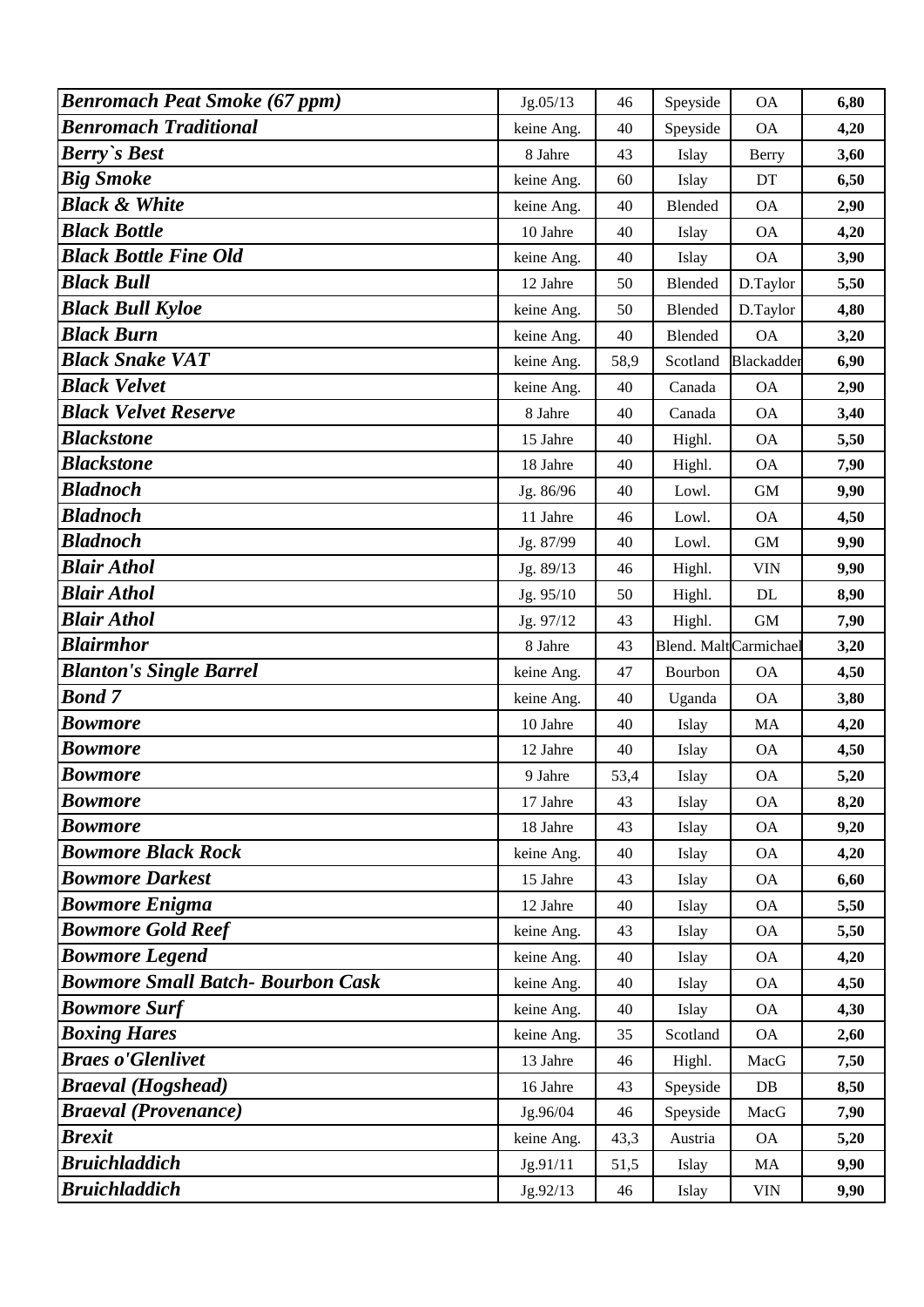| <b>Bruichladdich Bere B.2008</b>                           |                     |          |                |                        |              |
|------------------------------------------------------------|---------------------|----------|----------------|------------------------|--------------|
| <b>Bruichladdich Islay B. Heavily Peated</b>               | 6 Jahre             | 50<br>50 | Islay          | <b>OA</b><br><b>OA</b> | 5,20<br>6,90 |
| <b>Bruichladdich Islay Barley (unpeated)</b>               | keine Ang.          | 50       | Islay          | <b>OA</b>              |              |
| <b>Bruichladdich Islay Barley (unpeated)</b>               | Jg. 2009<br>Jg.2010 | 50       | Islay<br>Islay | <b>OA</b>              | 7,20<br>7,20 |
| <b>Bruichladdich Islay Barley (unpeated)Rockside Farr</b>  |                     | 50       |                | <b>OA</b>              | 6,90         |
| <b>Bruichladdich Octomore</b> (Ed.06.1)167ppm              | Jg. 2007<br>5 Jahre | 57       | Islay<br>Islay | <b>OA</b>              | 14,90        |
| <b>Bruichladdich Octomore 6.3</b> (258 ppm)                | 5 Jahre             | 64       |                | <b>OA</b>              | 22,90        |
| <b>Bruichladdich Octomore 7.1 (208 ppm)</b>                | 5 Jahre             | 59,9     | Islay<br>Islay | <b>OA</b>              | 14,90        |
| <b>Bruichladdich Octomore 7.2 (208 ppm)</b>                | 5 Jahre             | 58,5     |                | <b>OA</b>              | 16,90        |
| <b>Bruichladdich Organic</b>                               | keine Ang.          | 46       | Islay<br>Islay | <b>OA</b>              | 4,20         |
| <b>Bruichladdich Organic Scottish Barley</b>               | keine Ang.          | 50       | Islay          | <b>OA</b>              | 6,50         |
| <b>Bruichladdich Port Chalotte (Bourb.C.)</b>              | Jg.07/15            | 46       | Islay          | <b>VIN</b>             | 9,20         |
| <b>Bruichladdich Port Chalotte (Heavily Peated)</b>        | keine Ang.          | 50       | Islay          | <b>OA</b>              | 8,20         |
| <b>Bruichladdich Port Chalotte</b> (Heavily Peated 40 ppm) | 10 Jahre            | 46       | Islay          | <b>OA</b>              | 8,20         |
| <b>Bruichladdich Rocks</b>                                 | keine Ang.          | 46       | Islay          | <b>OA</b>              | 6,90         |
| <b>Bruichladdich Scottish Barley</b>                       | keine Ang.          | 50       | Islay          | <b>OA</b>              | 4,20         |
| <b>Bruichladdich-The Laddie Eight (unpeated)</b>           | 8 Jahre             | 50       | Islay          | <b>OA</b>              | 7,20         |
| <b>Buffalo Trace</b>                                       | keine Ang.          | 40       | Kentucky       | <b>OA</b>              | 3,20         |
| <b>Bulleit</b>                                             | keine Ang.          | 40       | Bourbon        | <b>OA</b>              | 3,50         |
| <b>Bulleit 95% Rye</b>                                     | keine Ang.          | 45       | Bourbon        | <b>OA</b>              | 3,50         |
| <b>Bunnahabhain</b>                                        | 12 Jahre            | 40       | Islay          | <b>OA</b>              | 4,90         |
| <b>Bunnahabhain</b>                                        | 18 Jahre            | 43       | Islay          | <b>OA</b>              | 9,90         |
| <b>Bunnahabhain</b>                                        | 18 Jahre            | 53,7     | Islay          | Dewar                  | 10,90        |
| <b>Bunnahabhain</b>                                        | Jg. 89/00           | 40       | Islay          | <b>GM</b>              | 9,20         |
| <b>Bunnahabhain</b>                                        | 20 Jahre            | 57,1     | Islay          | Cad.                   | 10,90        |
| <b>Bunnahabhain</b>                                        | Jg. 91/11           | 46       | Islay          | <b>VIN</b>             | 12,90        |
| <b>Bunnahabhain (Sherry But)</b>                           | 21 Jahre            | 49,5     | Islay          | MaltM                  | 12,90        |
| <b>Bunnahabhain An Cladach</b>                             | keine Ang.          | 50       | Islay          | <b>OA</b>              | 5,90         |
| <b>Bunnahabhain CeObanach</b>                              | keine Ang.          | 46,3     | Islay          | <b>OA</b>              | 9,90         |
| <b>Bunnahabhain Cruach- Mhòna</b>                          | keine Ang.          | 50       | Islay          | <b>OA</b>              | 6,50         |
| Bunnahabhain Darach Ùr                                     | keine Ang.          | 46,3     | Islay          | <b>OA</b>              | 5,90         |
| <b>Bunnahabhain Eirigh Na Greine</b>                       | keine Ang.          | 46,3     | Islay          | <b>OA</b>              | 5,90         |
| <b>Bunnahabhain Móine</b>                                  | keine Ang.          | 46,3     | Islay          | <b>OA</b>              | 5,60         |
| <b>Bunnahabhain Stiúireadair</b>                           | keine Ang.          | 46,3     | Islay          | <b>OA</b>              | 5,60         |
| <b>Bunnahabhain Toiteach</b>                               | keine Ang.          | 46       | Islay          | <b>OA</b>              | 5,60         |
| <b>Bunnahabhain-The Octave-Potstill Ed.</b>                | Jg.14/18            | 54,2     | Islay          | DT                     | 7,90         |
| <b>Bunnahabhain-The Octave-Potstill Ed.</b>                | Jg.08/18            | 53,3     | Islay          | DT                     | 8,20         |
| <b>Bushmills (Irish Single Malt)</b>                       | 10 Jahre            | 40       | Irish          | <b>OA</b>              | 4,90         |
| <b>Bushmills (Irish Single Malt)</b>                       | 16 Jahre            | 40       | Irish          | <b>OA</b>              | 8,20         |
| <b>Bushmills Black</b>                                     | keine Ang.          | 40       | Irish          | <b>OA</b>              | 3,50         |
| <b>Bushmills Irish Honey</b>                               | keine Ang.          | 35       | Irish          | <b>OA</b>              | 3,20         |
| <b>Bushmills Malt</b>                                      | 21 Jahre            | 40       | Irish          | <b>OA</b>              | 11,90        |
| <b>Bushmills Reserve 1608</b>                              | keine Ang.          | 46       | Irish          | <b>OA</b>              | 6,90         |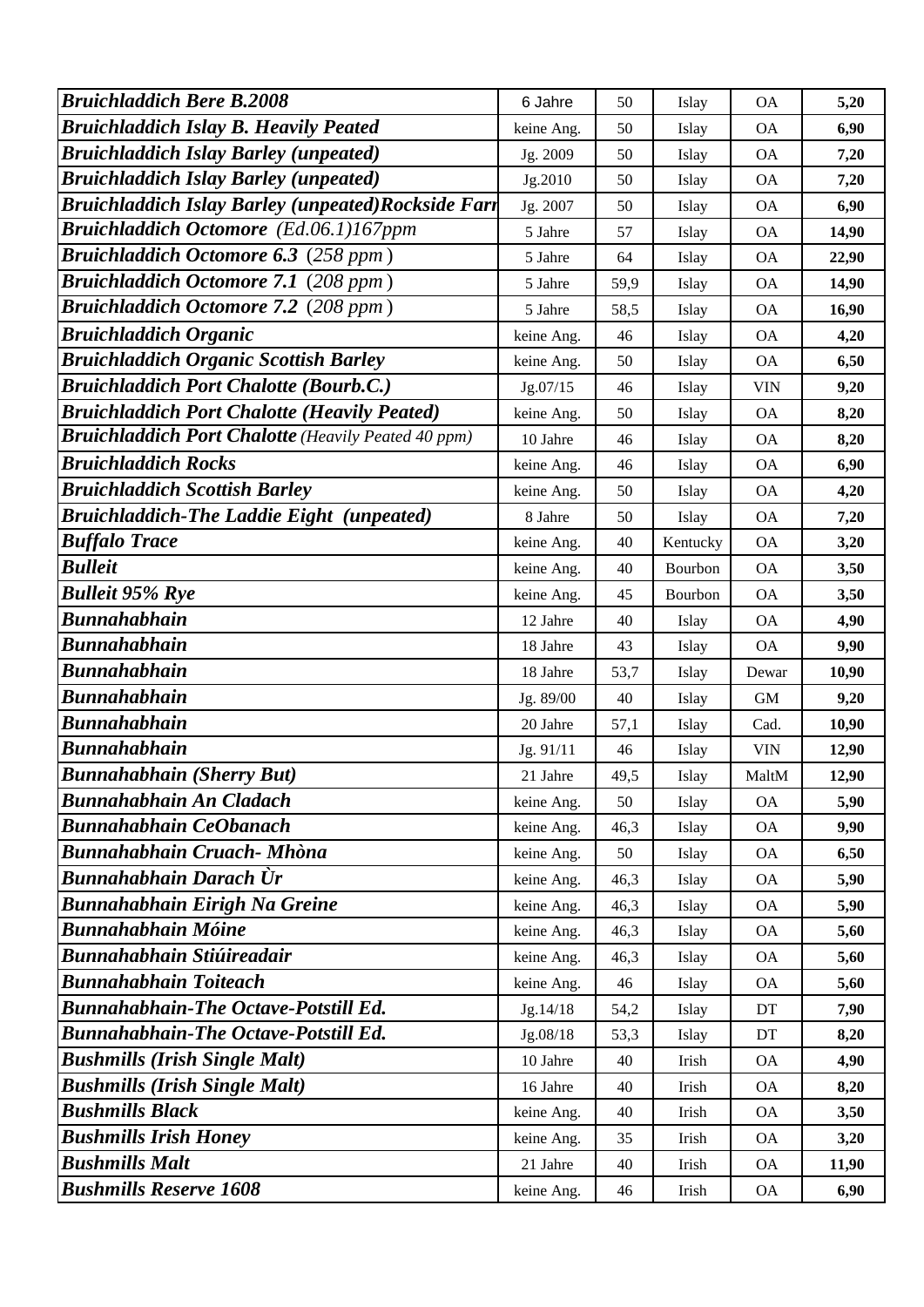| <b>Bushmills Smooth &amp; Mellow</b>                    | keine Ang. | 40   | Irish          | <b>OA</b>   | 3,20  |
|---------------------------------------------------------|------------|------|----------------|-------------|-------|
| <b>Bushmills Steamship</b> (Irish S. Malt/Sherry Cask)  | keine Ang. | 40   | Irish          | <b>OA</b>   | 4,90  |
| <b>Bushmills Steamship</b> (Irish S. Malt/Bourbon Cask) | keine Ang. | 40   | Irish          | <b>OA</b>   | 4,50  |
| <b>Cameron Brig (Single Grain)</b>                      | keine Ang. | 40   | Blended        | <b>OA</b>   | 3,80  |
| <b>Campbeltown Classic Pure M.</b>                      | keine Ang. | 40   | Campbelt.      | Cad.        | 4,50  |
| <b>Campbeltown Loch</b>                                 | keine Ang. | 40   | <b>Blended</b> | Springb.    | 3,10  |
| <b>Canadian Club</b>                                    | 6 Jahre    | 40   | Canada         | <b>OA</b>   | 2,90  |
| <b>Canadian Club Barrel Blended</b>                     | keine Ang. | 40   | Canada         | <b>OA</b>   | 2,90  |
| <b>Canadian Club Classic (Small Batch)</b>              | 12 Jahre   | 40   | Canada         | OA          | 3,90  |
| <b>Canadian Special Old</b>                             | keine Ang. | 40   | Canada         | <b>OA</b>   | 3,60  |
| <b>Caol Ila</b>                                         | 12 Jahre   | 43   | Islay          | <b>OA</b>   | 4,40  |
| Caol Ila                                                | Jg.97/09   | 43   | Islay          | <b>GM</b>   | 5,80  |
| <b>Caol Ila - Discovery</b>                             | 13 Jahre   | 43   | Islay          | <b>GM</b>   | 6,20  |
| Caol Ila (1st fill Sherry Butts)                        | Jg.05/16   | 57,3 | Islay          | $\mbox{GM}$ | 9,90  |
| <b>Caol Ila</b> (Chieftains Abfüllung)                  | 17 Jahre   | 48   | Islay          | Chieft.     | 11,90 |
| Caol Ila (Dist.Ed.Moscartel Finish)                     | Jg.02/14   | 43   | Islay          | <b>OA</b>   | 6,50  |
| Caol Ila (Dist.Ed.Moscartel Finish)                     | Jg.93/06   | 43   | Islay          | <b>OA</b>   | 9,90  |
| Caol Ila (Dist.Ed.Moscartel Finish)                     | Jg.98/11   | 43   | Islay          | <b>OA</b>   | 9,90  |
| Caol Ila (Dist.Ed.Moscartel Finish)                     | Jg.03/15   | 43   | Islay          | <b>OA</b>   | 7,20  |
| Caol Ila (Dist.Ed.Moscartel Finish)                     | Jg.01/13   | 43   | Islay          | <b>OA</b>   | 6,90  |
| <b>Caol Ila</b> (Dist.Ed.Moscartel Finish)              | Jg.08/20   | 43   | Islay          | <b>OA</b>   | 8,40  |
| <b>Caol Ila (Duthies)</b>                               | 15 Jahre   | 46   | Islay          | Cad.        | 6,90  |
| Caol Ila (peated)                                       | 18 Jahre   | 43   | Islay          | <b>OA</b>   | 9,90  |
| Caol Ila (Potstill Ed.)                                 | Jg. 08/16  | 56,5 | Islay          | Carn.M.     | 7,90  |
| <b>Caol Ila (Potstill Edition)</b>                      | Jg.05/14   | 57,6 | Islay          | <b>GM</b>   | 6,20  |
| <b>Caol Ila (Sherry Butt)</b>                           | Jg.01/14   | 59,6 | Islay          | <b>GM</b>   | 6,90  |
| Caol Ila (Single Cask- Gems of Scotland)                | Jg.08/16   | 46   | Islay          | M & M       | 6,20  |
| <b>Caol Ila (Unpeated Malt)</b>                         | 17 Jahre   | 55,9 | Islay          | <b>OA</b>   | 14,90 |
| Caol Ila (unpeated)                                     | 18 Jahre   | 59,8 | Islay          | <b>OA</b>   | 14,90 |
| <b>Caol Ila (Whisky Trail)</b>                          | Jg.99/11   | 43   | Islay          | Sp.Drinks   | 5,80  |
| <b>Caol Ila Moch</b>                                    | keine Ang. | 43   | Islay          | <b>OA</b>   | 5,50  |
| <b>Caol Ila Old Limited</b>                             | 25 Jahre   | 43   | Islay          | <b>OA</b>   | 24,90 |
| Caol Ila Potstill Ed. (2nd Edition)                     | Jg.03/15   | 58,5 | Islay          | $\mbox{GM}$ | 8,20  |
| <b>Caol Ila Stitchell Reserve</b>                       | 2013       | 59,6 | Islay          | <b>OA</b>   | 9,90  |
| Caperdonich                                             | Jg.92/11   | 46   | Speyside       | <b>OA</b>   | 9,90  |
| Caperdonich                                             | Jg.68/95   | 40   | Speyside       | $\mbox{GM}$ | 24,90 |
| <b>Caperdonich</b>                                      | Jg.70/00   | 50   | Speyside       | D. Laing    | 24,90 |
| Cardhu                                                  | 12 Jahre   | 40   | Speyside       | <b>OA</b>   | 3,90  |
| Cardhu                                                  | 15 Jahre   | 40   | Speyside       | <b>OA</b>   | 4,60  |
| Cardhu                                                  | 18 Jahre   | 40   | Speyside       | <b>OA</b>   | 9,20  |
| <b>Cardhu</b> (2020 Special Release)                    | 11 Jahre   | 56   | Speyside       | <b>OA</b>   | 10,90 |
| <b>Cardhu</b> (Special Cask Reserve)                    | keine Ang. | 40   | Speyside       | <b>OA</b>   | 4,90  |
| <b>Cardhu Amber Rock</b>                                | keine Ang. | 40   | Speyside       | <b>OA</b>   | 4,60  |
|                                                         |            |      |                |             |       |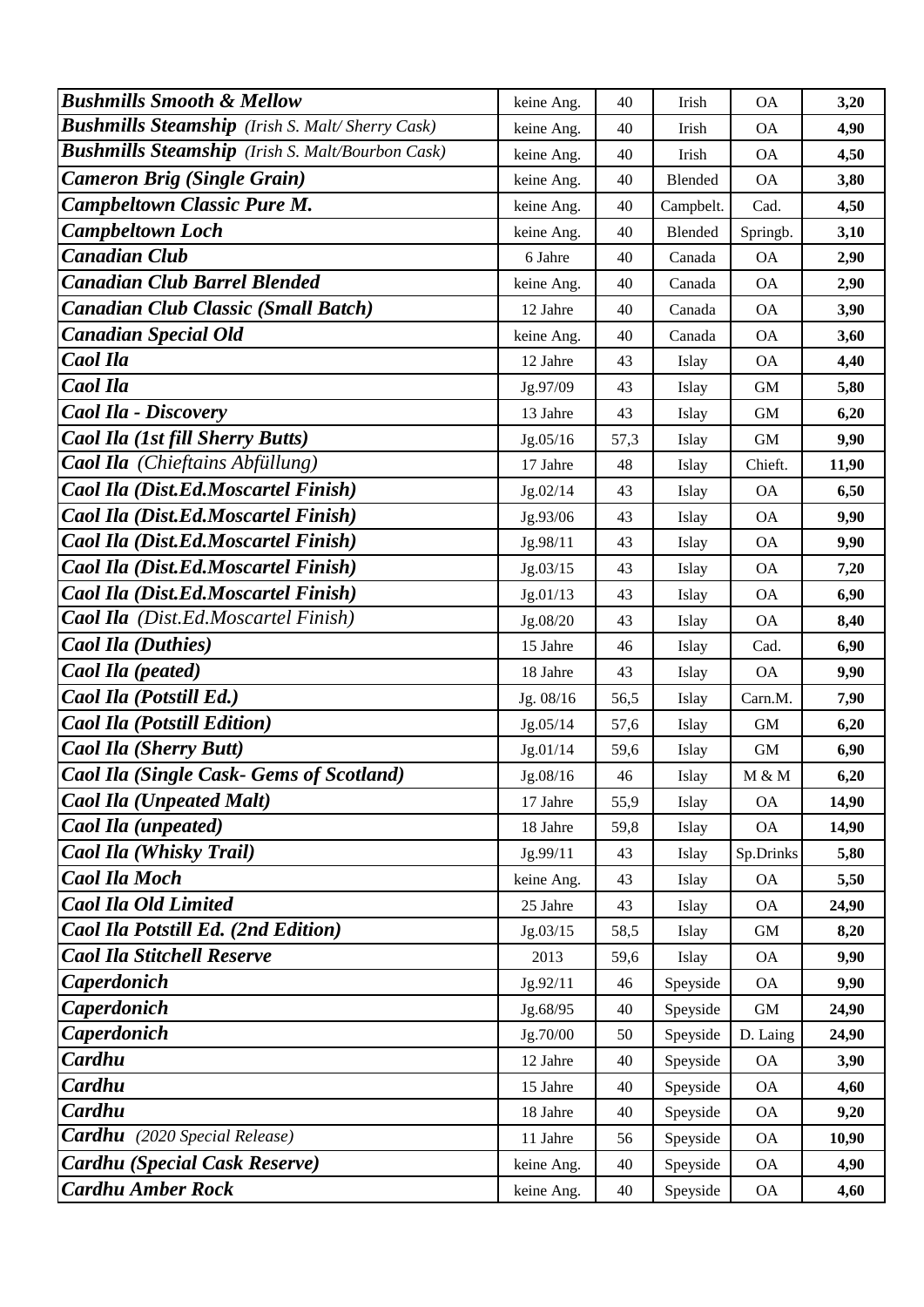| <b>Cardhu Gold Cask</b>                           | keine Ang.  | 40    | Speyside       | <b>OA</b>         | 4,60 |
|---------------------------------------------------|-------------|-------|----------------|-------------------|------|
| Cask Islay                                        | keine Ang.  | 46    | Islay          | Dewar             | 4,50 |
| <b>Cask Islay</b> (Cask Strength/Sherry Edition)  | keine Ang.  | 59,9  | Islay          | Dewar             | 6,50 |
| <b>Cask Islay (Cask Strength/Bourbon Edition)</b> | keine Ang.  | 58,6  | Islay          | <b>AD</b> Rattray | 7,20 |
| <b>Catto's De Luxe</b>                            | 12 Jahre    | 40    | Blended        | <b>OA</b>         | 3,20 |
| <b>Catto's Rare Old</b>                           | keine Ang.  | 40    | <b>Blended</b> | <b>OA</b>         | 2,90 |
| <b>Century of Malts</b>                           | keine Ang.  | 43    | Blend. Malt    | Chivas            | 9,90 |
| <b>Charles House</b>                              | 12 Jahre    | 40    | Blended        | <b>OA</b>         | 2,80 |
| <b>Charles House</b>                              | keine Ang.  | 40    | <b>Blended</b> | <b>OA</b>         | 2,30 |
| <b>Chivas Legend</b>                              | keine Ang.  | 40    | Blended        | <b>OA</b>         | 6,20 |
| <b>Chivas Regal</b>                               | 12 Jahre    | 40    | <b>Blended</b> | <b>OA</b>         | 3,20 |
| <b>Chivas Regal Rare Old</b>                      | 18 Jahre    | 40    | Blended        | <b>OA</b>         | 6,90 |
| <b>Clan Campbell</b>                              | keine Ang.  | 40    | <b>Blended</b> | <b>OA</b>         | 2,60 |
| <b>Clan Mac Gregor</b>                            | keine Ang.  | 40    | <b>Blended</b> | <b>OA</b>         | 2,60 |
| <b>Clanroy</b>                                    | keine Ang.  | 40    | Blended        | McClelland        | 2,60 |
| Clarke's                                          | keine Ang.  | 43    | Bourbon        | <b>OA</b>         | 2,90 |
| <b>Classic of Islay</b>                           | Bottl. 2015 | 57,35 | Islay          | <b>JWWW</b>       | 4,80 |
| <b>Classic of Islay</b>                           | Bottl. 2014 | 56    | Islay          | <b>JWWW</b>       | 5,20 |
| <b>Clontarf (Irish Single Malt)</b>               | keine Ang.  | 40    | Irish          | <b>OA</b>         | 3,90 |
| <b>Clontarf 1014</b>                              | keine Ang.  | 40    | Irish          | <b>OA</b>         | 2,70 |
| <b>Clontarf Black Label</b>                       | keine Ang.  | 40    | Irish          | <b>OA</b>         | 3,20 |
| <b>Clontarf Reserve Gold Label</b>                | keine Ang.  | 40    | Irish          | <b>OA</b>         | 3,90 |
| <b>Clydesdale</b>                                 | 18 Jahre    | 40    | Highl.         | <b>OA</b>         | 8,20 |
| <b>Clynelish</b>                                  | 12 Jahre    | 46    | Speyside       | <b>OA</b>         | 4,90 |
| <b>Clynelish</b>                                  | Jg.95/10    | 46    | Speyside       | <b>WM</b>         | 9,90 |
| <b>Clynelish</b>                                  | 14 Jahre    | 46    | Speyside       | <b>OA</b>         | 5,90 |
| <b>Clynelish</b>                                  | Jg.89/00    | 40    | Speyside       | $\mbox{GM}$       | 9,90 |
| <b>Clynelish</b>                                  | Jg.97/15    | 46    | Speyside       | Chieft.           | 8,20 |
| Clynelish (Dist. Ed./Oloroso Finish)              | Jg.92/08    | 46    | Speyside       | <b>OA</b>         | 8,90 |
| Clynelish (Dist. Ed./Oloroso Finish)              | Jg.92/09    | 46    | Speyside       | <b>OA</b>         | 8,90 |
| Clynelish (Dist. Ed./Oloroso Finish)              | Jg.97/11    | 46    | Speyside       | <b>OA</b>         | 6,50 |
| Clynelish (Dist. Ed./Oloroso Finish)              | Jg.97/12    | 46    | Speyside       | <b>OA</b>         | 7,90 |
| <b>Coleraine</b>                                  | keine Ang.  | 40    | Irish          | <b>OA</b>         | 3,60 |
| Connemara (Peated Irish S. Malt)                  | keine Ang.  | 40    | Irish          | <b>OA</b>         | 3,90 |
| Connemara (Peated Irish S. Malt)                  | keine Ang.  | 59    | Irish          | <b>OA</b>         | 5,20 |
| Connemara Dist. Ed.                               | keine Ang.  | 43    | Irish          | <b>OA</b>         | 5,60 |
| <b>Connemara Peated Single Malt</b>               | 12 Jahre    | 40    | Irish          | <b>OA</b>         | 5,90 |
| <b>Convalmore</b>                                 | 15 Jahre    | 43    | Highl.         | Chieft.           | 5,40 |
| <b>Cotswolds</b>                                  | Jg.14/17    | 46    | GB             | <b>OA</b>         | 4,60 |
| Cragganmore                                       | 12 Jahre    | 40    | Highl.         | <b>OA</b>         | 4,90 |
| Cragganmore (Dist.Ed.Double Matured)              | Jg.93/07    | 40    | Highl.         | <b>OA</b>         | 8,90 |
| Cragganmore (Dist.Ed.Double Matured)              | Jg.01/14    | 40    | Speyside       | <b>OA</b>         | 5,90 |
| Cragganmore 14J.                                  | 14 Jahre    | 40    | Speyside       | <b>OA</b>         | 5,20 |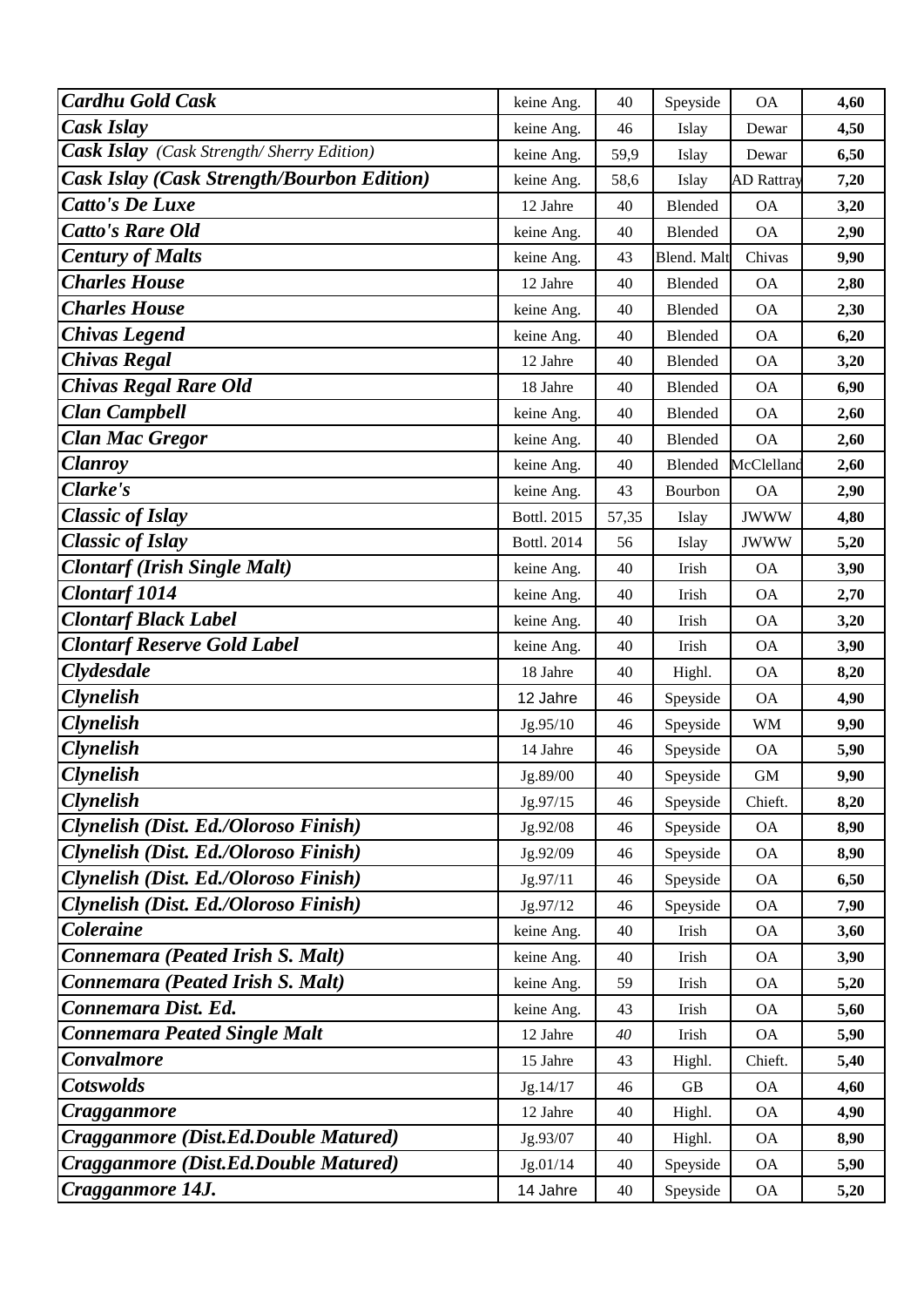| Craigellachie                             | 13 Jahre     | 46   | Speyside | <b>OA</b>                 | 4,90  |
|-------------------------------------------|--------------|------|----------|---------------------------|-------|
| Craigellachie                             | 18 Jahre     | 43   | Speyside | Chieft.                   | 8,20  |
| Craigellachie                             | Jg.87/00     | 40   | Speyside | <b>GM</b>                 | 9,90  |
| Craigellachie                             | Jg.93/12     | 46   | Speyside | <b>GM</b>                 | 9,90  |
| Craigellachie                             | 17 Jahre     | 46   | Speyside | <b>OA</b>                 | 6,90  |
| Craigellachie                             | Jg. 74/94    | 43   | Speyside | <b>GM</b>                 | 19,90 |
| Craigellachie                             | Jg.91/03     | 46   | Speyside | MacG                      | 9,90  |
| Craigellachie                             | Jg.08/16     | 46   | Speyside | DuncanT.                  | 6,90  |
| Craigellachie (Bourb. Barrel-Single Cask) | Jg.8.06/1.17 | 46   | Speyside | Mor.&M.                   | 6,50  |
| Craigellachie (Single Cask)               | Jg.91/07     | 50   | Speyside | DL                        | 9,90  |
| Craigellachie Potstill Ed. (Sherry Butt)  | Jg.08/15     | 56,8 | Speyside | Dewar                     | 6,90  |
| Craignure                                 | 10 Jahre     | 40   | Island   | Inverg.                   | 4,50  |
| <b>Crested Ten</b>                        | keine Ang.   | 40   | Irish    | <b>OA</b>                 | 3,20  |
| Croftengea                                | Jg.97/06     | 45   | Highl.   | <b>OA</b>                 | 5,20  |
| Cromwell's                                | keine Ang.   | 40   | Blended  | <b>OA</b>                 | 2,60  |
| <b>Crown Royal</b>                        | keine Ang.   | 40   | Canada   | Segrams                   | 3,40  |
| Cú Dhub Black Malt                        | keine Ang.   | 40   | Highl.   | <b>OA</b>                 | 4,50  |
| <b>Cutty Sark</b>                         | keine Ang.   | 40   | Blended  | Berry B.                  | 2,80  |
| <b>Cutty Sark Emerald</b>                 | 12 Jahre     | 43   | Blended  | Berry B.                  | 3,60  |
| <b>Dailuaine</b>                          | 12 Jahre     | 62,2 | Highl.   | <b>JMA</b>                | 9,20  |
| <b>Dailuaine</b>                          | Jg.94/09     | 43   | Speyside | <b>GM</b>                 | 5,80  |
| <b>Dailuaine</b>                          | 16 Jahre     | 43   | Speyside | <b>OA</b>                 | 9,20  |
| <b>Dallas Dhu</b>                         | Jg. 80/01    | 40   | Highl.   | <b>GM</b>                 | 19,90 |
| <b>Dalmore</b>                            | 12 Jahre     | 43   | Highl.   | <b>OA</b>                 | 4,20  |
| <b>Dalmore</b>                            | Jg.91/07     | 50   | Speyside | DL                        | 9,90  |
| <b>Dalmore Black Pearl</b>                | 12 Jahre     | 40   | Highl.   | <b>OA</b>                 | 5,20  |
| <b>Dalwhinnie</b>                         | 15 Jahre     | 43   | Highl.   | <b>OA</b>                 | 4,50  |
| Dalwhinnie (Dist. Ed.)                    | Jg.95/11     | 43   | Highl.   | <b>OA</b>                 | 5,60  |
| <b>Dalwhinnie Winter's Gold</b>           | keine Ang.   | 43   | Highl.   | <b>OA</b>                 | 4,50  |
| Dean's                                    | keine Ang.   | 40   | Blended  | <b>OA</b>                 | 2,80  |
| <b>Deanston</b>                           | 12 Jahre     | 46,3 | Highl.   | <b>OA</b>                 | 7,20  |
| <b>Deanston</b>                           | 12 Jahre     | 40   | Highl.   | <b>OA</b>                 | 4,40  |
| <b>Deanston (OMC)</b>                     | Jg.96/08     | 50   | Highl.   | DL                        | 6,20  |
| <b>Deanston (Sherry Finish)</b>           | Jg. 06/16    | 46   | Highl.   | $\ensuremath{\text{VIN}}$ | 6,90  |
| <b>Deveron</b>                            | 12 Jahre     | 40   | Highl.   | <b>OA</b>                 | 5,20  |
| <b>Dewar's Special Reserve</b>            | 12 Jahre     | 43   | Blended  | <b>OA</b>                 | 3,60  |
| <b>Dewar's White Label</b>                | keine Ang.   | 40   | Blended  | <b>OA</b>                 | 2,90  |
| Dimple                                    | 15 Jahre     | 40   | Blended  | <b>OA</b>                 | 3,90  |
| <b>Dimple (Golden Selection)</b>          | keine Ang.   | 40   | Blended  | <b>OA</b>                 | 2,90  |
| <b>Dimple Original Deluxe</b>             | 18 Jahre     | 40   | Blended  | <b>OA</b>                 | 7,90  |
| Dingle(Sherry Cask- Briana's Choice)      | keine Ang.   | 57,3 | Irish    | <b>OA</b>                 | 8,90  |
| Doble-V                                   | keine Ang.   | 40   | Espana   | <b>OA</b>                 | 2,60  |
| Drambuie (Whisky Liqueur)                 | keine Ang.   | 40   | Scotland | <b>OA</b>                 | 3,20  |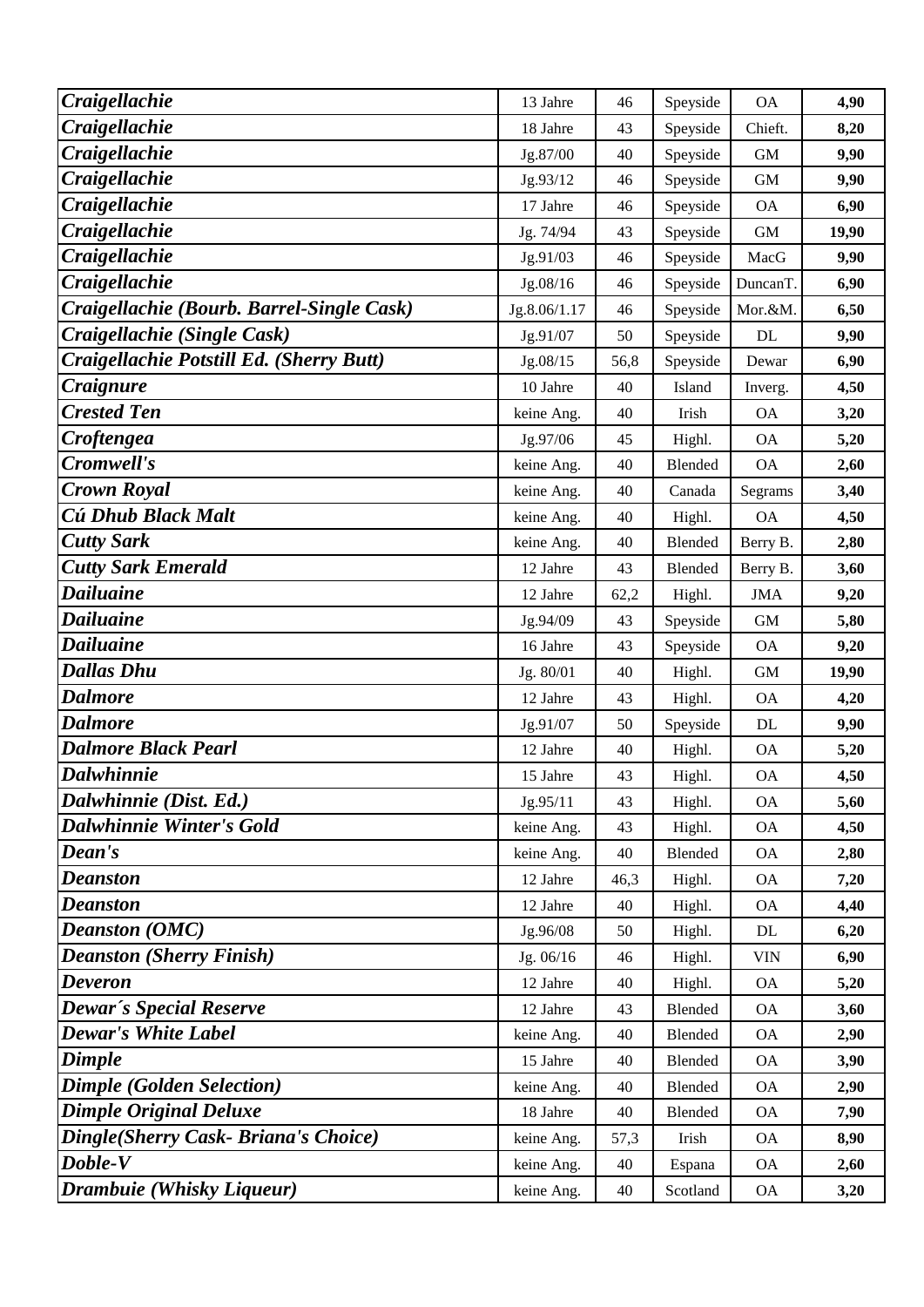| <b>Druichan</b>                            | 10 Jahre   | 40   | Islay          | Inverg.                  | 4,50 |
|--------------------------------------------|------------|------|----------------|--------------------------|------|
| <b>Drum Major</b>                          | 6 Jahre    | 43   | Islay          | <b>OA</b>                | 2,90 |
| <b>Drum Major</b>                          | 6 Jahre    | 43   | Lowl.          | <b>OA</b>                | 2,90 |
| <b>Drum Major</b>                          | 6 Jahre    | 43   | Speyside       | <b>OA</b>                | 2,90 |
| <b>Drumguish</b>                           | keine Ang. | 40   | Highl.         | <b>OA</b>                | 2,90 |
| <b>Dublin Liberties</b>                    | keine Ang. | 46   | Irish          | Irl. Spirit              | 4,50 |
| <b>Dufftown</b>                            | Jg. 97/11  | 46   | Speyside       | U.S.                     | 6,50 |
| <b>Dun Bheagan</b>                         | keine Ang. | 43   | Island         | <b>OA</b>                | 2,90 |
| <b>Dun Bheagan</b>                         | keine Ang. | 43   | Islay          | <b>OA</b>                | 3,50 |
| <b>Dun Bheagan</b>                         | keine Ang. | 40   | Speyside       | <b>OA</b>                | 2,90 |
| Dun Bheagan                                | 8 Jahre    | 43   | Lowl.          | <b>OA</b>                | 2,90 |
| Dun Bheagan (ab 2019)                      | keine Ang. | 43   | Islay          | <b>OA</b>                | 4,20 |
| Dundalgan                                  | keine Ang. | 40   | Irish          | <b>OA</b>                | 2,90 |
| <b>Dunphys</b>                             | keine Ang. | 40   | Irish          | <b>OA</b>                | 3,20 |
| <b>Dunstone</b>                            | keine Ang. | 40   | Blended        | <b>OA</b>                | 2,80 |
| <b>DYC</b>                                 | keine Ang. | 40   | Espana         | <b>OA</b>                | 2,80 |
| <b>DYC</b>                                 | 8 Jahre    | 40   | Espana         | <b>OA</b>                | 3,60 |
| Eagles Single Malt Refill B.Cask (Lim.Ed.) | 5 Jahre    | 47   | Austria        | <b>OA</b>                | 6,90 |
| <b>Edradour</b>                            | 10 Jahre   | 40   | Highl.         | <b>OA</b>                | 4,80 |
| <b>Edradour Ballechin</b>                  | 10 Jahre   | 46   | Highl.         | Edradour                 | 6,20 |
| <b>Edradour Ballechin (Sautern Finish)</b> | keine Ang. | 46   | Highl.         | Edradour                 | 7,90 |
| <b>Edradour Caledonia</b>                  | 12 Jahre   | 46   | Highl.         | <b>OA</b>                | 7,50 |
| <b>Elijah Craig</b>                        | 12 Jahre   | 47   | Bourbon        | <b>OA</b>                | 4,20 |
| <b>Evan Williams</b>                       | keine Ang. | 40   | Bourbon        | <b>OA</b>                | 2,90 |
| <b>Evan Williams</b>                       | 7 Jahre    | 40   | Bourbon        | <b>OA</b>                | 3,20 |
| Evan Williams (Single Barrel)              | Jg.02/12   | 43,3 | Bourbon        | $\mathcal{O}\mathcal{A}$ | 4,50 |
| <b>Evan Williams (Small Batch)</b>         | keine Ang. | 43   | Bourbon        | <b>OA</b>                | 3,90 |
| <b>Evan Williams Single Barrel</b>         | Jg.00/10   | 43,3 | Bourbon        | <b>OA</b>                | 4,50 |
| <b>Ezra Brooks Black Label</b>             | keine Ang. | 40   | Bourbon        | <b>OA</b>                | 3,20 |
| Ezra Brooks Gold Label                     | keine Ang. | 40   | Bourbon        | <b>OA</b>                | 3,60 |
| Ezra Brooks Green Label                    | keine Ang. | 40   | Bourbon        | <b>OA</b>                | 3,60 |
| <b>Famous Grouse</b>                       | keine Ang. | 40   | <b>Blended</b> | <b>OA</b>                | 2,80 |
| <b>Famous Grouse (Black Grouse)</b>        | keine Ang. | 40   | Blended        | <b>OA</b>                | 2,80 |
| <b>Famous Grouse Gold Reserve</b>          | 12 Jahre   | 40   | Blended        | <b>OA</b>                | 3,50 |
| <b>Famous Grouse- Snow Grouse</b>          | keine Ang. | 40   | Blended        | <b>OA</b>                | 2,90 |
| Ferintosh                                  | 10 Jahre   | 40   | Highl.         | Inverg.                  | 4,50 |
| <b>Fettercairn</b>                         | Jg. 97/14  | 46   | Highl.         | <b>GM</b>                | 7,90 |
| <b>Fettercairn</b> (Signatory Vintage)     | Jg. 96/15  | 46   | Highl.         | Signatory                | 9,90 |
| <b>Fettercairn (Single Cask)</b>           | Jg.91/05   | 50   | Highl.         | DL                       | 9,90 |
| <b>Fettercairn (Single Cask)</b>           | Jg.09/16   | 46   | Highl.         | M & M                    | 5,60 |
| <b>Fettercairn Old</b>                     | 10 Jahre   | 43   | Highl.         | <b>OA</b>                | 5,30 |
| <b>Finlaggan Eilean Mor</b>                | keine Ang. | 46   | Islay          | <b>VIN</b>               | 4,60 |
| <b>Finlaggan Old Reserve</b>               | 10 Jahre   | 40   | Islay          | <b>VIN</b>               | 4,20 |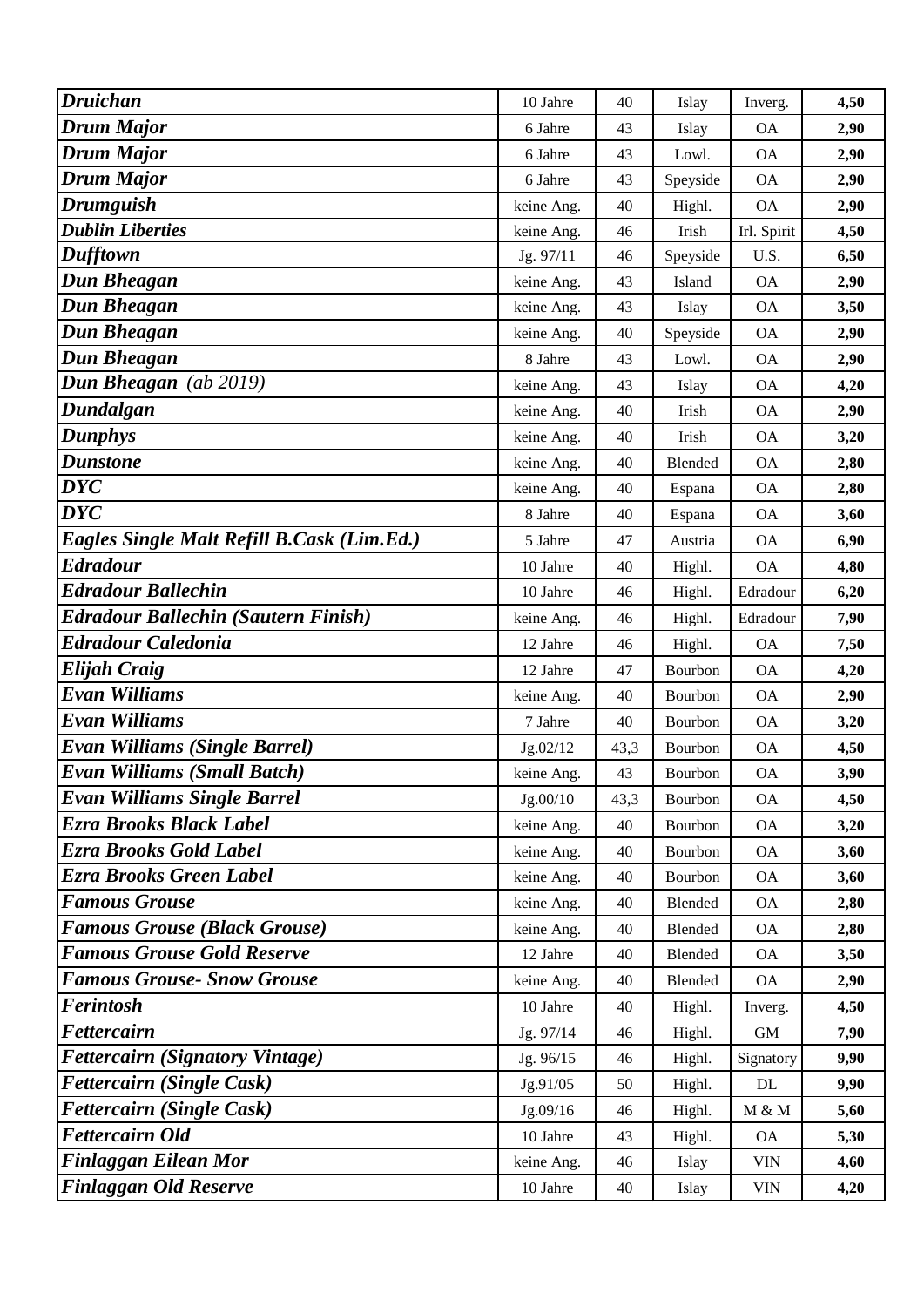| <b>Finlaggan Old Reserve (Port Wood)</b>  | keine Ang. | 46   | Islay    | <b>VIN</b>   | 4,90  |
|-------------------------------------------|------------|------|----------|--------------|-------|
| <b>Finlaggan Original</b>                 | keine Ang. | 40   | Islay    | <b>VIN</b>   | 4,20  |
| <b>Finlaggan Original (Cask Strength)</b> | keine Ang. | 58   | Islay    | <b>VIN</b>   | 5,40  |
| <b>Flannigans (Blended Irish)</b>         | keine Ang. | 40   | Irish    | OA           | 2,90  |
| <b>Four Roses</b>                         | keine Ang. | 40   | Bourbon  | <b>OA</b>    | 2,90  |
| <b>Four Roses Single Barrel</b>           | keine Ang. | 43   | Bourbon  | <b>OA</b>    | 4,50  |
| <b>Frasers Reserve</b>                    | keine Ang. | 40   | Highl.   | Strathnairn  | 2,90  |
| <b>Frasers Reserve</b>                    | keine Ang. | 40   | Islay    | Strathnairn  | 2,90  |
| <b>George Dickel Cascade Hollow</b>       | keine Ang. | 40   | Bourbon  | <b>OA</b>    | 3,90  |
| <b>George Dickel No. 12</b>               | keine Ang. | 45   | Bourbon  | <b>OA</b>    | 4,50  |
| <b>George Dickel No. 8</b>                | keine Ang. | 40   | Bourbon  | <b>OA</b>    | 4,50  |
| <b>Gerston (Blended Malt)</b>             | keine Ang. | 46   | Scotland | Lost         | 8,90  |
| <b>Glen Allachie</b>                      | 12 Jahre   | 46   | Speyside | <b>OA</b>    | 4,90  |
| <b>Glen Allachie</b>                      | 18 Jahre   | 46   | Speyside | <b>OA</b>    | 9,90  |
| <b>Glen Allachie (Fst)</b>                | 10 Jahre   | 54,8 | Speyside | <b>OA</b>    | 6,20  |
| <b>Glen Ardoch</b>                        | keine Ang. | 40   | Highl.   | St.Andrews   | 2,50  |
| <b>Glen Avon</b>                          | 21 Jahre   | 40   | Highl.   | <b>OA</b>    | 12,90 |
| <b>Glen Broch</b>                         | 10 Jahre   | 40   | Highl.   | <b>OA</b>    | 3,20  |
| <b>Glen Broch</b>                         | 12 Jahre   | 40   | Highl.   | <b>OA</b>    | 3,60  |
| <b>Glen Broch</b>                         | 12 Jahre   | 40   | Speyside | <b>OA</b>    | 3,60  |
| <b>Glen</b> Calder                        | keine Ang. | 40   | Highl.   | <b>OA</b>    | 2,80  |
| <b>Glen Deveron</b>                       | 10 Jahre   | 40   | Highl.   | <b>OA</b>    | 3,90  |
| <b>Glen Elgin</b>                         | Jg.91/07   | 50   | Speyside | <b>DL</b>    | 9,90  |
| <b>Glen Elgin</b>                         | Jg.91/08   | 57,3 | Speyside | Blackadder   | 11,90 |
| <b>Glen Elgin</b>                         | Jg.91/11   | 50   | Speyside | <b>WM</b>    | 9,90  |
| <b>Glen Elgin</b>                         | Jg.68/95   | 40   | Speyside | <b>GM</b>    | 19,90 |
| <b>Glen Elgin</b>                         | 12 Jahre   | 43   | Speyside | <b>OA</b>    | 4,30  |
| <b>Glen Elgin (Sherry Wood)</b>           | Jg.91/08   | 54,6 | Speyside | MA           | 9,90  |
| <b>Glen Garioch</b>                       | 8 Jahre    | 40   | Highl.   | <b>OA</b>    | 3,20  |
| <b>Glen Garioch</b>                       | Jg. 90/07  | 52,5 | Highl.   | Dewar        | 9,90  |
| <b>Glen Garioch</b>                       | Jg.90/10   | 43   | Highl.   | MacKill      | 9,90  |
| <b>Glen Garioch (Single Cask)</b>         | Jg.91/06   | 50   | Speyside | <b>DL</b>    | 9,90  |
| <b>Glen Garioch 12J.</b>                  | 12 Jahre   | 48   | Highl.   | <b>OA</b>    | 4,60  |
| <b>Glen Garioch Founders Reserve</b>      | keine Ang. | 48   | Highl.   | <b>OA</b>    | 4,20  |
| <b>Glen Grant</b>                         | 21 Jahre   | 40   | Highl.   | $\,$ GM $\,$ | 9,90  |
| <b>Glen Grant</b>                         | 10 Jahre   | 40   | Speyside | <b>OA</b>    | 4,20  |
| <b>Glen Grant</b>                         | 12 Jahre   | 43   | Speyside | <b>OA</b>    | 4,50  |
| <b>Glen Grant</b>                         | Jg. 91/11  | 46   | Highl.   | Dewar        | 9,90  |
| <b>Glen Grant (Pure Malt)</b>             | keine Ang. | 40   | Highl.   | GM           | 2,90  |
| <b>Glen Grant Cask Strenght</b>           | 10 Jahre   | 57   | Highl.   | <b>GM</b>    | 8,90  |
| <b>Glen Grant Major's Reserve</b>         | keine Ang. | 40   | Highl.   | <b>OA</b>    | 3,20  |
| <b>Glen Green</b>                         | 5 Jahre    | 40   | Highl.   | <b>OA</b>    | 2,80  |
| <b>Glen Keith</b>                         | 10 Jahre   | 43   | Highl.   | <b>OA</b>    | 4,70  |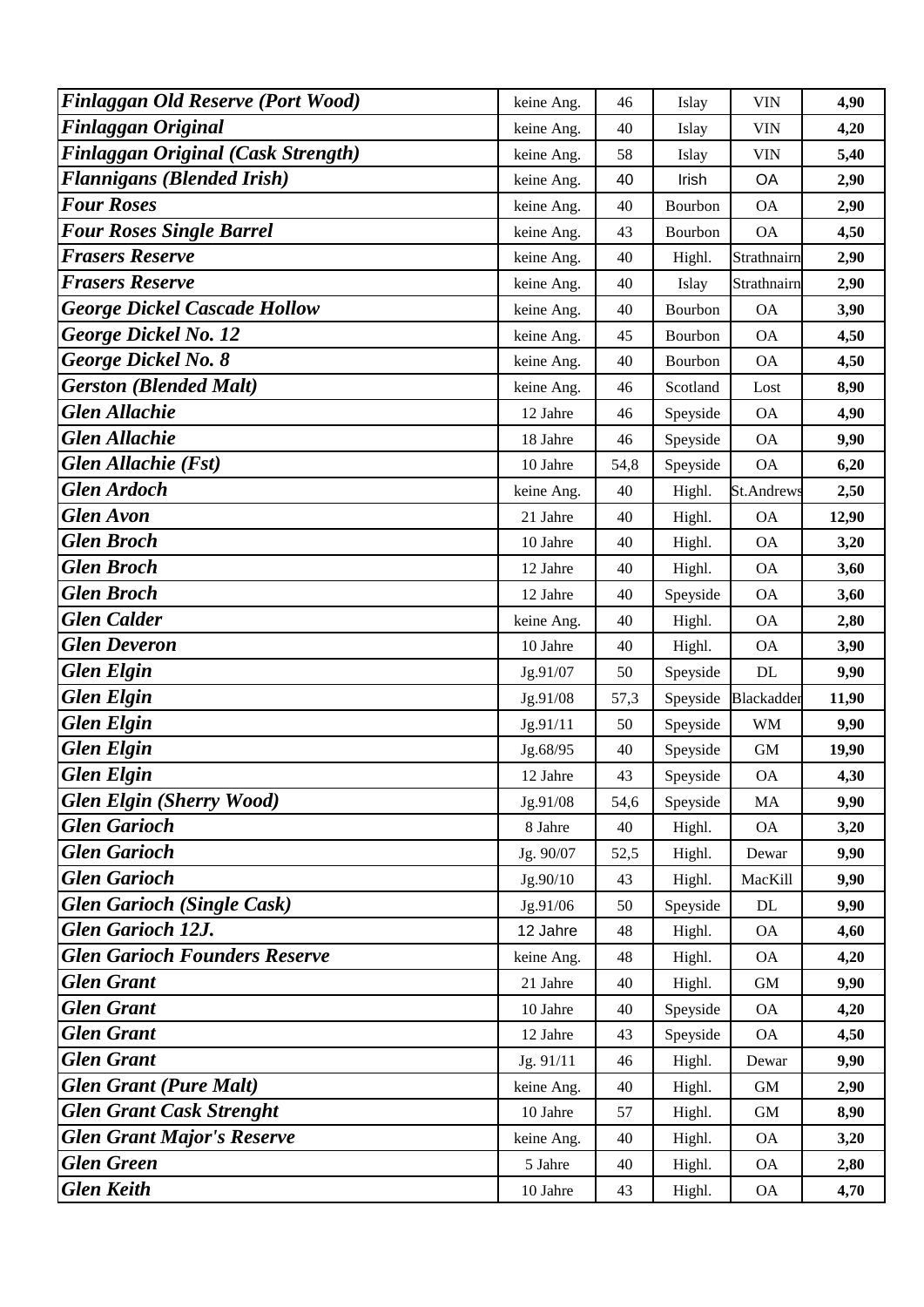| <b>Glen Mhor</b>                                       | Jg.65/97   | 40   | Highl.    | <b>GM</b>  | 25,00 |
|--------------------------------------------------------|------------|------|-----------|------------|-------|
| <b>Glen Mhor</b>                                       | 8 Jahre    | 40   | Highl.    | <b>GM</b>  | 4,70  |
| <b>Glen Moray</b>                                      | 12 Jahre   | 40   | Highl.    | <b>OA</b>  | 4,80  |
| <b>Glen Moray</b>                                      | 16 Jahre   | 40   | Speyside  | <b>OA</b>  | 5,80  |
| <b>Glen Moray</b>                                      | keine Ang. | 40   | Speyside  | <b>OA</b>  | 2,90  |
| <b>Glen Moray</b>                                      | Jg.91/08   | 50   | Speyside  | DL         | 9,90  |
| <b>Glen Moray - Classic Peated</b>                     | keine Ang. | 40   | Speyside  | <b>OA</b>  | 3,90  |
| <b>Glen Moray (Duthies)</b>                            | 12 Jahre   | 46   | Speyside  | Cad.       | 4,50  |
| <b>Glen Moray (Sautern Finish)</b>                     | 13 Jahre   | 43   | Speyside  | DB         | 4,10  |
| <b>Glen Orchy</b>                                      | 8 Jahre    | 40   | Highl.    | Clydesdale | 3,20  |
| <b>Glen Ord</b>                                        | 12 Jahre   | 40   | Highl.    | <b>OA</b>  | 4,50  |
| <b>Glen Ord (Provenance)</b>                           | Jg.96/08   | 46   | Highl.    | Mc Gibb.   | 5,20  |
| <b>Glen Parker</b>                                     | keine Ang. | 40   | Highl.    | <b>OA</b>  | 3,20  |
| <b>Glen Ranoch</b>                                     | keine Ang. | 40   | Highl.    | <b>OA</b>  | 3,30  |
| <b>Glen Scotia</b>                                     | 14 Jahre   | 40   | Campbelt. | Gibson     | 5,20  |
| <b>Glen Scotia</b>                                     | 18 Jahre   | 46   | Campbelt. | <b>OA</b>  | 9,90  |
| <b>Glen Scotia Double Cask</b>                         | keine Ang. | 46   | Campbelt. | <b>OA</b>  | 4,80  |
| Glen Scotia Single Cask (Limited Potstill Ed.)         | Jg.07/17   | 56,2 | Campbelt. | <b>OA</b>  | 9,90  |
| Glen Scotia (Potst.Ed. Briana's Choice Nr.5)           | Jg. 04/16  | 55,9 | Campbelt. | <b>OA</b>  | 7,20  |
| <b>Glen Spey</b>                                       | 14 Jahre   | 46   | Highl.    | Cad.       | 5,80  |
| <b>Glen Spey</b>                                       | Jg.91/12   | 48,7 | Speyside  | Dewar      | 9,90  |
| <b>Glen Spey</b>                                       | Jg.91/14   | 51,9 | Speyside  | Blackadder | 12,90 |
| <b>Glen Torran</b>                                     | 8 Jahre    | 40   | Highl.    | Roderick   | 3,40  |
| <b>Glen Torran</b>                                     | keine Ang. | 40   | Highl.    | Roderick   | 2,90  |
| <b>Glen Turner</b>                                     | 8 Jahre    | 40   | Highl.    | <b>OA</b>  | 3,20  |
| <b>Glen Turner</b>                                     | 12 Jahre   | 40   | Highl.    | <b>OA</b>  | 4,20  |
| <b>Glen Turner</b>                                     | 18 Jahre   | 40   | Highl.    | <b>OA</b>  | 7,90  |
| Glenallachie                                           | Jg.92/09   | 43   | Speyside  | <b>GM</b>  | 9,90  |
| <b>Glenallachie (Refill Sherry Hogshead)</b>           | Jg.89/13   | 46   | Speyside  | Vin        | 9,90  |
| <b>Glenallachie</b> (Signatory Vintage)                | Jg.96/15   | 43   | Highl.    | Signatory  | 9,90  |
| <b>Glenandrew</b>                                      | 10 Jahre   | 40   | Highl.    | Wh.Ltd     | 3,90  |
| Glenburgie                                             | 8 Jahre    | 40   | Highl.    | <b>GM</b>  | 3,90  |
| Glenburgie (Hogshead)                                  | Jg.98/15   | 46   | Speyside  | ML         | 6,90  |
| <b>Glencadam</b>                                       | Jg.74/95   | 40   | Highl.    | <b>GM</b>  | 19,90 |
| <b>Glencadam Origin 1825</b>                           | keine Ang. | 40   | Highl.    | <b>OA</b>  | 4,90  |
| <b>Glendalough Double Barrel (Hand Crafted)</b>        | keine Ang. | 42   | Irish     | <b>OA</b>  | 4,60  |
| <b>Glendalough</b> Irish Single M.(Bourb./Porter Cask) | 7 Jahre    | 46   | Irish     | <b>OA</b>  | 4,90  |
| <b>Glendalough</b> Potstill Irish Whiskey              | keine Ang. | 43   | Irish     | <b>OA</b>  | 4,90  |
| <b>Glendalough Single Malt (Hand Crafted)</b>          | 7 Jahre    | 46   | Irish     | <b>OA</b>  | 5,90  |
| <b>Glendarroch</b> (Galore)                            | Jg. 88     | 40   | Highl.    | <b>OA</b>  | 6,20  |
| <b>Glendronach</b>                                     | 18 Jahre   | 46   | Highl.    | <b>OA</b>  | 8,90  |
| <b>Glendronach</b>                                     | 12 Jahre   | 43   | Highl.    | <b>OA</b>  | 6,90  |
| <b>Glendronach - Thr Hielan</b>                        | 8 Jahre    | 46   | Highl.    | <b>OA</b>  | 4,90  |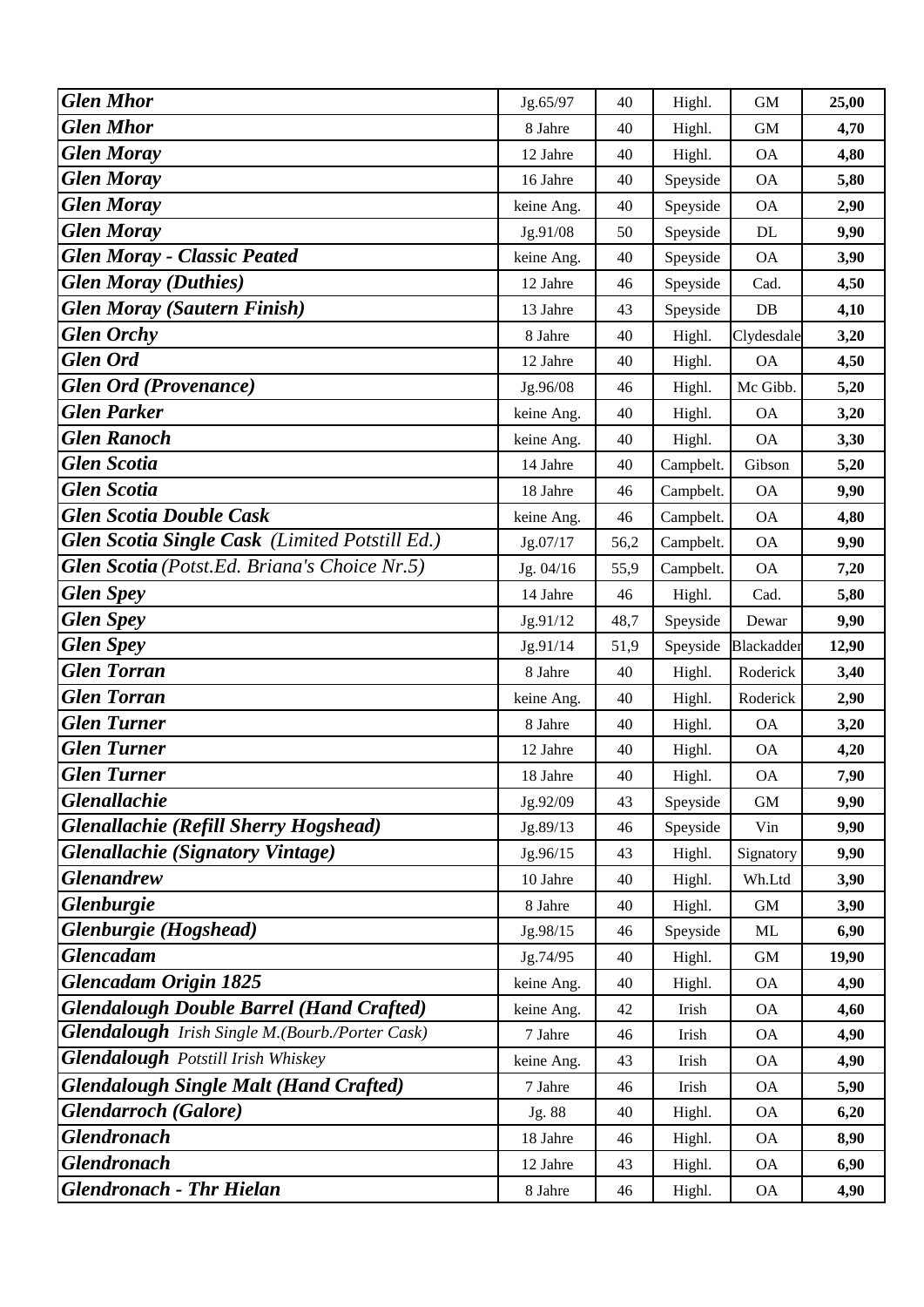| <b>Glendronach</b> (Galore)          | Jg. 90/03  | 46   | Highl.   | <b>OA</b>  | 6,20  |
|--------------------------------------|------------|------|----------|------------|-------|
| <b>Glendronach Peated</b>            | keine Ang. | 46   | Highl.   | <b>OA</b>  | 4,90  |
| <b>Glendronach Revival</b>           | 15 Jahre   | 46   | Highl.   | <b>OA</b>  | 6,50  |
| <b>Glendullan</b>                    | Jg.97/11   | 43   | Speyside | <b>GM</b>  | 5,20  |
| <b>Glendullan</b>                    | 8 Jahre    | 40   | Speyside | <b>OA</b>  | 3,40  |
| <b>Glendullan</b>                    | Jg.94/04   | 46   | Speyside | Mc Gibb.   | 3,90  |
| <b>Glendullan</b>                    | Jg. 98/11  | 46   | Speyside | <b>VIN</b> | 6,50  |
| <b>Glenfarclas</b>                   | 15 Jahre   | 46   | Highl.   | <b>OA</b>  | 4,90  |
| <b>Glenfarclas</b>                   | 21 Jahre   | 43   | Highl.   | <b>OA</b>  | 10,90 |
| <b>Glenfarclas</b>                   | 25 Jahre   | 43   | Highl.   | <b>OA</b>  | 12,90 |
| <b>Glenfarclas</b>                   | 10 Jahre   | 40   | Highl.   | <b>OA</b>  | 3,50  |
| <b>Glenfarclas</b>                   | 12 Jahre   | 43   | Highl.   | <b>OA</b>  | 3,90  |
| <b>Glenfarclas</b>                   | 8 Jahre    | 40   | Highl.   | <b>OA</b>  | 3,20  |
| <b>Glenfarclas</b>                   | 17 Jahre   | 43   | Highl.   | <b>OA</b>  | 7,90  |
| <b>Glenfarclas</b>                   | 18 Jahre   | 43   | Highl.   | <b>OA</b>  | 8,50  |
| <b>Glenfarclas</b> (Potstill Ed.)    | Jg. 07/15  | 57   | Speyside | <b>OA</b>  | 8,90  |
| <b>Glenfarclas 105</b>               | keine Ang. | 60   | Highl.   | <b>OA</b>  | 5,60  |
| <b>Glenfarclas Heritage</b>          | keine Ang. | 40   | Highl.   | <b>OA</b>  | 3,50  |
| Glenfiddich                          | 12 Jahre   | 40   | Highl.   | <b>OA</b>  | 3,50  |
| <b>Glenfiddich</b>                   | 18 Jahre   | 40   | Highl.   | <b>OA</b>  | 9,20  |
| <b>Glenfiddich</b> (Rich Oak)        | 14 Jahre   | 40   | Highl.   | <b>OA</b>  | 6,20  |
| <b>Glenfiddich</b> (Solera)          | 15 Jahre   | 40   | Highl.   | <b>OA</b>  | 5,90  |
| <b>Glenfiddich Caoran Reserve</b>    | 12 Jahre   | 40   | Highl.   | <b>OA</b>  | 4,90  |
| <b>Glenfiddich IPA Experiment</b>    | keine Ang. | 43   | Speyside | <b>OA</b>  | 4,90  |
| <b>Glenfohry Pure Malt</b>           | 8 Jahre    | 40   | Highl.   | <b>OA</b>  | 2,80  |
| <b>Glengannon Pure Malt</b>          | 5 Jahre    | 40   | Highl.   | <b>OA</b>  | 2,90  |
| <b>Glenglassaugh Evolution</b>       | keine Ang. | 57,2 | Highl.   | <b>OA</b>  | 5,60  |
| <b>Glenglassaugh Octaves Classic</b> | keine Ang. | 44   | Highl.   | <b>OA</b>  | 7,90  |
| <b>Glenglassaugh Revival</b>         | 3 Jahre    | 46   | Highl.   | <b>OA</b>  | 3,20  |
| <b>Glenglassaugh Torfa</b>           | keine Ang. | 50   | Highl.   | <b>OA</b>  | 4,60  |
| <b>Glengoyne</b>                     | 10 Jahre   | 40   | Highl.   | <b>OA</b>  | 3,50  |
| <b>Glengoyne</b>                     | 12 Jahre   | 43   | Highl.   | <b>OA</b>  | 4,20  |
| <b>Glengoyne</b>                     | 15 Jahre   | 43   | Highl.   | <b>OA</b>  | 4,80  |
| <b>Glengoyne</b>                     | 17 Jahre   | 43   | Highl.   | <b>OA</b>  | 6,20  |
| <b>Glengoyne</b>                     | 18 Jahre   | 43   | Highl.   | <b>OA</b>  | 7,20  |
| Glengoyne (Blaufränkisch Finish)     | Jg.96/12   | 50   | Highl.   | <b>OA</b>  | 9,90  |
| <b>Glengoyne Burnfoot</b>            | keine Ang. | 40   | Highl.   | Lang Broth | 4,50  |
| <b>Glengoyne</b> Cask Strenght       | keine Ang. | 58,9 | Highl.   | <b>OA</b>  | 4,80  |
| <b>Glengoyne Distillers Gold</b>     | 15 Jahre   | 40   | Highl.   | <b>OA</b>  | 5,20  |
| Glenkinchie                          | 12 Jahre   | 43   | Highl.   | <b>OA</b>  | 4,50  |
| <b>Glenkinchie</b>                   | 10 Jahre   | 40   | Lowl.    | <b>OA</b>  | 4,20  |
| <b>Glenlivet</b>                     | 12 Jahre   | 40   | Highl.   | <b>OA</b>  | 3,50  |
| <b>Glenlivet</b>                     | 18 Jahre   | 43   | Highl.   | <b>OA</b>  | 7,50  |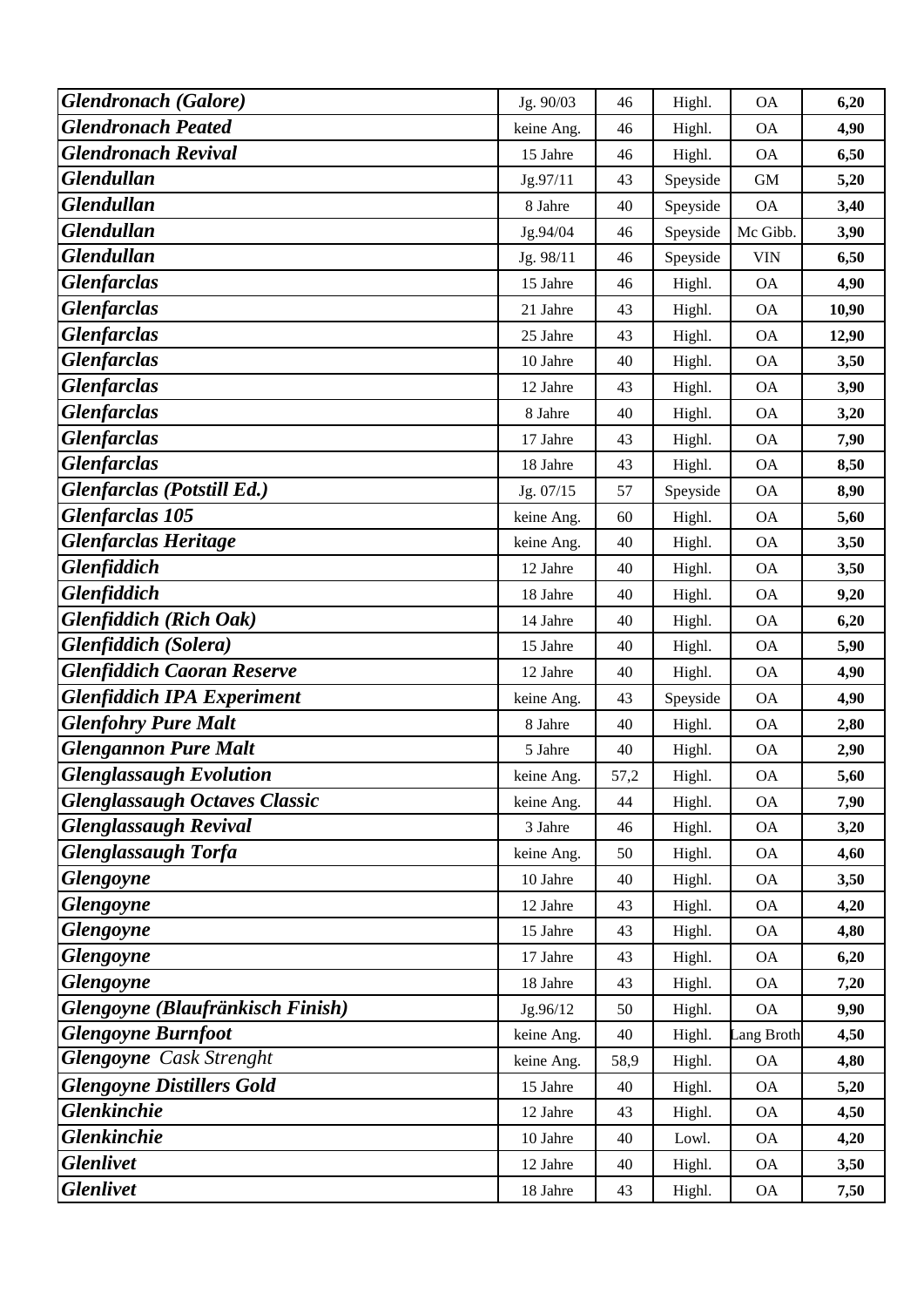| <b>Glenlivet</b>                         | 21 Jahre   | 40   | Highl.         | <b>OA</b>   | 8,50  |
|------------------------------------------|------------|------|----------------|-------------|-------|
| <b>Glenlivet - French Oak Reserve</b>    | 15 Jahre   | 40   | Highl.         | <b>OA</b>   | 4,50  |
| <b>Glenlivet Founders Reserve</b>        | keine Ang. | 40   | Speyside       | <b>OA</b>   | 3,80  |
| <b>Glenlivet Masters Dist: Reserve</b>   | keine Ang. | 40   | Highl.         | <b>OA</b>   | 4,60  |
| <b>Glenlivet Nàdurra</b>                 | 16 Jahre   | 56,1 | Highl.         | <b>OA</b>   | 8,30  |
| <b>Glenlossie</b>                        | Jg.74/94   | 40   | Highl.         | <b>OA</b>   | 19,90 |
| Glenluig                                 | 10 Jahre   | 40   | Highl.         | Inverg.     | 3,50  |
| Glenmorangie Allta (Private Ed. No 10)   | keine Ang. | 51,2 | Speyside       | <b>OA</b>   | 10,90 |
| <b>Glenmorangie Astar</b>                | keine Ang. | 57,1 | Highl.         | <b>OA</b>   | 8,20  |
| <b>Glenmorangie Cellar 13</b>            | keine Ang. | 43   | Highl.         | <b>OA</b>   | 4,50  |
| <b>Glenmorangie Dornoch</b>              | keine Ang. | 43   | Highl.         | <b>OA</b>   | 6,20  |
| <b>Glenmorangie Duthac</b>               | keine Ang. | 43   | Highl.         | <b>OA</b>   | 6,20  |
| <b>Glenmorangie Extremly Rare</b>        | 18 Jahre   | 43   | Highl.         | <b>OA</b>   | 10,90 |
| <b>Glenmorangie Finealta</b>             | keine Ang. | 46   | Highl.         | <b>OA</b>   | 4,20  |
| Glenmorangie Lasanta                     | 12 Jahre   | 43   | Highl.         | <b>OA</b>   | 4,90  |
| Glenmorangie- Nectar d'Or                | 12 Jahre   | 46   | Highl.         | <b>OA</b>   | 5,50  |
| <b>Glenmorangie Original</b>             | 10 Jahre   | 40   | Highl.         | <b>OA</b>   | 4,20  |
| Glenmorangie Quinta Ruban                | 12 Jahre   | 46   | Highl.         | <b>OA</b>   | 4,90  |
| Glenmorangie Quinta Ruban                | keine Ang. | 46   | Highl.         | <b>OA</b>   | 4,50  |
| Glenmorangie Tarlogan                    | keine Ang. | 43   | Highl.         | <b>OA</b>   | 5,90  |
| <b>Glenmorangie Tùsail</b>               | keine Ang. | 46   | Highl.         | <b>OA</b>   | 9,90  |
| <b>Glenross</b>                          | keine Ang. | 43   | <b>Blended</b> | <b>OA</b>   | 2,80  |
| <b>Glenrothes</b>                        | Jg.85/01   | 43   | Speyside       | Cooper's    | 7,20  |
| <b>Glenrothes</b>                        | Jg.99/14   | 46   | Speyside       | <b>WM</b>   | 5,60  |
| <b>Glenrothes</b>                        | Jg.98/09   | 43   | Speyside       | <b>OA</b>   | 8,50  |
| <b>Glenrothes</b>                        | 12 Jahre   | 40   | Speyside       | <b>OA</b>   | 5,50  |
| <b>Glenrothes</b>                        | 10 Jahre   | 40   | Speyside       | <b>OA</b>   | 4,90  |
| <b>Glenrothes</b>                        | Jg.90/08   | 46   | Speyside       | Cooper's    | 9,90  |
| <b>Glenrothes Select Reserve</b>         | keine Ang. | 43   | Speyside       | <b>OA</b>   | 4,80  |
| <b>Glentauchers</b>                      | Jg.79/93   | 40   | Highl.         | $\mbox{GM}$ | 16,90 |
| <b>Glentauchers</b>                      | Jg.91/09   | 43   | Speyside       | $\mbox{GM}$ | 9,90  |
| <b>Glentauchers</b>                      | 10 Jahre   | 46   | Speyside       | Blackadder  | 4,20  |
| <b>Glentauchers</b>                      | Jg. 96/12  | 54,3 | Speyside       | DT          | 5,90  |
| <b>Glenturret</b>                        | 10 Jahre   | 40   | Highl.         | OA          | 3,60  |
| <b>Glenturret</b>                        | 17 Jahre   | 43   | Highl.         | ML          | 7,90  |
| <b>Glenturret (Rupp's Edition No. 1)</b> | Jg.10/19   | 55,5 | Highl.         | <b>OA</b>   | 6,90  |
| <b>Glob Kitty</b>                        | keine Ang. | 40   | Blended        | Benmoore    | 2,60  |
| <b>Gold Cock Peated Single Malt</b>      | keine Ang. | 49,2 | Czech          | <b>OA</b>   | 4,20  |
| <b>Gold Cock Single Malt</b>             | 12 Jahre   | 43   | Czech          | <b>OA</b>   | 3,50  |
| <b>Gold Country</b>                      | 4 Jahre    | 40   | Bourbon        | <b>OA</b>   | 2,50  |
| <b>Golden Sun</b>                        | 6 Jahre    | 40   | Bourbon        | <b>OA</b>   | 2,50  |
| <b>Golser Camum Single Malt</b>          | keine Ang. | 40,3 | Austria        | <b>OA</b>   | 3,90  |
| <b>Gooderham &amp; Worts</b>             | keine Ang. | 40   | Canada         | <b>OA</b>   | 3,60  |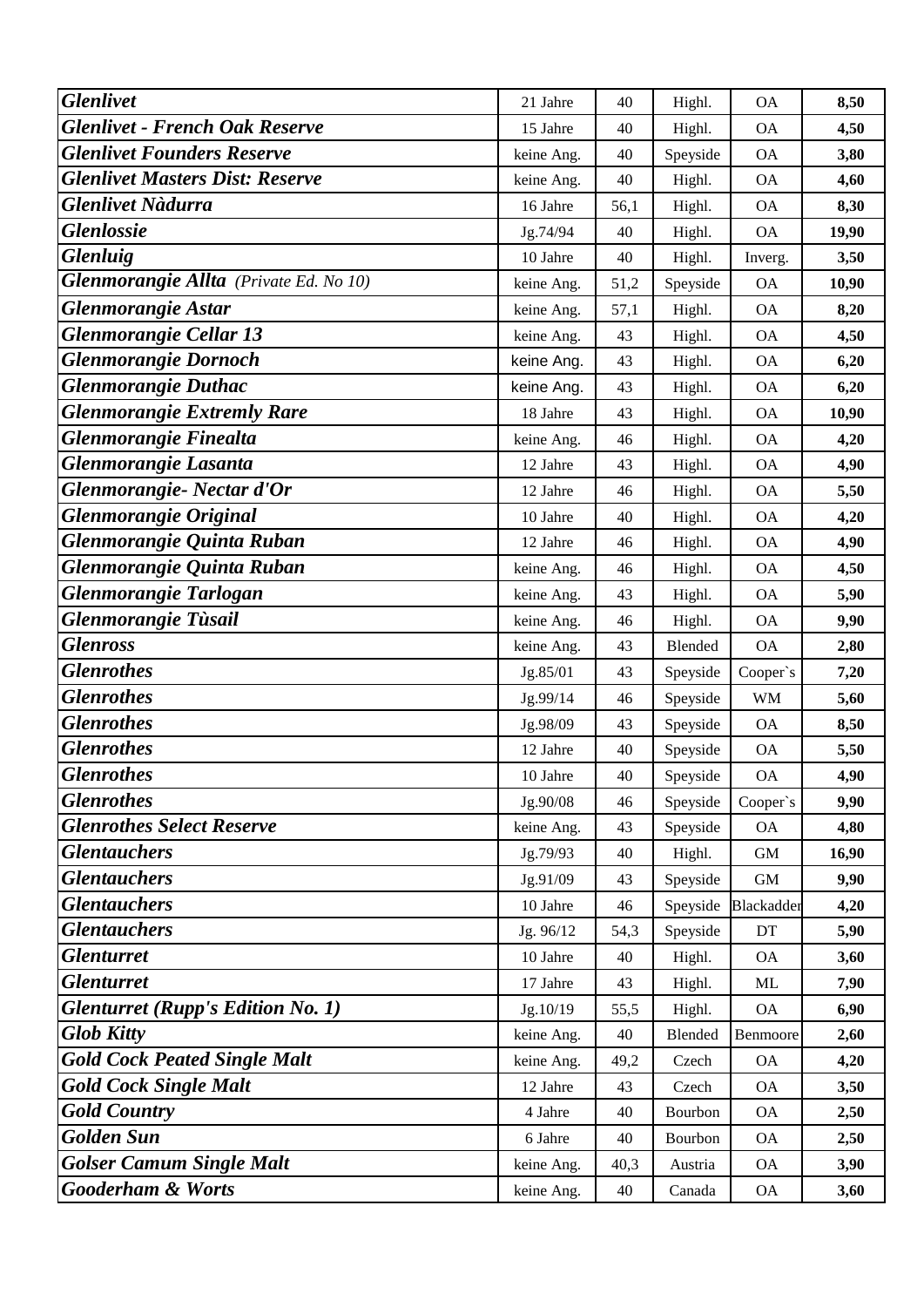| Grant's 100 Proof                         | keine Ang. | 50   | <b>Blended</b>         | <b>OA</b>  | 3,90  |
|-------------------------------------------|------------|------|------------------------|------------|-------|
| <b>Grant's (Family Reserve)</b>           | keine Ang. | 43   | Blended                | <b>OA</b>  | 2,50  |
| <b>Grant's (Sherry Cask)</b>              | keine Ang. | 40   | Blended                | <b>OA</b>  | 3,60  |
| <b>Great Buffalo</b>                      | keine Ang. | 40   | Bourbon                | <b>OA</b>  | 2,60  |
| <b>Great Macaulay</b>                     | keine Ang. | 40   | Blended                | Wallace    | 2,60  |
| <b>Green Spot</b>                         | keine Ang. | 40   | Irish                  | <b>OA</b>  | 4,50  |
| <b>Greenore Single Grain</b>              | 8 Jahre    | 40   | Irish                  | <b>OA</b>  | 4,50  |
| <b>Greenore Single Grain</b>              | Jg.99/07   | 40   | Irish                  | Cooley D.  | 5,20  |
| <b>Hammerfall Legacy of Kings 2013</b>    | keine Ang. | 46   | Isle of Mull Tobermory |            | 7,90  |
| <b>Hankey Bannister</b>                   | keine Ang. | 40   | Blended                | <b>OA</b>  | 2,60  |
| Hatozaki (Blendet Whisky)                 | keine Ang. | 40   | Japan                  | Kaikyo D   | 5,40  |
| Hatozaki (Pure Malt)                      | keine Ang. | 46   | Japan                  | Kaikyo D.  | 6,20  |
| <b>Hazelburn</b>                          | 10 Jahre   | 46   | Campbelt.              | <b>OA</b>  | 6,20  |
| <b>Hazelburn</b>                          | 8 Jahre    | 46   | Campbelt.              | Mitchell   | 5,50  |
| Hazelburn (Oloroso Cask) 13 J.            | Jg.04/18   | 47,4 | Campbelt.              | <b>OA</b>  | 9,90  |
| <b>Heaven Hill</b>                        | keine Ang. | 40   | Bourbon                | <b>OA</b>  | 2,80  |
| <b>Hellyers Road Peated</b>               | keine Ang. | 46,2 | Australien             | <b>OA</b>  | 8,90  |
| <b>Hellyers Road Roaring Fourty</b>       | keine Ang. | 40   | Australien             | <b>OA</b>  | 6,90  |
| <b>Henry Mason</b>                        | keine Ang. | 40   | Bourbon                | <b>OA</b>  | 2,30  |
| <b>Hewitts</b>                            | keine Ang. | 40   | Irish                  | <b>OA</b>  | 3,20  |
| Hibiki (Japanese Harmony)                 | keine Ang. | 43   | Japan                  | Suntory    | 6,50  |
| <b>Highland Earl</b>                      | 3 Jahre    | 40   | Blended                | <b>OA</b>  | 2,80  |
| <b>Highland Fusilier</b>                  | 8 Jahre    | 40   | Highl.                 | <b>GM</b>  | 3,20  |
| <b>Highland Park</b>                      | Jg.92/13   | 46   | Orkney                 | <b>VIN</b> | 12,90 |
| <b>Highland Park</b>                      | 12 Jahre   | 40   | Orkney                 | <b>OA</b>  | 4,50  |
| <b>Highland Park</b>                      | 8 Jahre    | 40   | Orkney                 | <b>GM</b>  | 3,90  |
| <b>Highland Park</b>                      | 18 Jahre   | 40   | Orkney                 | <b>OA</b>  | 10,90 |
| <b>Highland Park</b>                      | Jg. 90/10  | 40   | Orkney                 | <b>OA</b>  | 10,90 |
| <b>Highland Park</b>                      | 16 Jahre   | 46,7 | Orkney                 | <b>OA</b>  | 9,90  |
| <b>Highland Park - Spirit of the Bear</b> | keine Ang. | 40   | Orkney                 | <b>OA</b>  | 4,90  |
| <b>Highland Park (Viking Honour)</b>      | 12 Jahre   | 40   | Orkney                 | <b>OA</b>  | 5,90  |
| <b>Highland Park Dark Origins</b>         | keine Ang. | 46,8 | Orkney                 | <b>OA</b>  | 7,90  |
| <b>Highland Park Drakkar</b>              | keine Ang. | 40   | Orkney                 | <b>OA</b>  | 4,50  |
| <b>Highland Park Einar</b>                | keine Ang. | 40   | Orkney                 | <b>OA</b>  | 4,30  |
| <b>Highland Park Harald</b>               | keine Ang. | 40   | Orkney                 | <b>OA</b>  | 5,80  |
| <b>Highland Park 'Leif Erikson'</b>       | keine Ang. | 40   | Orkney                 | <b>OA</b>  | 6,90  |
| <b>Highland Park Svein</b>                | keine Ang. | 40   | Orkney                 | <b>OA</b>  | 3,80  |
| <b>Highland Park Valknut</b>              | keine Ang. | 46,8 | Orkney                 | <b>OA</b>  | 7,90  |
| <b>Highland Park Valkyrie</b>             | keine Ang. | 45,9 | Orkney                 | <b>OA</b>  | 7,90  |
| <b>Hogshead</b>                           | keine Ang. | 43   | Blended                | <b>OA</b>  | 3,20  |
| <b>House Malt (Sherry Cask)</b>           | keine Ang. | 43   | Speyside               | <b>WM</b>  | 3,50  |
| <b>Hunting Lodge</b>                      | keine Ang. | 40   | Blended                | <b>OA</b>  | 2,80  |
| <b>I.W.Harper</b>                         | keine Ang. | 43   | Bourbon                | <b>OA</b>  | 3,50  |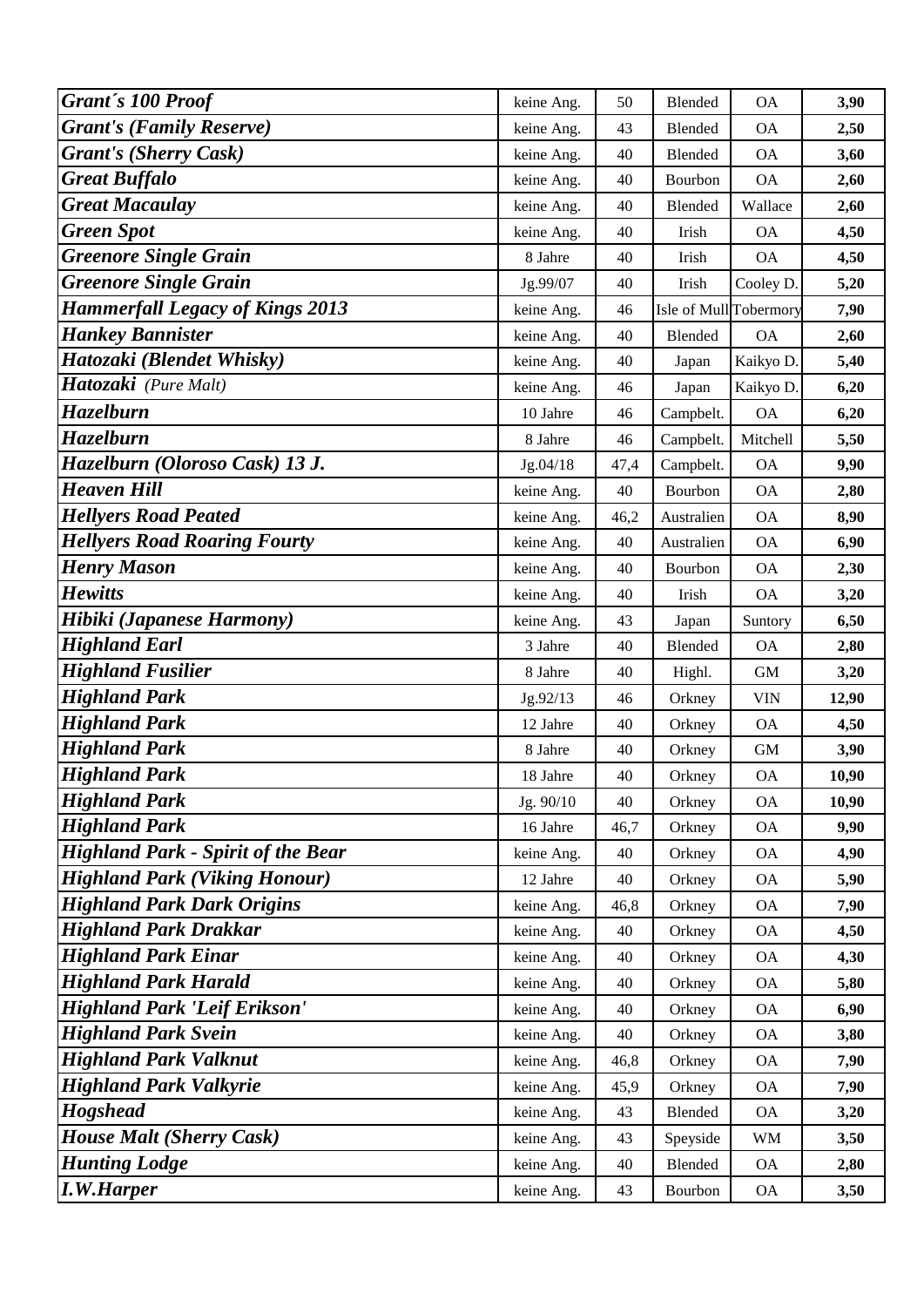| <b>Ileach</b>                                    | keine Ang. | 40   | Islay          | <b>OA</b>   | 3,20  |
|--------------------------------------------------|------------|------|----------------|-------------|-------|
| <b>Imperial</b>                                  | Jg.91/04   | 40   | Highl.         | <b>GM</b>   | 9,90  |
| <b>Imperial</b>                                  | Jg.91/10   | 43   | Speyside       | <b>OA</b>   | 12,90 |
| <b>Imperial</b>                                  | Jg.95/11   | 46   | Speyside       | Ultim. Sel. | 14,90 |
| <b>Imperial</b>                                  | Jg.91/08   | 43   | Speyside       | <b>GM</b>   | 9,90  |
| <b>Inchgower</b>                                 | Jg. 00/14  | 46   | Speyside       | <b>GM</b>   | 7,90  |
| <b>Inchgower</b>                                 | Jg.08/18   | 46   | Speyside       | Morrison    | 5,20  |
| <b>Inchmurrin</b>                                | 12 Jahre   | 46   | Highl.         | <b>OA</b>   | 5,90  |
| <b>Inchmurrin</b>                                | 15 Jahre   | 46   | Highl.         | <b>OA</b>   | 5,90  |
| <b>Inchmurrin</b>                                | Jg.01/05   | 45   | Highl.         | <b>OA</b>   | 3,80  |
| <b>Inchmurrin</b> (Signatory Vintage)            | Jg.96/15   | 43   | Highl.         | Signatory   | 9,90  |
| <b>Inishowen</b>                                 | keine Ang. | 40   | Irish          | <b>OA</b>   | 3,80  |
| <b>Invergordon (Single Grain)</b>                | 10 Jahre   | 40   | Highl.         | <b>OA</b>   | 4,80  |
| <b>Irish Mist (Irish Liqueur)</b>                | keine Ang. | 35   | Irish          | <b>OA</b>   | 2,80  |
| Irishman 70                                      | keine Ang. | 40   | Irish          | <b>OA</b>   | 3,40  |
| <b>Irishman Single Malt</b>                      | keine Ang. | 40   | Irish          | <b>OA</b>   | 4,40  |
| <b>Islay Mist</b>                                | 17 Jahre   | 40   | Islay          | <b>OA</b>   | 4,30  |
| <b>Islay Mist (Peated Reserve)</b>               | keine Ang. | 40   | Islay          | <b>OA</b>   | 3,60  |
| Islay Single Malt 2009 (Potstill Ed.)            | Jg.09/18   | 58,7 | Islay          | <b>VIN</b>  | 6,90  |
| <b>Islay Storm</b>                               | keine Ang. | 40   | Islay          | <b>VIN</b>  | 3,20  |
| <b>J &amp; B Rare (Justerin &amp; Brooks)</b>    | keine Ang. | 40   | <b>Blended</b> | <b>OA</b>   | 2,90  |
| <b>J &amp; B Rare Tattoo</b>                     | keine Ang. | 40   | <b>Blended</b> | <b>OA</b>   | 2,90  |
| <b>J</b> & <b>B</b> Reserve                      | 15 Jahre   | 40   | <b>Blended</b> | <b>OA</b>   | 3,70  |
| J. Walker Red Rye                                | keine Ang. | 40   | Blended        | <b>OA</b>   | 3,20  |
| J.H. Dark Rye Malt (Nougat)                      | keine Ang. | 41   | Austria        | <b>OA</b>   | 3,40  |
| J.H. Dark Single Malt Karamell                   | keine Ang. | 41   | Austria        | <b>OA</b>   | 3,40  |
| J.H. Northern Dream (Wh. Likör)                  | keine Ang. | 36   | Austria        | <b>OA</b>   | 3,40  |
| J.H. Original Rye Whisky                         | keine Ang. | 41   | Austria        | <b>OA</b>   | 3,40  |
| J.H. Pure Rye Malt                               | keine Ang. | 41   | Austria        | <b>OA</b>   | 3,40  |
| J.H. Single Malt                                 | keine Ang. | 41   | Austria        | <b>OA</b>   | 3,40  |
| J.H. Single Malt Selection                       | keine Ang. | 46   | Austria        | <b>OA</b>   | 3,80  |
| J.H. Special Single Malt Peated- Ltd.            | keine Ang. | 46   | Austria        | <b>OA</b>   | 5,90  |
| J.H. Special Single Malt Selection               | keine Ang. | 46   | Austria        | <b>OA</b>   | 4,20  |
| J.P. Wiser's                                     | 10 Jahre   | 40   | Canada         | <b>OA</b>   | 3,20  |
| Jack Daniels 1981 Gold Medal                     | keine Ang. | 43   | Tennessee      | <b>OA</b>   | 4,10  |
| <b>Jack Daniels Black Label</b>                  | keine Ang. | 40   | Tennessee      | <b>OA</b>   | 2,90  |
| Jack Daniels Gentleman Jack                      | keine Ang. | 40   | Tennessee      | <b>OA</b>   | 3,80  |
| <b>Jack Daniels Honey</b>                        | keine Ang. | 35   | Tennessee      | <b>OA</b>   | 2,60  |
| <b>Jack Daniels Millenium</b> (150th Birthday)   | keine Ang. | 40   | Tennessee      | <b>OA</b>   | 5,90  |
| Jack Daniels No.1 (Ltd.Ed.)                      | keine Ang. | 43   | Tennessee      | <b>OA</b>   | 4,20  |
| <b>Jack Daniels Old No. 7</b>                    | keine Ang. | 40   | Tennessee      | <b>OA</b>   | 9,90  |
| <b>Jack Daniels Old No. 7</b> (Legacy Edition 2) | keine Ang. | 43   | Tennessee      | <b>OA</b>   | 3,40  |
| <b>Jack Daniels Silver Select</b>                | keine Ang. | 50   | Tennessee      | <b>OA</b>   | 4,50  |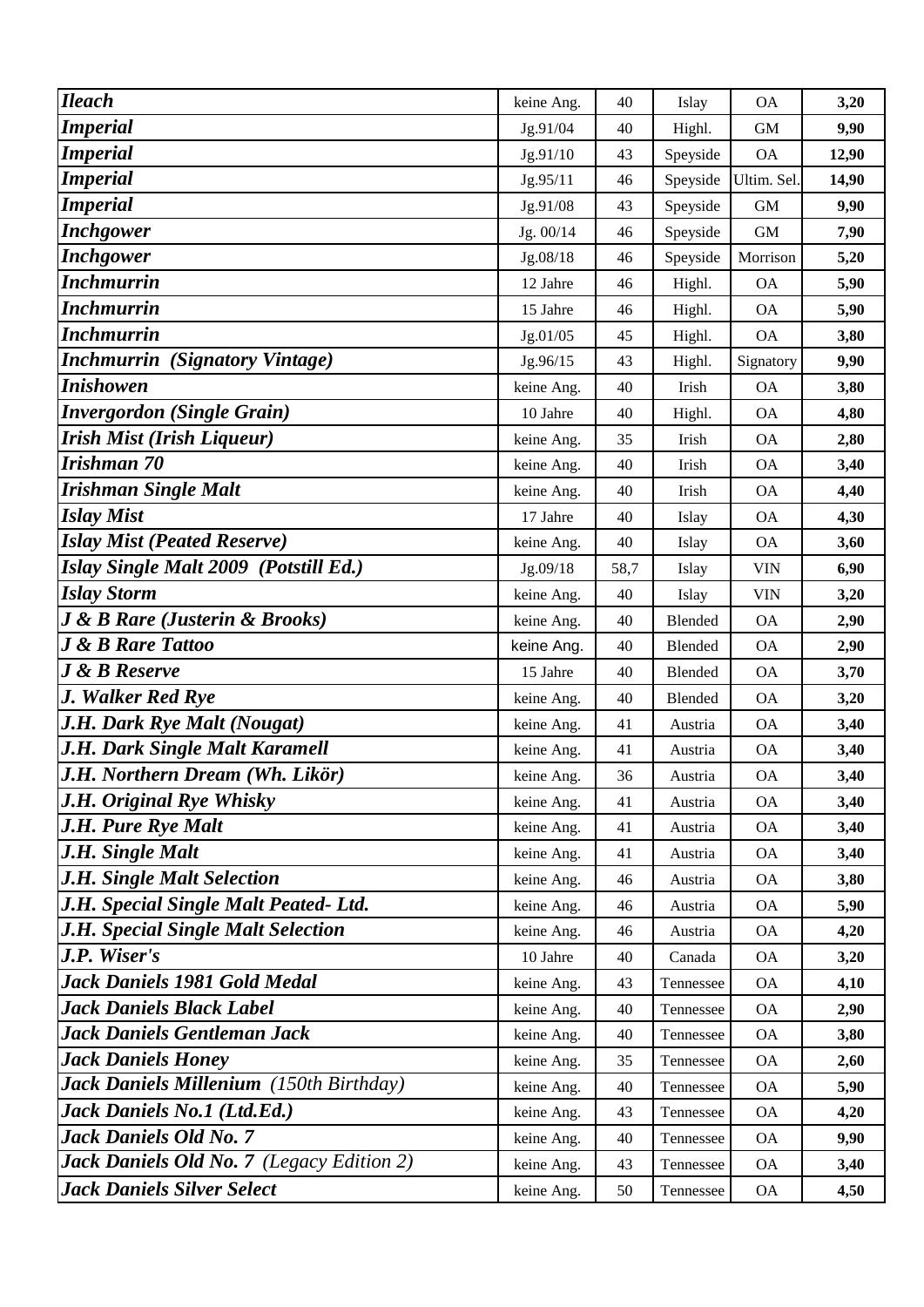| <b>Jack Daniels Single Barrel</b>            | keine Ang. | 45   | Tennessee      | <b>OA</b> | 3,90  |
|----------------------------------------------|------------|------|----------------|-----------|-------|
| <b>Jack Daniels White Rabbit</b>             | keine Ang. | 43   | Tennessee      | <b>OA</b> | 4,50  |
| Jameson                                      | keine Ang. | 40   | Irish          | <b>OA</b> | 3,20  |
| <b>Jameson Black Barrel</b>                  | keine Ang. | 40   | Irish          | <b>OA</b> | 4,20  |
| <b>Jameson Caskmates</b> (IPA Edition)       | keine Ang. | 40   | Irish          | <b>OA</b> | 3,90  |
| <b>Jameson Caskmates (Stout Edition)</b>     | keine Ang. | 40   | Irish          | <b>OA</b> | 3,90  |
| <b>Jameson Cooper's Croze</b>                | keine Ang. | 43   | Irish          | <b>OA</b> | 6,90  |
| <b>Jameson Gold</b>                          | keine Ang. | 40   | Irish          | <b>OA</b> | 7,50  |
| <b>Jameson Gold Reserve</b>                  | keine Ang. | 40   | Irish          | <b>OA</b> | 7,90  |
| <b>Jameson Select Reserve (Black Barrel)</b> | keine Ang. | 40   | Irish          | <b>OA</b> | 4,90  |
| <b>Jameson Triple Cask</b>                   | keine Ang. | 40   | Irish          | <b>OA</b> | 3,90  |
| <b>Jesse James</b>                           | keine Ang. | 40   | Bourbon        | <b>OA</b> | 3,20  |
| <b>Jim Beam</b>                              | keine Ang. | 40   | Kentucky       | <b>OA</b> | 2,90  |
| <b>Jim Beam (Triple Aged)</b>                | 6 Jahre    | 43   | Kentucky       | <b>OA</b> | 4,20  |
| <b>Jim Beam Black Label</b>                  | 8 Jahre    | 43   | Kentucky       | <b>OA</b> | 3,80  |
| <b>Jim Beam Devil's Cut (90 Proof)</b>       | keine Ang. | 45   | Kentucky       | <b>OA</b> | 3,80  |
| <b>Jim Beam Double Oak</b>                   | keine Ang. | 43   | Bourbon        | <b>OA</b> | 3,60  |
| <b>Jim Beam Honey (Liqueur)</b>              | keine Ang. | 35   | Kentucky       | <b>OA</b> | 2,90  |
| <b>Jim Beam Red Stag- Black Cherry</b>       | keine Ang. | 40   | Kentucky       | <b>OA</b> | 3,50  |
| <b>Jim Beam Rye</b>                          | keine Ang. | 40   | Kentucky       | <b>OA</b> | 3,10  |
| Jim Beam Signature Craft                     | 12 Jahre   | 43   | Kentucky       | <b>OA</b> | 4,70  |
| <b>John B. Stetson</b>                       | keine Ang. | 42   | Kentucky       | <b>OA</b> | 3,20  |
| <b>John Player Special</b>                   | keine Ang. | 40   | Blended        | <b>OA</b> | 2,80  |
| Johnnie Walker Black (Anniversary)           | 12 Jahre   | 40   | <b>Blended</b> | <b>OA</b> | 5,20  |
| Johnnie Walker Black Label                   | 12 Jahre   | 40   | <b>Blended</b> | <b>OA</b> | 3,60  |
| <b>Johnnie Walker Blue Label</b>             | keine Ang. | 43   | Blended        | <b>OA</b> | 19,90 |
| Johnnie Walker Double Black (Peated)         | keine Ang. | 40   | Blended        | <b>OA</b> | 6,90  |
| Johnnie Walker Explorers "Spice Route"       | keine Ang. | 40   | <b>Blended</b> | <b>OA</b> | 4,60  |
| <b>Johnnie Walker Gold Label</b>             | keine Ang. | 40   | <b>Blended</b> | <b>OA</b> | 5,20  |
| Johnnie Walker Green L.                      | 15 Jahre   | 43   | Blended        | <b>OA</b> | 5,20  |
| Johnnie Walker Platinum                      | 18 Jahre   | 40   | Blended        | <b>OA</b> | 9,90  |
| <b>Johnnie Walker Red Label</b>              | keine Ang. | 40   | Blended        | <b>OA</b> | 2,90  |
| <b>Johnnie Walker Swing</b>                  | keine Ang. | 43   | Blended        | <b>OA</b> | 6,50  |
| <b>Jonnie's Best</b>                         | 3 Jahre    | 40   | Blended        | <b>OA</b> | 2,60  |
| Jura                                         | 10 Jahre   | 40   | Isle of Jura   | <b>OA</b> | 4,50  |
| <b>Jura</b>                                  | 16 Jahre   | 40   | Isle of Jura   | <b>OA</b> | 6,20  |
| Jura                                         | 18 Jahre   | 43   | Isle of Jura   | <b>OA</b> | 9,90  |
| <b>Jura</b>                                  | 21 Jahre   | 44   | Isle of Jura   | <b>OA</b> | 11,90 |
| <b>Jura</b>                                  | 12 Jahre   | 40   | Isle of Jura   | <b>OA</b> | 5,90  |
| <b>Jura - The Road</b>                       | keine Ang. | 43,6 | Jura           | <b>OA</b> | 6,20  |
| Jura - The Sound                             | keine Ang. | 42,5 | Jura           | <b>OA</b> | 5,20  |
| Jura (Boutique Barrels)                      | Jg.99/?    | 55   | Isle of Jura   | <b>OA</b> | 8,20  |
| Jura (Hogshead)                              | Jg.98/15   | 46   | Isle of Jura   | ML        | 8,90  |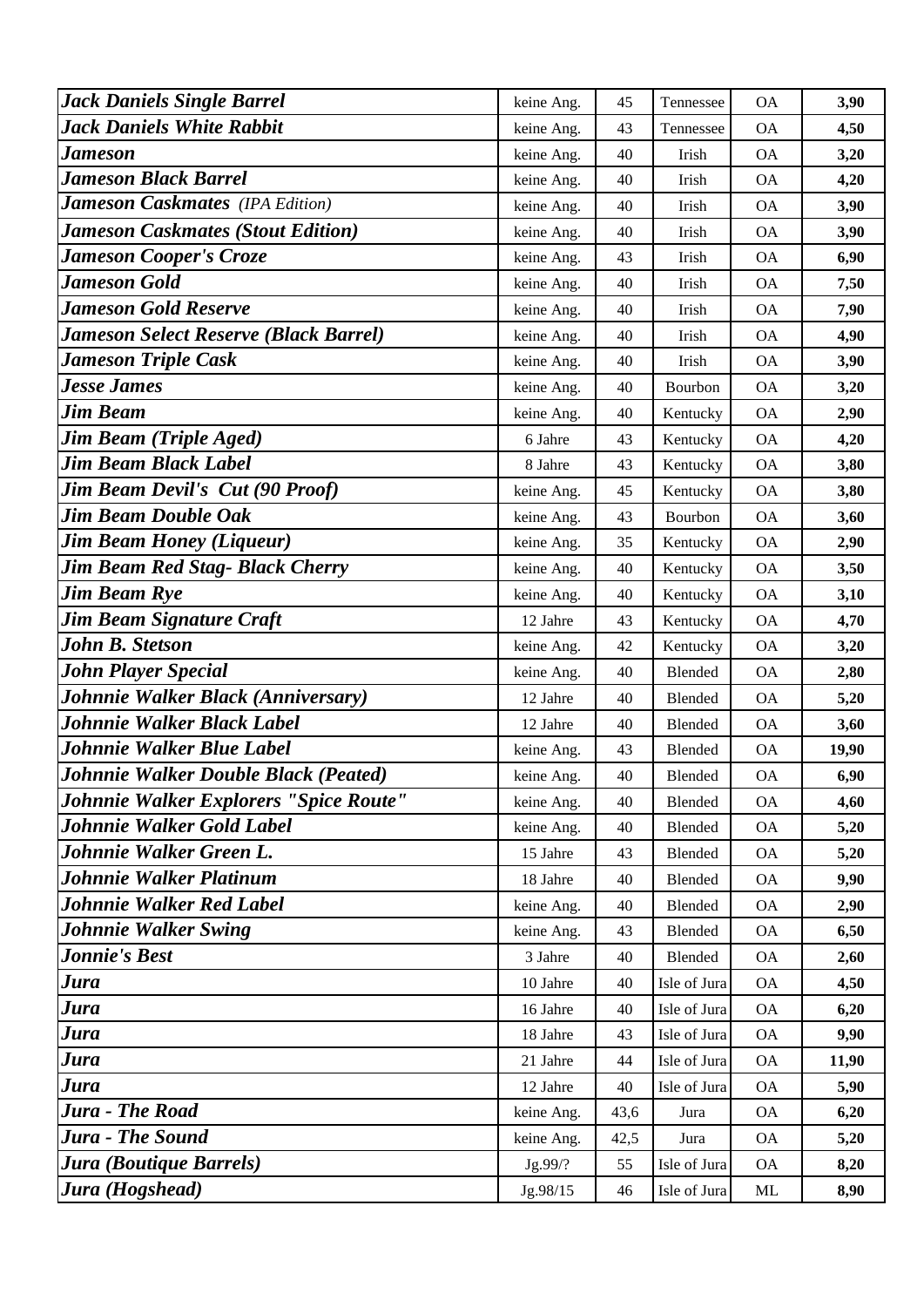| Jura (Turas-Mara)                            | keine Ang.   | 42   | Isle of Jura | <b>OA</b>     | 4,20 |
|----------------------------------------------|--------------|------|--------------|---------------|------|
| <b>Jura Prophecy</b>                         | keine Ang.   | 46   | Isle of Jura | <b>OA</b>     | 5,20 |
| Jura Superstition                            | keine Ang.   | 45   | Isle of Jura | <b>OA</b>     | 4,90 |
| Juraj Dobrila                                | keine Ang.   | 40   | Croatia      | <b>OA</b>     | 4,60 |
| <b>Kavalan</b>                               | keine Ang.   | 40   | Taiwan       | <b>OA</b>     | 8,50 |
| <b>Kensai</b>                                | keine Ang.   | 40   | Japan        | <b>OA</b>     | 5,90 |
| <b>Kentucky Jack</b>                         | 3 Jahre      | 40   | Kentucky     | <b>OA</b>     | 2,60 |
| <b>Kentucky Rose</b>                         | keine Ang.   | 40   | Kentucky     | <b>OA</b>     | 2,60 |
| Kilbeggan                                    | keine Ang.   | 40   | Irish        | <b>OA</b>     | 2,40 |
| Kilchoman (Bourbon Cask / Potstill Ed.)      | Jg.11/17     | 58,9 | Islay        | <b>OA</b>     | 9,90 |
| Kilchoman Am Búrach                          | 2020 Edition | 46   | Islay        | <b>OA</b>     | 9,20 |
| Kilchoman Cask Strength                      | Jg.10/16     | 56,9 | Islay        | <b>OA</b>     | 9,90 |
| Kilchoman Cask Strength                      | Jg:09/14     | 59,2 | Islay        | <b>OA</b>     | 9,90 |
| Kilchoman Fino Sherry (2020 Limited Edition) | keine Ang.   | 46   | Islay        | $\mathsf{OA}$ | 9,90 |
| <b>Kilchoman Loch Gorm (Sherry Cask)</b>     | keine Ang.   | 46   | Islay        | <b>OA</b>     | 7,20 |
| Kilchoman Loch Gorm 2019                     | keine Ang.   | 46   | Islay        | <b>OA</b>     | 8,90 |
| Kilchoman M.Bay 2015                         | keine Ang.   | 46   | Islay        | <b>OA</b>     | 8,90 |
| Kilchoman Machir Bay 2012                    | keine Ang.   | 46   | Islay        | <b>OA</b>     | 6,20 |
| Kilchoman Machir Bay 2013                    | keine Ang.   | 46   | Islay        | <b>OA</b>     | 4,50 |
| Kilchoman Machir Bay 2014                    | keine Ang.   | 59,2 | Islay        | <b>OA</b>     | 8,90 |
| Kilchoman Machir Bay 2018                    | Jg.05/18     | 46   | Islay        | <b>OA</b>     | 8,20 |
| Kilchoman Machir Bay 2019                    | keine Ang.   | 46   | Islay        | $\mathsf{OA}$ | 8,60 |
| kilchoman Machir Bay European Tour 2018      | keine Ang.   | 59,8 | Islay        | <b>OA</b>     | 9,20 |
| Kilchoman Potst. Ed. (Sherry Hogshead)       | Jg.11/16     | 58,9 | Islay        | <b>OA</b>     | 9,90 |
| Kilchoman Potst. Ed. PX Sherry Finish        | Jg.10/15     | 59,3 | Islay        | <b>OA</b>     | 9,90 |
| Kilchoman Rum Finish (Potstill Ed.)          | Jg.11/19     | 56,3 | Islay        | <b>OA</b>     | 9,90 |
| Kilchoman Saligo Bay                         | keine Ang.   | 46   | Islay        | <b>OA</b>     | 8,90 |
| <b>Kilchoman Sanaig</b>                      | keine Ang.   | 46   | Islay        | <b>OA</b>     | 8,90 |
| <b>Kilchoman Sauternes Cask</b>              | Jg.11/16     | 46   | Islay        | <b>OA</b>     | 9,90 |
| Kilchoman Vintage 2007                       | Jg.07/13     | 46   | Islay        | <b>OA</b>     | 6,80 |
| Kilchoman Vintage 2008                       | Jg. 08/15    | 46   | Islay        | <b>OA</b>     | 9,90 |
| Kilchoman Vintage 2010                       | Jg. 10/19    | 48   | Islay        | <b>OA</b>     | 8,90 |
| Kilchoman100 % Islay (Abfüllung 2020)        | keine Ang.   | 50   | Islay        | <b>OA</b>     | 9,40 |
| Kilckoman 100% Islay (3nd Ed.)               | keine Ang.   | 50   | Islay        | <b>OA</b>     | 8,20 |
| <b>Kilkerran</b>                             | keine Ang.   | 46   | Campbelt.    | <b>OA</b>     | 4,20 |
| <b>Kilkerran</b>                             | 12 Jahre     | 46   | Campbelt.    | <b>OA</b>     | 5,80 |
| <b>Kilkerran</b>                             | 8 Jahre      | 56,5 | Campbelt.    | <b>OA</b>     | 6,50 |
| Kilkerran Wip                                | keine Ang.   | 46   | Campbelt.    | <b>OA</b>     | 4,40 |
| <b>Kilkerran Wip 3</b>                       | keine Ang.   | 46   | Campbelt.    | <b>OA</b>     | 4,20 |
| Kilkerran Wip 4                              | keine Ang.   | 46   | Campbelt.    | <b>OA</b>     | 4,60 |
| Kilkerran WIP 7 (Sherry Wood)                | keine Ang.   | 46   | Campbelt.    | <b>OA</b>     | 4,60 |
| <b>Kincaple</b>                              | 10 Jahre     | 40   | Lowl.        | Inverg.       | 3,90 |
| King Car Whisky (Kavalan)                    | keine Ang.   | 46   | Taiwan       | <b>OA</b>     | 9,20 |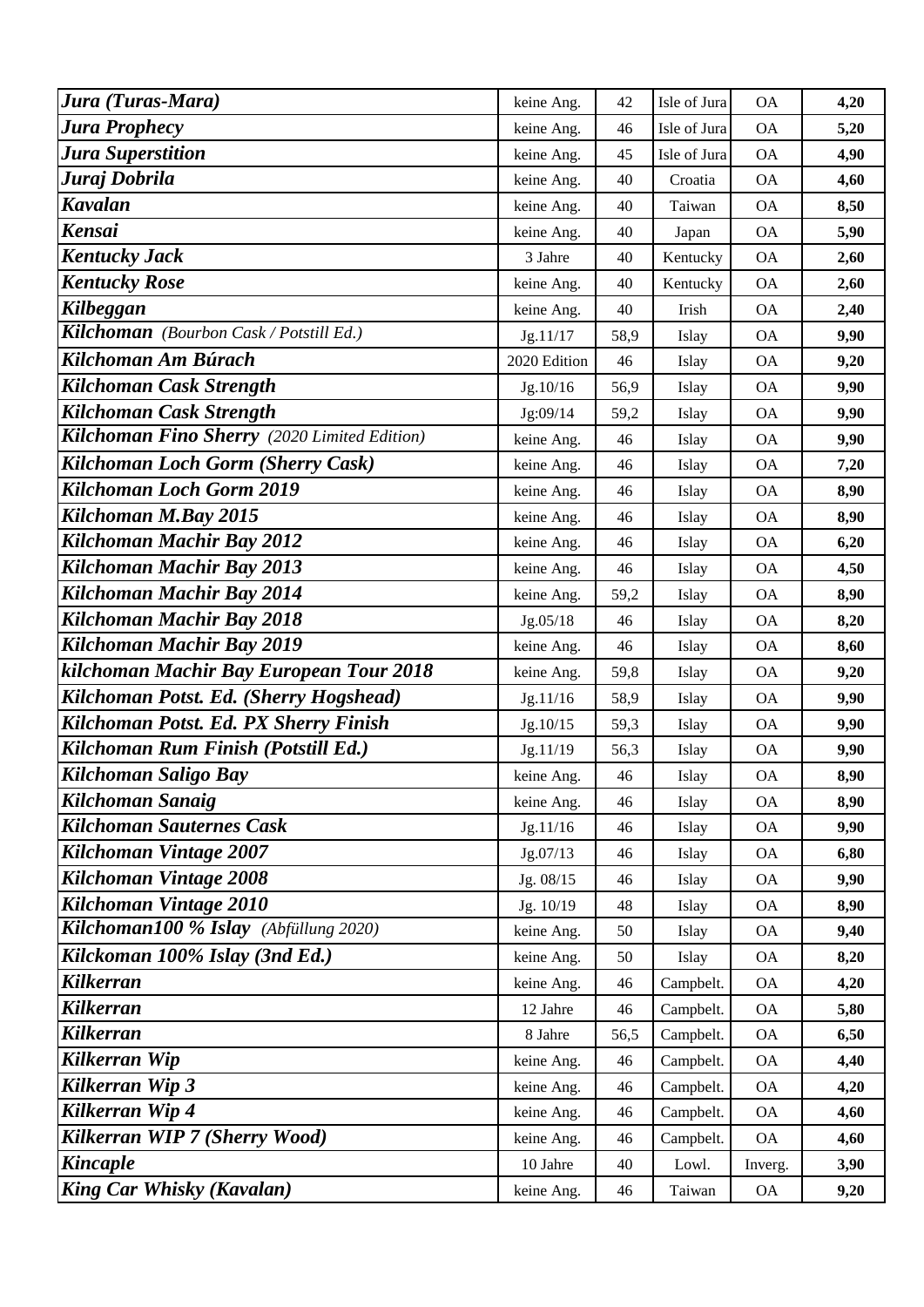| <b>King Robert II</b>                        | keine Ang. | 43   | Blended                 | <b>OA</b>  | 2,90  |
|----------------------------------------------|------------|------|-------------------------|------------|-------|
| <b>Knappogue Castle</b>                      | Jg.95      | 40   | Irish                   | <b>OA</b>  | 4,90  |
| <b>Knob Creek</b>                            | 9 Jahre    | 60   | Bourbon                 | <b>OA</b>  | 4,40  |
| <b>Knockando</b>                             | 12 Jahre   | 43   | Highl.                  | <b>OA</b>  | 4,50  |
| <b>Knockando Master Reserve</b>              | Jg.87/08   | 40   | Highl.                  | <b>OA</b>  | 10,90 |
| <b>Koval Bourbon</b>                         | keine Ang. | 47   | Chicago                 | <b>OA</b>  | 4,20  |
| <b>Koval Rye</b>                             | keine Ang. | 47   | Chicago                 | <b>OA</b>  | 4,20  |
| <b>Kurayoshi Pure Malt</b>                   | 12 Jahre   | 43   | Japan                   | <b>OA</b>  | 10,90 |
| Label 5 (Classic Black)                      | keine Ang. | 40   | Blended                 | <b>OA</b>  | 2,80  |
| Lagavulin                                    | 16 Jahre   | 43   | Islay                   | <b>OA</b>  | 7,90  |
| Lagavulin                                    | 10 Jahre   | 43   | Islay                   | <b>OA</b>  | 7,90  |
| Lagavulin (Dist. Ed. Double Matured)         | Jg.99/15   | 43   | Islay                   | <b>OA</b>  | 8,90  |
| Lagavulin (Dist. Ed. Double Matured)         | Jg.98/14   | 43   | Islay                   | <b>OA</b>  | 7,90  |
| Lagavulin (Dist. Ed. Double Matured)         | Jg.95/13   | 43   | Islay                   | <b>OA</b>  | 8,50  |
| Lagavulin (Dist. Ed. Double Matured)         | Jg.00/16   | 43   | Islay                   | <b>OA</b>  | 8,90  |
| Lagavulin (Ltd. Edition 2017)                | 12 Jahre   | 56,5 | Islay                   | <b>OA</b>  | 9,90  |
| Lagavulin (Ltd. Edition 2020)                | 12 Jahre   | 56,4 | Islay                   | OA         | 12,90 |
| Lagavulin Ltd. Ed. (200th Anniversary)       | 8 Jahre    | 48   | Islay                   | <b>OA</b>  | 7,90  |
| <b>Laggan Mill</b>                           | Jg:01/13   | 46   | Islay                   | <b>VIN</b> | 6,50  |
| Laggan Mill                                  | Jg.07/16   | 54,5 | Islay                   | <b>VIN</b> | 8,90  |
| Laggan Mill (Single Cask - Bottled 2015)     | keine Ang. | 46   | Islay                   | <b>VIN</b> | 5,90  |
| Lakes Single Malt No.1 (PX & red wine casks) | keine Ang. | 60,6 | <b>GB</b>               | <b>OA</b>  | 7,50  |
| <b>Lammerlaw</b>                             | 10 Jahre   | 43   | Neuseel.                | <b>OA</b>  | 6,20  |
| <b>Lammerlaw</b>                             | 10 Jahre   | 48,6 | Neuseel.                | Cad.       | 6,20  |
| <b>Langs Supreme</b>                         | keine Ang. | 40   | Blended                 | Glengoyne  | 2,80  |
| Laphroaig                                    | Jg.98/12   | 44,3 | Islay                   | ML         | 9,90  |
| Laphroaig                                    | Jg.98/13   | 46   | Islay                   | U.S.       | 9,90  |
| <b>Laphroaig</b>                             | 10 Jahre   | 40   | Islay                   | <b>OA</b>  | 4,20  |
| Laphroaig                                    | 18 Jahre   | 43   | Islay                   | <b>OA</b>  | 19,90 |
| Laphroaig - The 1815                         | keine Ang. | 48   | Islay                   | <b>OA</b>  | 9,20  |
| Laphroaig (Cask Strength-Limited Edition)    | 10 Jahre   | 57,9 | Islay                   | <b>OA</b>  | 10,90 |
| Laphroaig An Cuan Mor                        | keine Ang. | 48   | Islay                   | <b>OA</b>  | 8,20  |
| <b>Laphroaig Lore</b>                        | keine Ang. | 48   | Islay                   | <b>OA</b>  | 10,90 |
| Laphroaig QA Cask                            | keine Ang. | 40   | Islay                   | <b>OA</b>  | 5,20  |
| <b>Laphroaig Quarter Cask</b>                | keine Ang. | 48   | Islay                   | <b>OA</b>  | 4,40  |
| Laphroaig Select                             | keine Ang. | 40   | Islay                   | <b>OA</b>  | 3,90  |
| Laphroaig Triple Wood                        | keine Ang. | 48   | Islay                   | <b>OA</b>  | 5,20  |
| Lauder's                                     | keine Ang. | 40   | Blended                 | <b>OA</b>  | 2,80  |
| Le Frog                                      | 7 Jahre    | 46,5 | Islay                   | McCal.     | 5,50  |
| <b>Ledaig</b>                                | Jg.93/11   | 43   | Isle of Mull            | <b>GM</b>  | 8,20  |
| Ledaig                                       | Jg.07/19   | 46,5 | Isle of Mull            | McCal.     | 6,20  |
| Ledaig                                       | 10 Jahre   | 46,3 | Isle of Mull            | <b>OA</b>  | 5,20  |
| <b>Ledaig (Sherry Finish)</b>                | keine Ang. | 42   | Isle of Mull B. Stewart |            | 3,90  |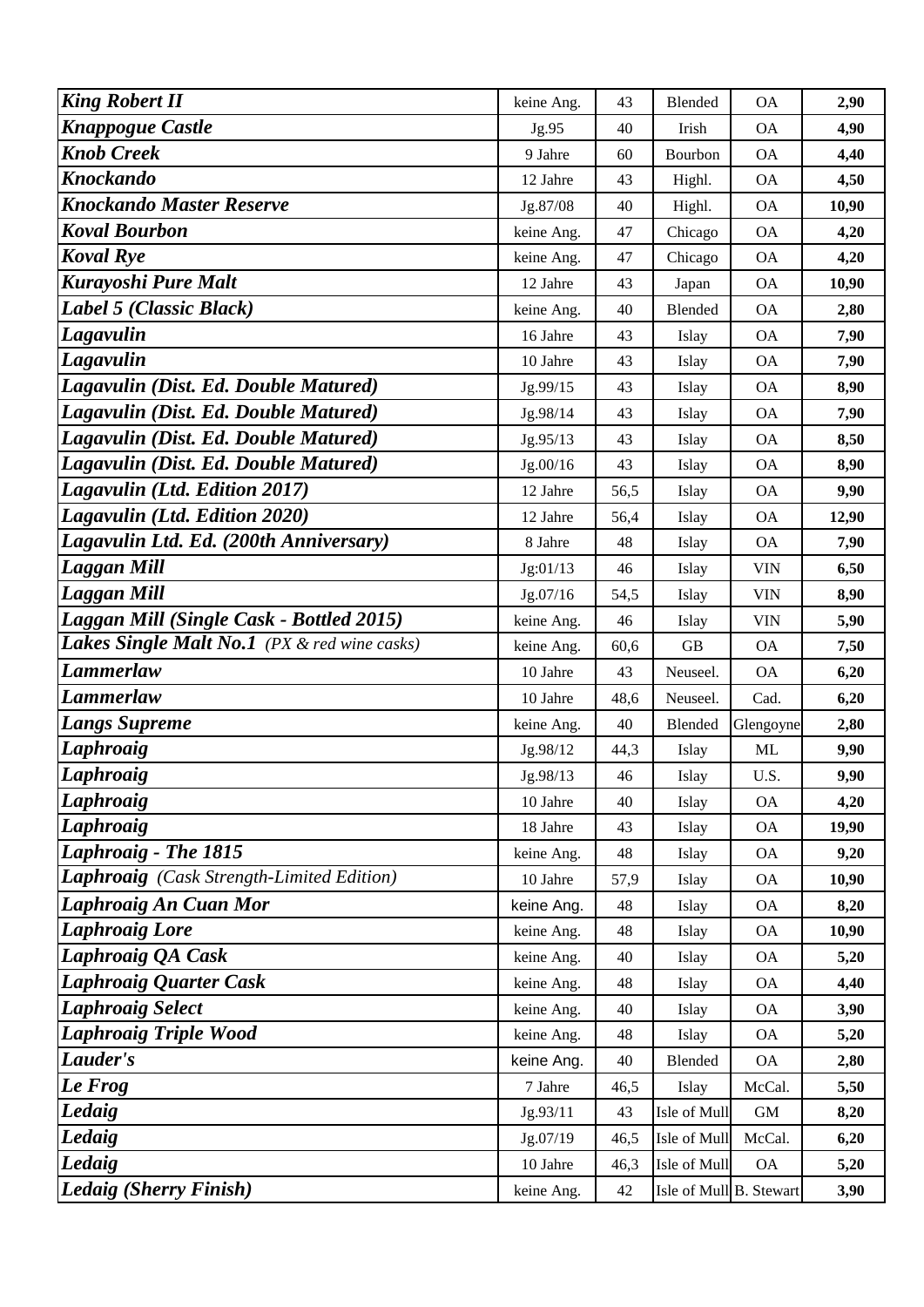| Ledaig Potstill Ed. (Sherry Butt)                | Jg.08/17   | 59,9 | Highl.         | D.Rattray    | 8,90  |
|--------------------------------------------------|------------|------|----------------|--------------|-------|
| Linkwood                                         | Jg 69/99   | 40   | Highl.         | <b>GM</b>    | 25,00 |
| Linkwood                                         | 10 Jahre   | 43   | Highl.         | Chieft.      | 4,20  |
| <b>Linkwood</b>                                  | 15 Jahre   | 40   | Highl.         | <b>GM</b>    | 5,20  |
| <b>Linkwood</b>                                  | Jg.89/07   | 50,1 | Highl.         | <b>JMA</b>   | 9,90  |
| <b>Linkwood</b>                                  | Jg.95/09   | 46   | Speyside       | <b>VIN</b>   | 6,50  |
| Linkwood                                         | Jg.91/10   | 43   | Highl.         | <b>OA</b>    | 9,90  |
| Linkwood (Signatory Vintage)                     | Jg.95/15   | 43   | Highl.         | Signatory    | 9,90  |
| Linkwood Potst. Ed. (Blauf. Fin.)                | Jg.06/17   | 57,9 | Speyside       | A.D.Rattray  | 8,90  |
| Linkwood Potst. Ed. (Blauf. Fin.)                | Jg.06/17   | 57,9 | Speyside       | A.D.Rattray  | 8,90  |
| Lochranza                                        | keine Ang. | 40   | <b>Blended</b> | Arran        | 2,90  |
| <b>Lochside</b>                                  | Jg.81/96   | 40   | Highl.         | <b>GM</b>    | 22,90 |
| Locke's                                          | keine Ang. | 40   | Irish          | <b>OA</b>    | 3,20  |
| <b>Locke's Irish Single Malt</b>                 | 8 Jahre    | 40   | Irish          | <b>OA</b>    | 4,50  |
| <b>Long John Special Reserve</b>                 | keine Ang. | 43   | <b>Blended</b> | <b>OA</b>    | 2,80  |
| Longmorn                                         | 13 Jahre   | 43   | Speyside       | Chieft.      | 4,60  |
| <b>Longmorn Glenlivet</b>                        | Jg.62/96   | 40   | Highl.         | <b>GM</b>    | 25,00 |
| <b>Longmorn Glenlivet</b>                        | 12 Jahre   | 40   | Highl.         | <b>GM</b>    | 4,40  |
| <b>Longrow CV</b>                                | keine Ang. | 46   | Campbelt.      | <b>OA</b>    | 4,60  |
| <b>Longrow Peated</b>                            | keine Ang. | 46   | Campbelt.      | <b>OA</b>    | 4,20  |
| <b>Longrow Red</b>                               | 11 Jahre   | 51,8 | Campbelt.      | <b>OA</b>    | 6,20  |
| <b>Longrow Sherry Wood</b>                       | 14 Jahre   | 57,8 | Campbelt.      | <b>OA</b>    | 7,90  |
| <b>Lord Waterloo</b>                             | 12 Jahre   | 40   | <b>Blended</b> | <b>OA</b>    | 2,60  |
| Lot No. 40                                       | keine Ang. | 40   | Canada         | <b>OA</b>    | 3,40  |
| <b>Mac Naughton</b>                              | keine Ang. | 40   | Canada         | <b>OA</b>    | 2,90  |
| <b>Macallan</b> (Galore)                         | Jg. 89     | 40   | Speyside       | <b>OA</b>    | 6,20  |
| <b>Macallan Amber</b>                            | keine Ang. | 40   | Speyside       | <b>OA</b>    | 4,50  |
| <b>Macallan Double Cask</b> (Sherry & Oak Casks) | 12 Jahre   | 40   | Speyside       | <b>OA</b>    | 5,80  |
| <b>Macallan Fine Oak</b>                         | 12 Jahre   | 40   | Speyside       | <b>OA</b>    | 8,20  |
| <b>Macallan Gold</b>                             | keine Ang. | 40   | Speyside       | <b>OA</b>    | 4,90  |
| <b>Macallan Quest</b>                            | keine Ang. | 40   | Speyside       | <b>OA</b>    | 7,60  |
| <b>Macallan Select Oak (Five Cask)</b>           | keine Ang. | 40   | Speyside       | <b>OA</b>    | 5,50  |
| <b>Macallan Sherry Cask</b>                      | 10 Jahre   | 40   | Speyside       | <b>OA</b>    | 6,90  |
| <b>Macallan Sherry Oak</b>                       | 12 Jahre   | 40   | Speyside       | <b>OA</b>    | 9,90  |
| <b>Macallan Sienna</b>                           | keine Ang. | 43   | Speyside       | <b>OA</b>    | 7,20  |
| <b>Macallan Speymalt</b>                         | Jg.04/13   | 43   | Speyside       | $\,$ GM $\,$ | 5,90  |
| <b>Macallan Speymalt</b>                         | Jg.05/14   | 43   | Speyside       | $\mbox{GM}$  | 5,90  |
| <b>Macallan Speymalt</b>                         | Jg.98/16   | 43   | Speyside       | <b>GM</b>    | 9,90  |
| <b>Macallan Triple Cask</b>                      | 12 Jahre   | 40   | Speyside       | <b>OA</b>    | 8,50  |
| <b>Macduff</b>                                   | Jg.91/07   | 59,6 | Highl.         | <b>SD</b>    | 14,90 |
| Macleod's                                        | 8 Jahre    | 40   | Island         | Macleod      | 2,90  |
| Macleod's                                        | 8 Jahre    | 40   | Islay          | Macleod      | 2,90  |
| Macleod's                                        | 8 Jahre    | 40   | Lowl.          | Macleod      | 2,90  |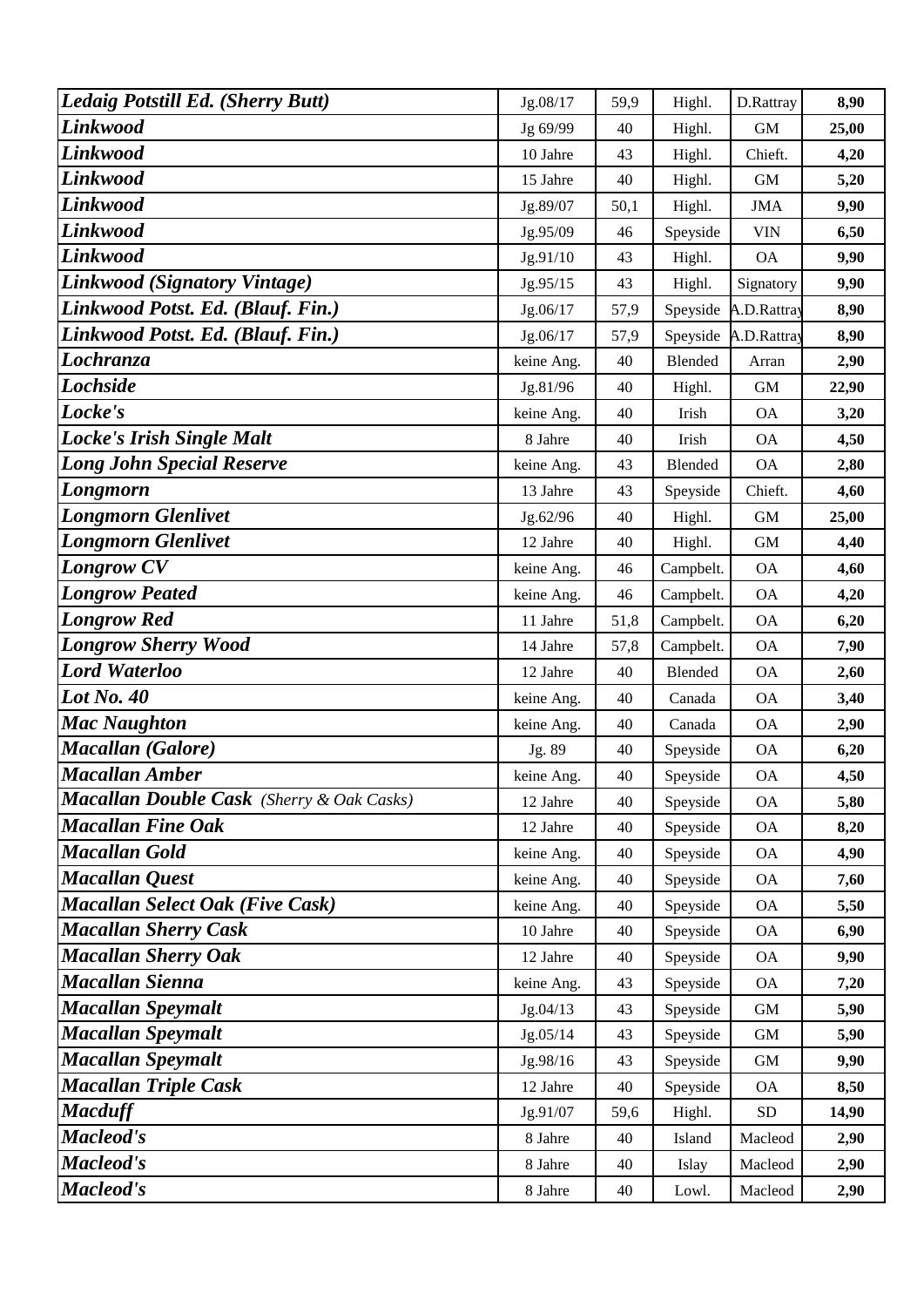| <b>Macleod's</b>                               | 8 Jahre    | 40   | Speyside  | Macleod      | 2,90  |
|------------------------------------------------|------------|------|-----------|--------------|-------|
| Macphail's                                     | 10 Jahre   | 40   | Highl.    | <b>GM</b>    | 4,20  |
| <b>Madison</b>                                 | keine Ang. | 40   | Bourbon   | <b>OA</b>    | 2,60  |
| <b>Makers Mark Red Label</b>                   | keine Ang. | 45   | Bourbon   | <b>OA</b>    | 4,20  |
| <b>Mannochmore</b>                             | Jg.91/11   | 46   | Speyside  | <b>GM</b>    | 9,90  |
| <b>Mannochmore</b>                             | Jg.84/98   | 40   | Speyside  | $\,$ GM $\,$ | 9,90  |
| <b>Mannochmore</b>                             | Jg.90/01   | 59,8 | Speyside  | MA           | 9,90  |
| Mason's                                        | keine Ang. | 40   | Bourbon   | <b>OA</b>    | 2,80  |
| Mc Clelland's                                  | keine Ang. | 40   | Highl.    | <b>OA</b>    | 2,90  |
| Mc Clelland's                                  | keine Ang. | 40   | Islay     | <b>OA</b>    | 2,90  |
| Mc Clelland's                                  | keine Ang. | 40   | Lowl.     | <b>OA</b>    | 2,90  |
| Mc Clelland's                                  | keine Ang. | 40   | Speyside  | <b>OA</b>    | 2,90  |
| Mc Guinness Old Canadian                       | keine Ang. | 40   | Canada    | <b>OA</b>    | 2,90  |
| Mc Illroy                                      | keine Ang. | 40   | Blended   | <b>OA</b>    | 2,90  |
| Mc Kilgour                                     | 8 Jahre    | 40   | Blended   | <b>OA</b>    | 2,90  |
| Mc Pink - The Art of Whisky (Blend/Port Fin.)  | keine Ang. | 43,5 | Scotland  | McCal.       | 3,90  |
| Medley's                                       | 8 Jahre    | 43   | Bourbon   | <b>OA</b>    | 2,50  |
| <b>Mekhong</b>                                 | keine Ang. | 35   | Thailand  | <b>OA</b>    | 3,20  |
| Migaki Japanese Shochu                         | keine Ang. | 40   | Japan     | <b>OA</b>    | 4,90  |
| <b>Millars Special Reserve</b>                 | keine Ang. | 40   | Irish     | <b>OA</b>    | 4,50  |
| <b>Millstone Dutch Malt PX 2008</b>            | Jg.03/15   | 59,2 | Dutch     | Zuidem       | 7,90  |
| <b>Miltonduff</b>                              | 10 Jahre   | 40   | Highl.    | <b>GM</b>    | 3,80  |
| <b>Miltonduff</b>                              | 10 Jahre   | 43   | Highl.    | MA           | 3,80  |
| <b>Miltonduff</b>                              | 12 Jahre   | 43   | Highl.    | <b>MA</b>    | 4,20  |
| <b>Miltonduff</b>                              | Jg. 96/09  | 46   | Speyside  | Blackadder   | 4,20  |
| <b>Miltonduff (Portwood Finish)</b>            | Jg. 98/11  | 46   | Speyside  | <b>VIN</b>   | 6,50  |
| Mitchell's                                     | 12 Jahre   | 43   | Blended   | <b>OA</b>    | 3,80  |
| <b>Moidart Old</b>                             | 10 Jahre   | 43   | Campbelt. | Cad.         | 3,60  |
| <b>Monkey Shoulder</b>                         | keine Ang. | 40   | Blended   | <b>OA</b>    | 4,80  |
| <b>Monkey Shoulder - Smoky Monkey</b> (peated) | keine Ang. | 40   | Blended   | <b>OA</b>    | 4,80  |
| <b>Mortlach</b>                                | 10 Jahre   | 43   | Highl.    | Chieft.      | 4,20  |
| <b>Mortlach</b>                                | 15 Jahre   | 40   | Speyside  | <b>GM</b>    | 5,90  |
| <b>Mortlach</b>                                | 21 Jahre   | 40   | Speyside  | $\,$ GM $\,$ | 9,90  |
| <b>Mortlach</b>                                | 12 Jahre   | 43,4 | Speyside  | <b>OA</b>    | 5,20  |
| <b>Mortlach</b>                                | 16 Jahre   | 43,4 | Speyside  | <b>OA</b>    | 8,90  |
| <b>Mortlach Boisdale</b>                       | Jg.91/08   | 46   | Highl.    | Berry        | 9,90  |
| <b>Mosstowie</b>                               | Jg.79/99   | 40   | Highl.    | <b>GM</b>    | 19,90 |
| <b>Muirhead</b>                                | keine Ang. | 40   | Blended   | <b>OA</b>    | 2,90  |
| <b>Muirhead Silver Seal</b>                    | 12 Jahre   | 40   | Speyside  | <b>OA</b>    | 2,90  |
| <b>Mulligan (Irish Liqueur)</b>                | keine Ang. | 35   | Irish     | <b>OA</b>    | 2,40  |
| Nikka                                          | 12 Jahre   | 45   | Japan     | <b>OA</b>    | 7,90  |
| Nikka                                          | 15 Jahre   | 45   | Japan     | OA           | 9,90  |
| Nikka (Pure Malt)                              | keine Ang. | 43   | Japan     | <b>OA</b>    | 4,50  |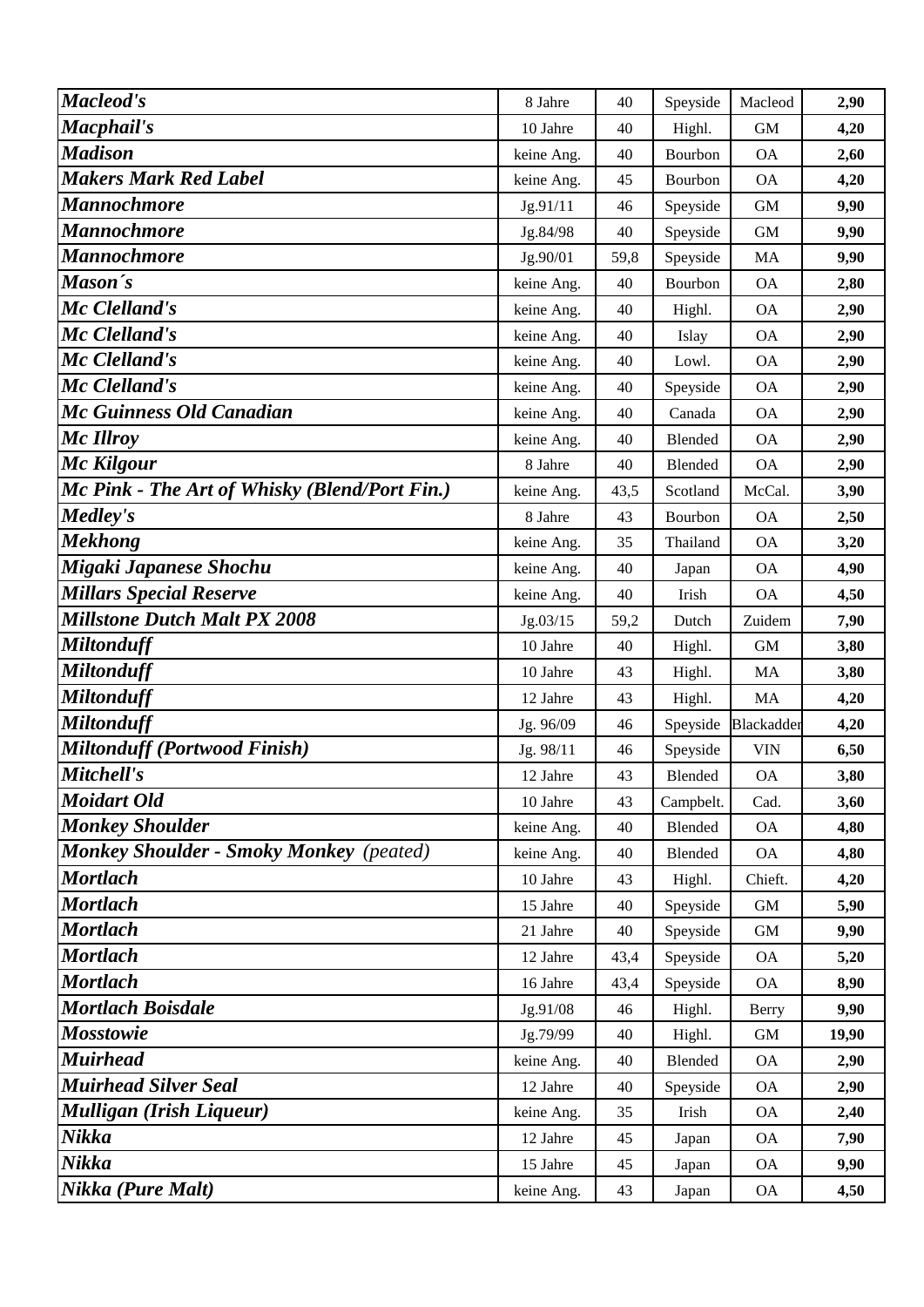| Nikka All Malt                                    | keine Ang. | 40   | Japan          | <b>OA</b>  | 6,20  |
|---------------------------------------------------|------------|------|----------------|------------|-------|
| Nikka Days                                        | keine Ang. | 40   | Japan          | <b>OA</b>  | 4,60  |
| <b>Nikka From The Barrell</b>                     | keine Ang. | 51,4 | Japan          | <b>OA</b>  | 4,80  |
| <b>Nikka Super Rare Old Whisky</b>                | keine Ang. | 43   | Japan          | <b>OA</b>  | 5,90  |
| <b>Nikka Super Revival Whisky</b>                 | keine Ang. | 43   | Japan          | <b>OA</b>  | 5,60  |
| <b>Nock-Land Whisky</b>                           | Jg. 2000   | 48   | Austria        | <b>OA</b>  | 4,50  |
| <b>North Port-Brechin</b>                         | Jg.70/?    | 40   | Highl.         | <b>GM</b>  | 19,90 |
| <b>Oban</b>                                       | 14 Jahre   | 43   | Highl.         | <b>OA</b>  | 3,90  |
| <b>Oban Little Bay</b>                            | keine Ang. | 43   | Highl.         | <b>OA</b>  | 7,50  |
| O'Connor                                          | keine Ang. | 40   | Irish          | Cooley     | 2,90  |
| O'Kanagan                                         | keine Ang. | 40   | Irish          | <b>OA</b>  | 3,90  |
| <b>Old Ballantruan (Peated)</b>                   | keine Ang. | 50   | Highl.         | <b>OA</b>  | 3,90  |
| <b>Old Ballantruan (Peated)</b>                   | 10 Jahre   | 50   | Speyside       | <b>OA</b>  | 4,60  |
| <b>Old Blacksmith</b>                             | keine Ang. | 40   | Bourbon        | <b>OA</b>  | 2,90  |
| <b>Old Charter</b>                                | 8 Jahre    | 40   | Bourbon        | <b>OA</b>  | 2,80  |
| <b>Old Comber</b>                                 | 30 Jahre   | 43   | Irish          | <b>OA</b>  | 99,90 |
| Old Grand Dad - 114 Proof                         | keine Ang. | 57   | Bourbon        | <b>OA</b>  | 4,40  |
| <b>Old Grand Dad - 80 Proof</b>                   | keine Ang. | 40   | Bourbon        | <b>OA</b>  | 3,20  |
| <b>Old Havana</b>                                 | keine Ang. | 40   | Cuba           | <b>OA</b>  | 6,50  |
| <b>Old House</b>                                  | 5 Jahre    | 40   | Blended        | <b>OA</b>  | 2,90  |
| <b>Old House</b>                                  | keine Ang. | 40   | Blended        | <b>OA</b>  | 2,60  |
| <b>Old Keeper</b>                                 | keine Ang. | 40   | Blended        | <b>OA</b>  | 2,60  |
| Old Man of Hoy (Orcadian)                         | 12 Jahre   | 43   | Highl.         | Blackadder | 4,90  |
| <b>Old Nobility</b>                               | 3 Jahre    | 40   | Blended        | <b>OA</b>  | 2,60  |
| <b>Old Pulteney</b>                               | 15 Jahre   | 40   | Highl.         | <b>GM</b>  | 5,20  |
| <b>Old Pulteney</b>                               | 12 Jahre   | 40   | Highl.         | <b>GM</b>  | 4,20  |
| <b>Old Raven Lockdown</b> (Bourbon & Oloroso C.)  | Jg.11/21   | 42,5 | Austria        | <b>OA</b>  | 5,90  |
| <b>Old Raven Smoky Devil</b> (First Fill PX Cask) | 5 Jahre    | 50,1 | Austria        | <b>OA</b>  | 6,90  |
| <b>Old Raven Triple Dist. Smoky Single Malt</b>   | keine Ang. | 42   | Austria        | <b>OA</b>  | 7,90  |
| <b>Old Rhosdhu</b>                                | 5 Jahre    | 40   | Highl.         | <b>OA</b>  | 2,90  |
| <b>Old Smuggler</b>                               | keine Ang. | 40   | <b>Blended</b> | <b>OA</b>  | 2,90  |
| <b>Old St. Andrews</b>                            | keine Ang. | 40   | Blended        | <b>OA</b>  | 3,20  |
| Paddy                                             | keine Ang. | 40   | Irish          | <b>OA</b>  | 2,90  |
| <b>Passport</b>                                   | keine Ang. | 40   | Blended        | <b>OA</b>  | 2,60  |
| <b>Peat Reek (Raw Cask)</b>                       | keine Ang. | 46   | Islay          | Blackadder | 4,20  |
| <b>Peat Reek (Raw Cask)</b>                       | 10 Jahre   | 58,6 | Islay          | Blackadder | 8,20  |
| <b>Peat's Beast</b>                               | keine Ang. | 46   | Scotland       | <b>OA</b>  | 4,20  |
| <b>Peat's Beast (Cask Strengh)</b>                | keine Ang. | 52,1 | Scotland       | <b>OA</b>  | 5,90  |
| <b>Penderyn (Sherry Wood)</b>                     | keine Ang. | 46   | Wales          | <b>OA</b>  | 5,80  |
| Penderyn Aur Cymru                                | keine Ang. | 46   | Wales          | <b>OA</b>  | 4,50  |
| <b>Penderyn Celt</b>                              | keine Ang. | 41   | Wales          | <b>OA</b>  | 4,80  |
| Penderyn Independence (Madeira Finish)            | keine Ang. | 41   | Wales          | <b>OA</b>  | 6,40  |
| Penderyn Peated (Laphroaig Cask finish)           | keine Ang. | 46   | Wales          | <b>OA</b>  | 6,20  |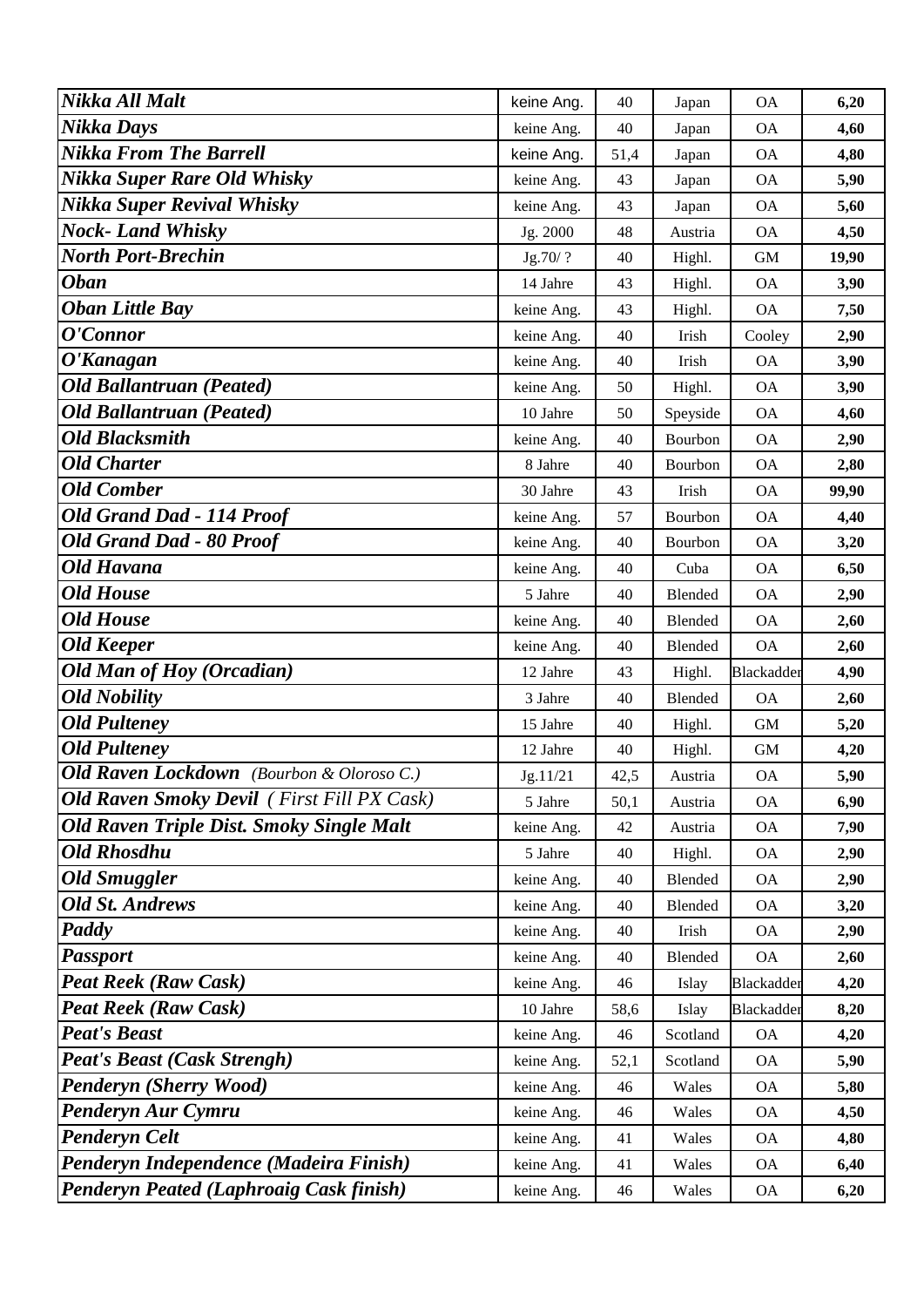| <b>Penderyn Rich Oak</b>                          | keine Ang. | 50   | Wales        | <b>OA</b>                 | 6,40  |
|---------------------------------------------------|------------|------|--------------|---------------------------|-------|
| Penderyn SM. Madeira Finish                       | keine Ang. | 46   | Wales        | <b>OA</b>                 | 6,40  |
| <b>Penny Packer</b>                               | keine Ang. | 40   | Bourbon      | <b>OA</b>                 | 2,60  |
| <b>Pfanner Alpine Single Malt Whisky</b>          | keine Ang. | 43   | Austria      | <b>OA</b>                 | 4,60  |
| <b>Pfanner Classic Whisky</b>                     | keine Ang. | 43   | Austria      | <b>OA</b>                 | 4,90  |
| <b>Pfanner Smoky Whisky</b>                       | keine Ang. | 43   | Austria      | <b>OA</b>                 | 5,90  |
| <b>Pike Creek</b>                                 | keine Ang. | 40   | Canada       | <b>OA</b>                 | 3,60  |
| <b>Pipers Clan</b>                                | keine Ang. | 40   | Blended      | <b>OA</b>                 | 2,60  |
| Pittyvaich                                        | 14 Jahre   | 55   | Highl.       | MA                        | 7,90  |
| <b>Poit Dhubh</b>                                 | 12 Jahre   | 43   | Isle of Skye | Pràban                    | 3,60  |
| <b>Poit Dhubh</b>                                 | 21 Jahre   | 43   | Isle of Skye | Pràban                    | 8,90  |
| <b>Poit Dhubh</b>                                 | 8 Jahre    | 43   | Isle of Skye | Pràban                    | 2,90  |
| <b>Port Askaig</b>                                | keine Ang. | 57,1 | Islay        | <b>OA</b>                 | 6,50  |
| <b>Port Charlotte Heavily Peated</b>              | Jg.12/18   | 50   | Islay        | <b>OA</b>                 | 8,20  |
| <b>Port Charlotte Heavily Peated Jg. 2013</b>     | 8 Jahre    | 50   | Islay        | <b>OA</b>                 | 8,50  |
| <b>Potcheen</b>                                   | keine Ang. | 40   | Irish        | <b>OA</b>                 | 2,80  |
| Poteen                                            | keine Ang. | 60   | Irish        | <b>OA</b>                 | 6,20  |
| <b>Powers</b>                                     | 12 Jahre   | 40   | Irish        | <b>OA</b>                 | 4,80  |
| <b>Powers</b>                                     | keine Ang. | 40   | Irish        | <b>OA</b>                 | 2,80  |
| <b>Probably Speyside finest</b>                   | Jg.91/08   | 50   | Speyside     | DL                        | 9,90  |
| Queen Margot                                      | 3 Jahre    | 40   | Blended      | <b>OA</b>                 | 2,80  |
| R & B                                             | keine Ang. | 40   | Blended      | <b>OA</b>                 | 2,80  |
| $R \& R$ (Rich $\&$ Rare)                         | keine Ang. | 40   | Canada       | <b>OA</b>                 | 3,50  |
| <b>Ranchwood</b>                                  | keine Ang. | 40   | Bourbon      | <b>OA</b>                 | 2,80  |
| <b>Real Mackenzie</b>                             | keine Ang. | 40   | Blended      | <b>OA</b>                 | 2,80  |
| Reannag                                           | keine Ang. | 40   | Blended      | <b>OA</b>                 | 2,80  |
| <b>Rebel Yell</b>                                 | keine Ang. | 40   | Bourbon      | <b>OA</b>                 | 2,80  |
| <b>Red Eagle</b>                                  | keine Ang. | 40   | Bourbon      | <b>OA</b>                 | 2,80  |
| <b>Redbreast</b>                                  | 12 Jahre   | 40   | Irish        | <b>OA</b>                 | 4,90  |
| <b>Redbreast</b>                                  | 15 Jahre   | 46   | Irish        | <b>OA</b>                 | 11,90 |
| Redbreast Lustau Ed.(Single Potstill-Sherry Fin.) | keine Ang. | 46   | Irish        | <b>OA</b>                 | 6,90  |
| <b>Reisetbauer</b>                                | 6 Jahre    | 56   | Austria      | <b>OA</b>                 | 5,90  |
| <b>Reisetbauer</b>                                | 12 Jahre   | 48   | Austria      | <b>OA</b>                 | 7,20  |
| <b>Reisetbauer</b>                                | 7 Jahre    | 43   | Austria      | <b>OA</b>                 | 5,90  |
| <b>Rittenhouse Rye</b>                            | keine Ang. | 40   | Bourbon      | <b>OA</b>                 | 3,20  |
| <b>Rob Roy</b>                                    | keine Ang. | 40   | Blended      | M.Bowm.                   | 2,90  |
| <b>Rosebank</b>                                   | Jg.91/09   | 43   | Lowl.        | <b>GM</b>                 | 14,90 |
| <b>Rosebank</b>                                   | Jg.91/04   | 43   | Lowl.        | $\ensuremath{\text{VIN}}$ | 9,90  |
| Route 66                                          | keine Ang. | 40   | Bourbon      | <b>OA</b>                 | 2,20  |
| <b>Royal Brackla</b>                              | 12 Jahre   | 40   | Highl.       | <b>OA</b>                 | 4,90  |
| <b>Royal Brackla</b>                              | Jg. 98/15  | 46   | Highl.       | <b>GM</b>                 | 6,80  |
| <b>Royal Brackla</b>                              | Jg.72/95   | 40   | Highl.       | <b>GM</b>                 | 19,90 |
| <b>Royal Bruce</b>                                | keine Ang. | 40   | Blended      | <b>OA</b>                 | 2,90  |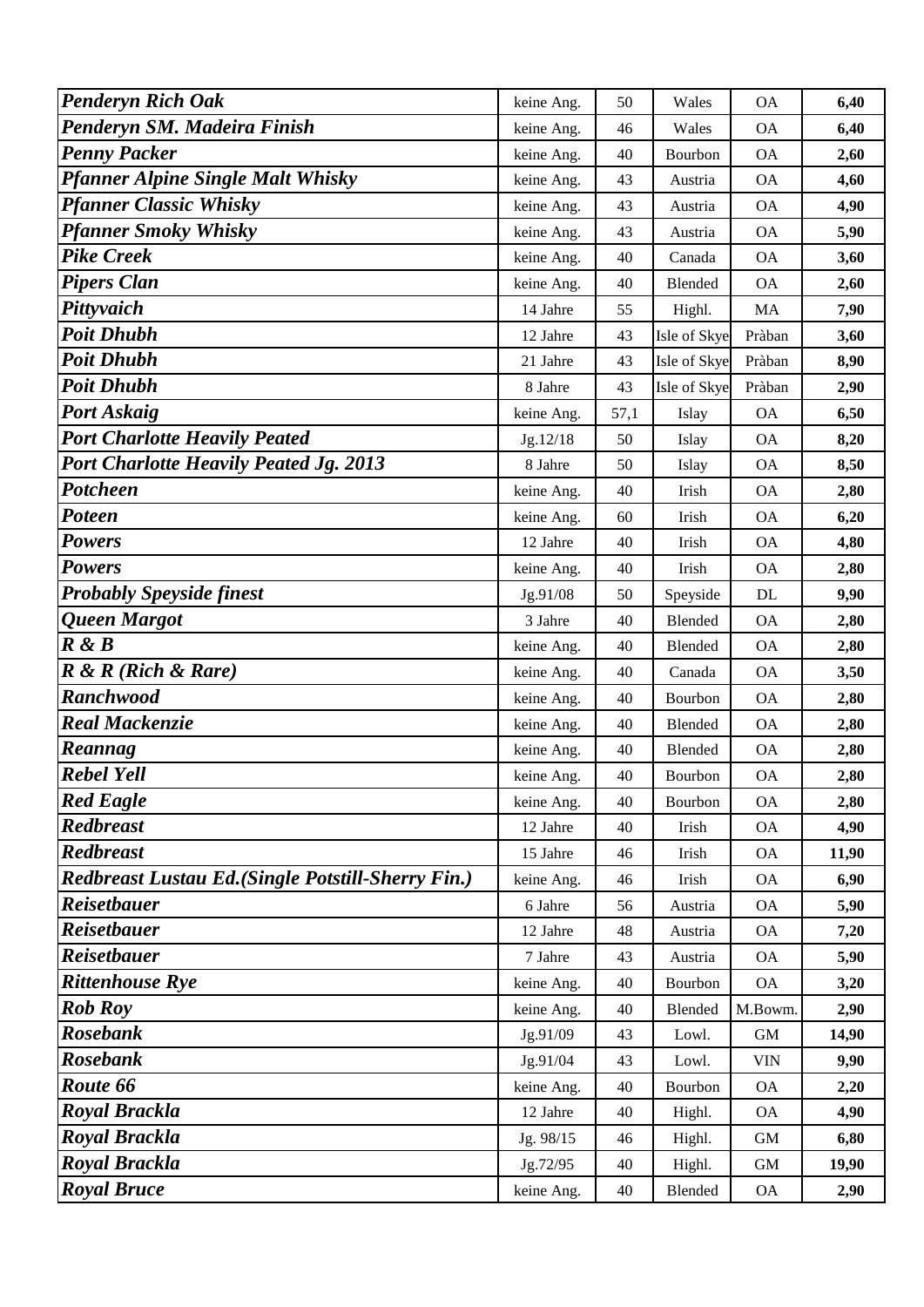| <b>Royal Canadian</b>                                      | keine Ang. | 40   | Canada         | <b>OA</b>             | 2,80  |
|------------------------------------------------------------|------------|------|----------------|-----------------------|-------|
| <b>Royal Escort</b>                                        | keine Ang. | 40   | Blended        | <b>OA</b>             | 2,80  |
| <b>Royal Lochnagar</b>                                     | 10 Jahre   | 59,6 | Highl.         | Dewar                 | 5,40  |
| <b>Royal Lochnagar</b>                                     | 12 Jahre   | 40   | Highl.         | <b>OA</b>             | 3,90  |
| Royal Lochnagar (Dist.Ed.Muskat Cask)                      | Jg.00/12   | 40   | Highl.         | <b>OA</b>             | 5,20  |
| <b>Royal Lochnagar (Rare Malt)</b>                         | Jg.73/97   | 59,7 | Highl.         | <b>UDV</b>            | 25,00 |
| <b>Royal Park</b>                                          | keine Ang. | 40   | <b>Blended</b> | <b>OA</b>             | 2,60  |
| $\boldsymbol{R} \boldsymbol{X}$                            | 6 Jahre    | 40   | Bourbon        | <b>OA</b>             | 3,20  |
| <b>Sang Thip</b>                                           | 5 Jahre    | 38   | Thailand       | <b>OA</b>             | 4,20  |
| <b>Scapa</b>                                               | 16 Jahre   | 40   | Orkney         | <b>OA</b>             | 6,90  |
| <b>Scottish Leader</b>                                     | keine Ang. | 40   | Blended        | <b>OA</b>             | 2,90  |
| <b>Scottish Legend</b>                                     | keine Ang. | 40   | Blended        | <b>OA</b>             | 2,90  |
| <b>Seagram's 100 Pipers</b>                                | keine Ang. | 40   | Blended        | <b>OA</b>             | 2,90  |
| <b>Seagrams Blenders Pride</b>                             | keine Ang. | 40   | Blended        | <b>OA</b>             | 2,90  |
| <b>Seagram's Seven Crown</b>                               | keine Ang. | 40   | Bourbon        | <b>OA</b>             | 2,90  |
| Seagrams V.O.                                              | 6 Jahre    | 40   | Canada         | <b>OA</b>             | 2,90  |
| <b>Sheep Dip Islay</b>                                     | keine Ang. | 40   | Islay          | <b>OA</b>             | 3,90  |
| <b>Sheffer Fort</b>                                        | keine Ang. | 40   | Bourbon        | <b>OA</b>             | 2,30  |
| <b>Sheridan's (Irish Liqueur)</b>                          | keine Ang. | 19   | Irish          | <b>OA</b>             | 2,50  |
| <b>Shinsei</b> (Blendet Whisky)                            | keine Ang. | 40   | Japan          | <b>OA</b>             | 5,50  |
| <b>Singleton of Auchroisk</b>                              | 10 Jahre   | 40   | Speyside       | <b>OA</b>             | 5,90  |
| <b>Singleton of Dufftown</b>                               | 12 Jahre   | 40   | Speyside       | <b>OA</b>             | 3,90  |
| <b>Singleton of Dufftown</b>                               | 15 Jahre   | 40   | Speyside       | <b>OA</b>             | 4,60  |
| <b>Singleton of Dufftown</b>                               | 18 Jahre   | 40   | Speyside       | <b>OA</b>             | 7,80  |
| <b>Singleton of Dufftown Spey Cascade</b>                  | keine Ang. | 40   | Speyside       | <b>OA</b>             | 3,20  |
| <b>Singleton of Dufftown Sunray</b>                        | keine Ang. | 40   | Speyside       | <b>OA</b>             | 3,50  |
| <b>Singleton of Dufftown Tailfire</b>                      | keine Ang. | 40   | Speyside       | <b>OA</b>             | 3,50  |
| <b>Singleton of Dufftown Unité</b>                         | keine Ang. | 40   | Speyside       | <b>OA</b>             | 6,20  |
| <b>Six Isles Malt Whisky</b>                               | keine Ang. | 40   | Island         | Mac Leod              | 3,40  |
| <b>Six Isles Pomerol Finish</b>                            | keine Ang. | 48   | Island         | <b>OA</b>             | 4,90  |
| <b>Slane Triple Cask</b>                                   | keine Ang. | 40   | Irish          | <b>OA</b>             | 4,60  |
| <b>Slyrs Oloroso Edition</b>                               | keine Ang. | 46   | Bayern         | <b>OA</b>             | 5,90  |
| <b>Slyrs Portwein Edition</b>                              | keine Ang. | 46   | Bayern         | <b>OA</b>             | 5,90  |
| <b>Slyrs Sautern Edition</b>                               | keine Ang. | 46   | Bayern         | <b>OA</b>             | 5,90  |
| <b>SM8</b> (Sweet, Smoked Salmon Jerky)Islay Festival 2021 | 7 Jahre    | 59,6 | Islay          | <b>SMWS</b>           | 9,90  |
| <b>Smokehead</b>                                           | keine Ang. | 43   | Islay          | I.ML                  | 4,20  |
| <b>Smokehead</b> (Twisted Stout)                           | keine Ang. | 43   | Islay          | ML                    | 5,90  |
| <b>Smokehead Extra Black</b>                               | 18 Jahre   | 46   | Islay          | I.ML                  | 15,90 |
| <b>Smokehead Extra Rare</b>                                | keine Ang. | 40   | Islay          | I.ML                  | 5,20  |
| <b>Smokehead High Voltage</b>                              | keine Ang. | 58   | Islay          | I.ML                  | 6,20  |
| <b>Smokehead Rock Ed.</b>                                  | keine Ang. | 44,2 | Islay          | $\operatorname{I.ML}$ | 5,40  |
| <b>Smokehead Rock Ed. II (Red)</b>                         | keine Ang. | 46,6 | Islay          | I.ML                  | 6,90  |
| <b>Smokehead Rum Riot</b>                                  | keine Ang. | 43   | Islay          | I.ML                  | 5,90  |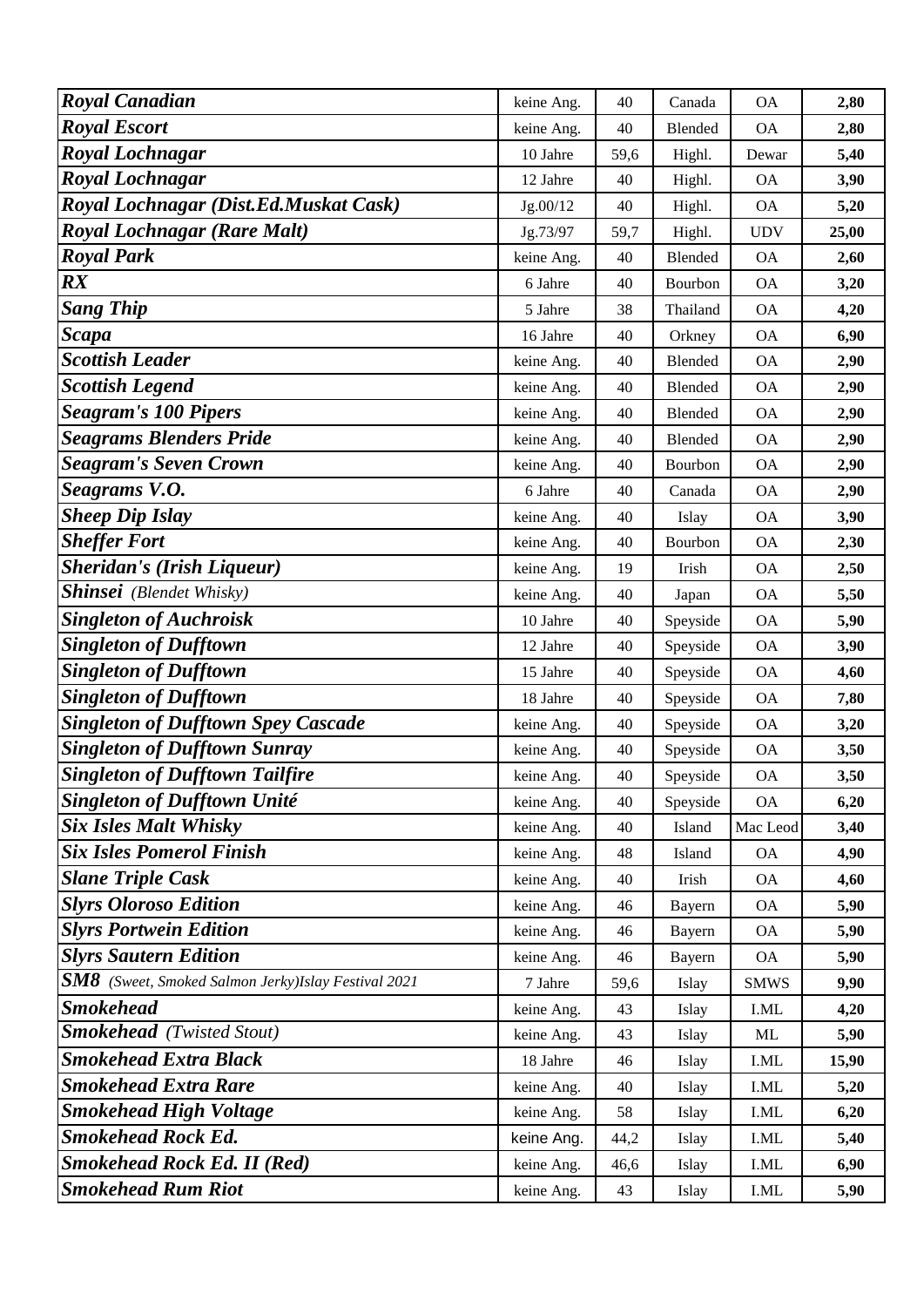| <b>Smokehead Sherry Bomb</b> (Limited Edition)   | keine Ang. | 48   | Islay        | I.ML       | 8,20  |
|--------------------------------------------------|------------|------|--------------|------------|-------|
| <b>Smokey Joe</b>                                | keine Ang. | 46   | Islay        | <b>OA</b>  | 3,60  |
| <b>Smoking Islay</b>                             | keine Ang. | 45   | Islay        | Blackadder | 4,20  |
| <b>Smoking Islay (Fst)</b>                       | keine Ang. | 60,2 | Islay        | Blackadder | 8,50  |
| <b>Smoky Goat</b>                                | keine Ang. | 40   | Scotland     | <b>OA</b>  | 3,50  |
| <b>Something Special</b>                         | keine Ang. | 40   | Blended      | <b>OA</b>  | 4,20  |
| <b>Southern Belle (Whisky Liqueur)</b>           | keine Ang. | 35   | Bourbon      | <b>OA</b>  | 3,20  |
| <b>Southern Comfort (Whisky Liqueur)</b>         | keine Ang. | 38   | Bourbon      | <b>OA</b>  | 2,90  |
| <b>Spey</b>                                      | 12 Jahre   | 40   | Speyside     | <b>OA</b>  | 4,20  |
| <b>Spey</b>                                      | 18 Jahre   | 46   | Speyside     | <b>OA</b>  | 8,20  |
| <b>Spey Beinn Dubh</b>                           | keine Ang. | 43   | Speyside     | <b>OA</b>  | 5,60  |
| <b>Spey Fumare</b>                               | keine Ang. | 46   | Speyside     | <b>OA</b>  | 5,20  |
| <b>Spey Trutina</b>                              | keine Ang. | 46   | Speyside     | <b>OA</b>  | 4,90  |
| <b>Speyburn</b>                                  | 10 Jahre   | 40   | Highl.       | <b>OA</b>  | 3,90  |
| <b>Speyburn</b>                                  | Jg.88/10   | 43   | Speyside     | <b>GM</b>  | 12,90 |
| <b>Speyburn</b>                                  | Jg. 91/15  | 46   | Speyside     | <b>GM</b>  | 9,90  |
| <b>Springbank</b>                                | 10 Jahre   | 46   | Campbelt.    | <b>OA</b>  | 6,50  |
| <b>Springbank</b>                                | 13 Jahre   | 57,1 | Campbelt.    | <b>OA</b>  | 8,20  |
| <b>Springbank</b>                                | 15 Jahre   | 46   | Campbelt.    | <b>OA</b>  | 7,90  |
| <b>Springbank</b>                                | 18 Jahre   | 46   | Campbelt.    | <b>OA</b>  | 9,90  |
| <b>Springbank</b>                                | 25 Jahre   | 46   | Campbelt.    | <b>OA</b>  | 25,00 |
| <b>Springbank</b>                                | 12 Jahre   | 56,5 | Campbelt.    | <b>OA</b>  | 6,90  |
| <b>Springbank (Bourb. Wood)</b>                  | 14 Jahre   | 55,8 | Campbelt.    | <b>OA</b>  | 9,20  |
| Springbank (Cask Strength)                       | 12 Jahre   | 57,1 | Campbelt.    | <b>OA</b>  | 8,20  |
| Springbank (Gaja Barolo Cask)                    | 9 Jahre    | 54,7 | Campbelt.    | <b>OA</b>  | 6,80  |
| <b>Springbank (Rum Wood)</b>                     | 15 Jahre   | 51   | Campbelt.    | <b>OA</b>  | 8,20  |
| Springbank (Rum Wood)                            | Jg.89/02   | 54,6 | Campbelt.    | <b>OA</b>  | 15,90 |
| <b>Springbank Green</b>                          | 12 Jahre   | 46   | Campbelt.    | <b>OA</b>  | 5,90  |
| <b>Springbank Green</b>                          | 13 Jahre   | 46   | Campbelt.    | <b>OA</b>  | 6,90  |
| <b>Springbank Local Barley (Bourbon Cask)</b>    | 11 Jahre   | 53,1 | Campbelt.    | <b>OA</b>  | 12,90 |
| <b>Stars &amp; Stripes</b>                       | keine Ang. | 40   | Bourbon      | <b>OA</b>  | 2,60  |
| <b>Stratheden (Blended Malt)</b>                 | keine Ang. | 46   | Scotland     | Lost       | 8,90  |
| <b>Strathisla</b>                                | 12 Jahre   | 43   | Highl.       | Chivas     | 5,20  |
| <b>Strathmill</b>                                | Jg.89/12   | 58,6 | Speyside     | DR         | 9,90  |
| <b>Stronachie</b>                                | 10 Jahre   | 43   | Speyside     | Dewar      | 3,60  |
| <b>Stronachie</b>                                | 12 Jahre   | 43   | Speyside     | <b>OA</b>  | 3,90  |
| <b>Stronachie</b>                                | 18 Jahre   | 46   | Speyside     | <b>OA</b>  | 6,20  |
| <b>Suntory - The Chita</b> (Single Grain Whisky) | keine Ang. | 43   | Japan        | <b>OA</b>  | 6,20  |
| <b>Suntory Kakubin</b> (Blend. Yellow Label)     | keine Ang. | 40   | Japan        | <b>OA</b>  | 4,50  |
| <b>Suntory Toki</b>                              | keine Ang. | 43   | Japan        | <b>OA</b>  | 4,50  |
| <b>Suntory Torys Classic</b>                     | keine Ang. | 37   | Japan        | <b>OA</b>  | 3,20  |
| <b>Sweden Rock Malt 2015</b>                     | keine Ang. | 40   | Schweden     | <b>OA</b>  | 9,20  |
| <b>Talisker</b>                                  | 10 Jahre   | 46   | Isle of Skye | OA         | 3,90  |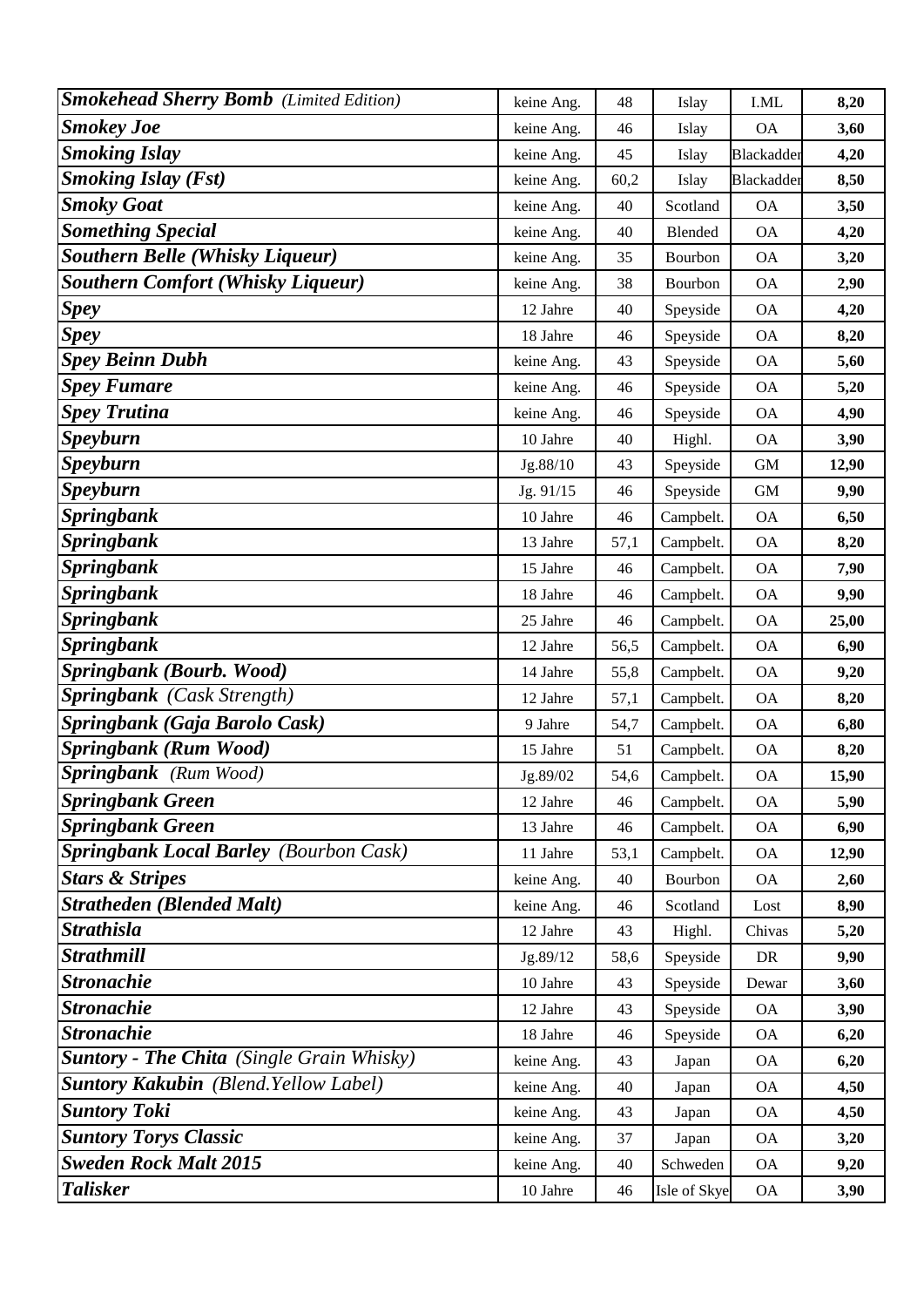| <b>Talisker</b>                                      | 18 Jahre       | 45,8 | Isle of Skye | <b>OA</b>   | 12,90 |
|------------------------------------------------------|----------------|------|--------------|-------------|-------|
| Talisker 57 'North                                   | keine Ang.     | 57   | Isle of Skye | <b>OA</b>   | 9,90  |
| Talisker Dist. Ed. (Amoroso Cask)                    | Jg.05/15       | 45,8 | Isle of Skye | <b>OA</b>   | 5,60  |
| Talisker Dist. Ed. (Amoroso Cask)                    | Jg.06/16       | 45,8 | Isle of Skye | <b>OA</b>   | 6,20  |
| <b>Talisker Port Ruighe</b>                          | keine Ang.     | 45,8 | Isle of Skye | <b>OA</b>   | 4,50  |
| <b>Talisker Skye</b>                                 | keine Ang.     | 45,8 | Isle of Skye | <b>OA</b>   | 4,20  |
| <b>Talisker Storm</b>                                | keine Ang.     | 45,8 | Isle of Skye | <b>OA</b>   | 4,90  |
| <b>Tamdhu</b>                                        | 8 Jahre        | 40   | Speyside     | Macphail's  | 3,90  |
| <b>Tamdhu</b>                                        | keine Ang.     | 40   | Speyside     | <b>OA</b>   | 3,20  |
| <b>Tamdhu</b>                                        | 10 Jahre       | 43   | Speyside     | <b>OA</b>   | 4,20  |
| <b>Tamdhu</b>                                        | 12 Jahre       | 43   | Speyside     | Chieft.     | 4,40  |
| <b>Tamdhu Batch Strength</b>                         | keine Ang.     | 58,8 | Speyside     | <b>OA</b>   | 5,90  |
| <b>Tamnavulin</b>                                    | Jg.91/10       | 50   | Speyside     | DL          | 9,90  |
| Tamnavulin (Cherry Cask Edition)                     | keine Ang.     | 40   | Speyside     | <b>OA</b>   | 3,90  |
| Tè Bheag                                             | keine Ang.     | 40   | Blended      | <b>OA</b>   | 2,90  |
| Teacher's                                            | keine Ang.     | 40   | Blended      | <b>OA</b>   | 2,90  |
| <b>Teaninich</b>                                     | Jg.82/96       | 40   | Highl.       | $\mbox{GM}$ | 14,90 |
| <b>Teaninich (Rare Malt)</b>                         | Jg.73/97       | 57   | Highl.       | <b>UDV</b>  | 25,00 |
| <b>Teeling (Irish Singe Malt)</b>                    | keine Ang.     | 40   | Irish        | <b>OA</b>   | 4,90  |
| Teeling (Rum Cask - Small Batch)                     | keine Ang.     | 46   | Irish        | <b>OA</b>   | 4,20  |
| Teeling (Single Grain)                               | keine Ang.     | 46   | Irish        | <b>OA</b>   | 4,50  |
| Tenjaku (Blend)                                      | keine Ang.     | 40   | Japan        | <b>OA</b>   | 3,90  |
| <b>The Dubliner</b> (Bourbon Cask)                   | keine Ang.     | 40   | Irish        | <b>OA</b>   | 3,80  |
| <b>The English Original</b>                          | keine Ang.     | 43   | England      | <b>OA</b>   | 5,20  |
| <b>The Pogues</b>                                    | keine Ang.     | 40   | Irish        | <b>OA</b>   | 3,90  |
| <b>Tiomorous Beastie</b> (Blended Malt)              | keine Ang.     | 46,8 | Highl.       | DL          | 5,60  |
| Tipperary Boutique Sel. "Rising"                     | 11 Jahre       | 47   | Irish        | <b>OA</b>   | 6,20  |
| <b>Tobermory</b>                                     | 10 Jahre       | 40   | Isle of Mull | <b>OA</b>   | 4,20  |
| <b>Tobermory</b>                                     | 12 Jahre       | 46,3 | Isle of Mull | <b>OA</b>   | 5,90  |
| <b>Tobermory (Single Cask)</b>                       | Jg.08/17       | 46   | Isle of Mull | Morrison    | 5,20  |
| Togouchi (Bl. Whisky/ Sake Cask Finish)              | keine Ang.     | 40   | Japan        | <b>OA</b>   | 6,90  |
| Tokinoka (White Oak - Blended Whisky)                | keine Ang.     | 40   | Japan        | <b>OA</b>   | 5,90  |
| <b>Tomatin</b>                                       | 14 Jahre       | 46   | Highl.       | <b>OA</b>   | 4,20  |
| <b>Tomatin</b>                                       | 12 Jahre       | 40   | Speyside     | <b>OA</b>   | 2,90  |
| <b>Tomatin</b>                                       | 15 Jahre       | 43   | Speyside     | <b>OA</b>   | 4,20  |
| <b>Tomatin</b>                                       | 18 Jahre       | 46   | Speyside     | <b>OA</b>   | 8,90  |
| Tomatin (Caribbian Rum)                              | Jg.07(9 Jahre) | 46   | Highl.       | <b>OA</b>   | 6,90  |
| Tomatin (Caribbian Rum)                              | Jg.09/19       | 46   | Highl.       | <b>OA</b>   | 5,90  |
| Tomatin (Sherry/Bourbon W.)                          | 12 Jahre       | 40   | Speyside     | <b>OA</b>   | 4,60  |
| <b>Tomatin Cask Strength</b>                         | keine Ang.     | 57,5 | Highl.       | <b>OA</b>   | 4,80  |
| Tomatin Cù Bòcan                                     | keine Ang.     | 46   | Speyside     | <b>OA</b>   | 5,20  |
| Tomatin Cù Bòcan (Bourbon Cask)                      | keine Ang.     | 46   | Speyside     | <b>OA</b>   | 5,20  |
| Tomatin Five Virtues W. (French, America, Hung. Oak) | keine Ang.     | 46   | Highl.       | <b>OA</b>   | 6,90  |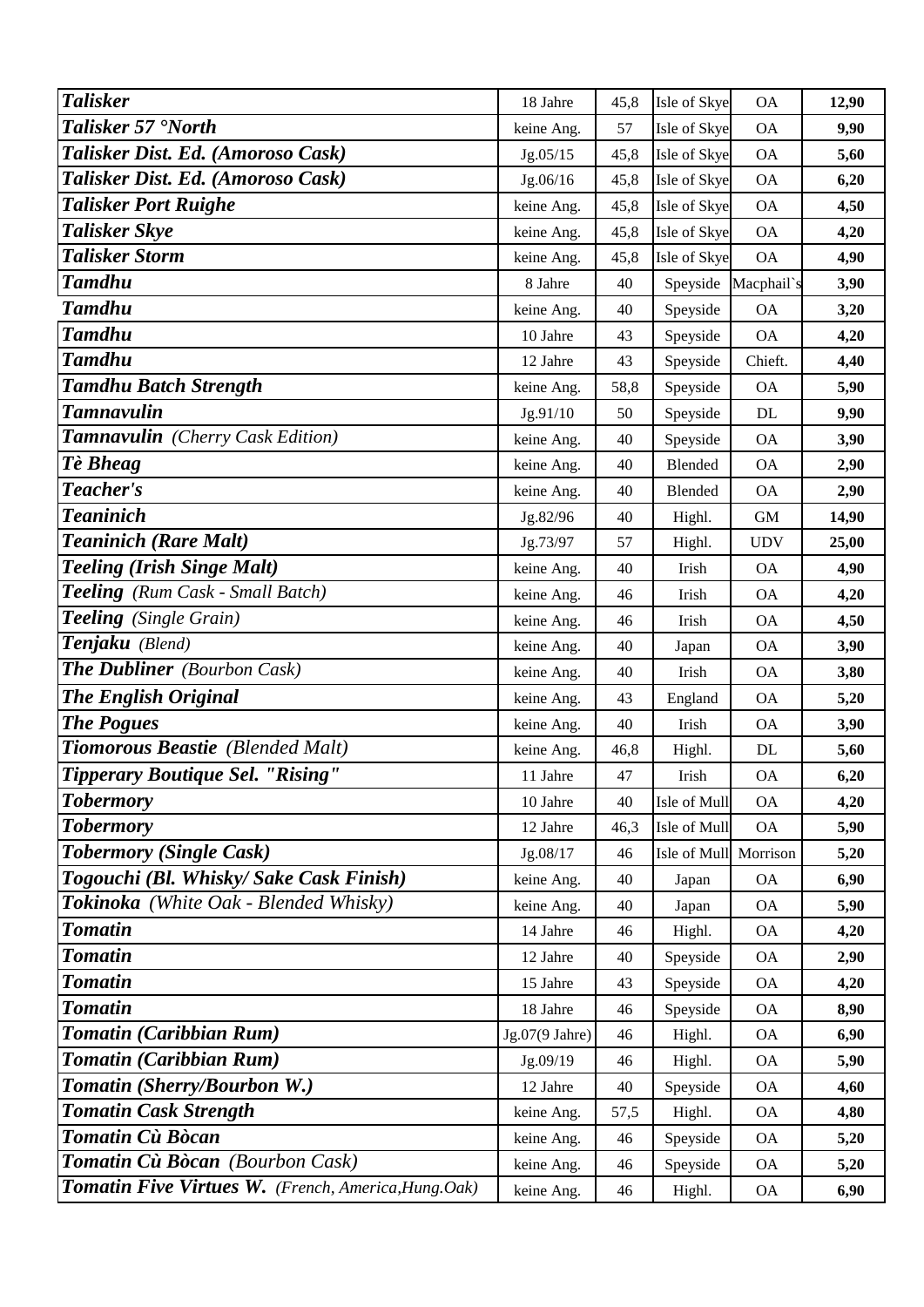| <b>Tomatin Legacy</b>                           | keine Ang. | 43   | Speyside    | <b>OA</b>  | 3,50  |
|-------------------------------------------------|------------|------|-------------|------------|-------|
| <b>Tomatin Potstill Ed.</b>                     | Jg. 04/15  | 59,1 | Highl.      | <b>OA</b>  | 7,90  |
| <b>Tomintoul</b>                                | 10 Jahre   | 40   | Speyside    | <b>OA</b>  | 3,50  |
| <b>Tomintoul</b>                                | 12 Jahre   | 46   | Speyside    | <b>OA</b>  | 4,50  |
| <b>Tomintoul</b>                                | 14 Jahre   | 46   | Speyside    | <b>OA</b>  | 5,20  |
| <b>Tomintoul</b>                                | 16 Jahre   | 40   | Speyside    | <b>OA</b>  | 6,90  |
| <b>Tomintoul</b>                                | 21 Jahre   | 40   | Speyside    | <b>OA</b>  | 9,90  |
| <b>Tomintoul Tláth</b>                          | keine Ang. | 40   | Speyside    | <b>OA</b>  | 5,50  |
| Tomore (1st fill Bourbon Cask)                  | Jg.97/13   | 46   | Speyside    | <b>GM</b>  | 4,50  |
| <b>Tormore</b>                                  | Jg.84/97   | 46   | Highl.      | Cad.       | 8,20  |
| <b>Tormore</b>                                  | 12 Jahre   | 40   | Speyside    | <b>OA</b>  | 4,30  |
| <b>Tormore</b>                                  | Jg.95/15   | 43   | Highl.      | Signatory  | 9,90  |
| Tormore Sweet & Smoky (Coopers Port Cask fin.)  | keine Ang. | 56,5 | Speyside    | <b>VIN</b> | 6,20  |
| Trebitsch Single Malt (43 - Peated & Smoked)    | keine Ang. | 43   | Czech       | <b>OA</b>  | 6,50  |
| Trebitsch Single Malt (Nicaragua Rum Finish)    | keine Ang. | 40   | Czech       | <b>OA</b>  | 6,50  |
| <b>Trebitsch Single Malt</b> (Patent Still)     | keine Ang. | 40   | Czech       | <b>OA</b>  | 5,90  |
| <b>Tullamore Dew</b>                            | 10 Jahre   | 40   | Irish       | <b>OA</b>  | 4,50  |
| <b>Tullamore Dew</b>                            | 12 Jahre   | 40   | Irish       | <b>OA</b>  | 4,90  |
| <b>Tullamore Dew</b>                            | keine Ang. | 40   | Irish       | <b>OA</b>  | 2,90  |
| <b>Tullamore Dew</b> (Caribian Rum Cask Finish) | keine Ang. | 43   | Irish       | <b>OA</b>  | 3,90  |
| <b>Tullamore Dew (Cider Cask Finish)</b>        | keine Ang. | 40   | Irish       | <b>OA</b>  | 3,90  |
| <b>Tullamore Dew (Tonkrug)</b>                  | keine Ang. | 40   | Irish       | <b>OA</b>  | 5,90  |
| <b>Tullamore Dew Phoenix</b>                    | keine Ang. | 55   | Irish       | <b>OA</b>  | 6,20  |
| <b>Tullibardine</b>                             | Jg.89/03   | 59,8 | Highl.      | Cad.       | 9,90  |
| <b>Tullibardine</b>                             | Jg.93/03   | 40   | Highl.      | <b>OA</b>  | 7,90  |
| <b>Tullibardine</b>                             | Jg.93/07   | 40   | Highl.      | <b>VIN</b> | 7,90  |
| <b>Tullibardine</b>                             | 15 Jahre   | 43   | Highl.      | <b>OA</b>  | 7,50  |
| <b>Tullibardine</b> (Duthies)                   | 16 Jahre   | 46   | Highl.      | Cad.       | 6,20  |
| Tullibardine (Highland Gold)                    | 20 Jahre   | 43   | Highl.      | <b>OA</b>  | 11,90 |
| Tullibardine 500 (Sherry Finish                 | keine Ang. | 43   | Highl.      | <b>OA</b>  | 4,20  |
| <b>Tullibardine Sovereign</b>                   | keine Ang. | 43   | Highl.      | <b>OA</b>  | 3,60  |
| <b>Tyrconnell Irish Single Malt</b>             | keine Ang. | 40   | Irish       | <b>OA</b>  | 2,90  |
| <b>Vat 69</b>                                   | keine Ang. | 40   | Blended     | <b>OA</b>  | 2,60  |
| Velvet Fig (Blend. Malt)                        | keine Ang. | 46   | Blend. Malt | Wemyss     | 3,50  |
| Via Saum Behm Wiski                             | 3 Jahre    | 44   | Austria     | <b>OA</b>  | 3,50  |
| Wahowa                                          | 7 Jahre    | 40   | Austria     | <b>OA</b>  | 4,80  |
| <b>Wallace Single Malt Liqueur</b>              | keine Ang. | 35   | Scotland    | Wallace    | 2,90  |
| <b>West Cork Blend. Irish Cask Strength</b>     | keine Ang. | 62   | Irish       | <b>OA</b>  | 4,50  |
| <b>West Cork Original</b>                       | keine Ang. | 40   | Irish       | <b>OA</b>  | 3,20  |
| <b>West Cork Single Malt</b>                    | 10 Jahre   | 40   | Irish       | <b>OA</b>  | 3,80  |
| Western Gold                                    | keine Ang. | 40   | Canada      | <b>OA</b>  | 2,90  |
| <b>Westport Sherry Wood</b>                     | Jg.97/14   | 48   | Highl.      | <b>WM</b>  | 5,40  |
| <b>Whisky Breton</b>                            | keine Ang. | 40   | Frankr.     | <b>OA</b>  | 2,90  |